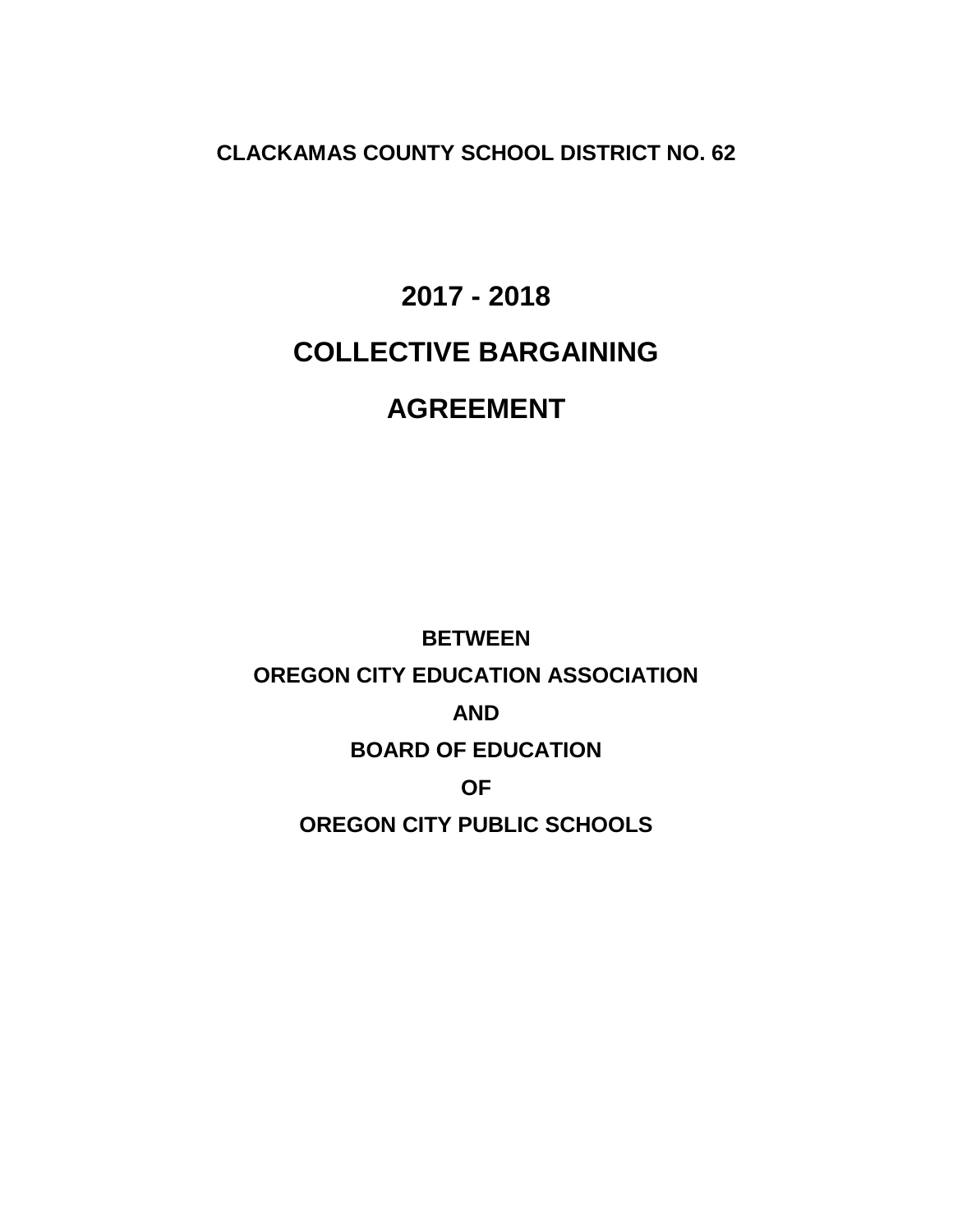# 2017-18 COLLECTIVE BARGAINING AGREEMENT

# **BETWEEN**

# **OREGON CITY SCHOOL DISTRICT NO. 62**

# **AND**

# OREGON CITY EDUCATION ASSOCIATION

# **Table of Contents**

# Page

| ARTICLE 13  Vacancies, Transfers, and Notice of Assignments 30 |  |
|----------------------------------------------------------------|--|
|                                                                |  |
|                                                                |  |
|                                                                |  |
|                                                                |  |
|                                                                |  |
|                                                                |  |
|                                                                |  |
|                                                                |  |
|                                                                |  |
|                                                                |  |
|                                                                |  |
|                                                                |  |
|                                                                |  |
|                                                                |  |
|                                                                |  |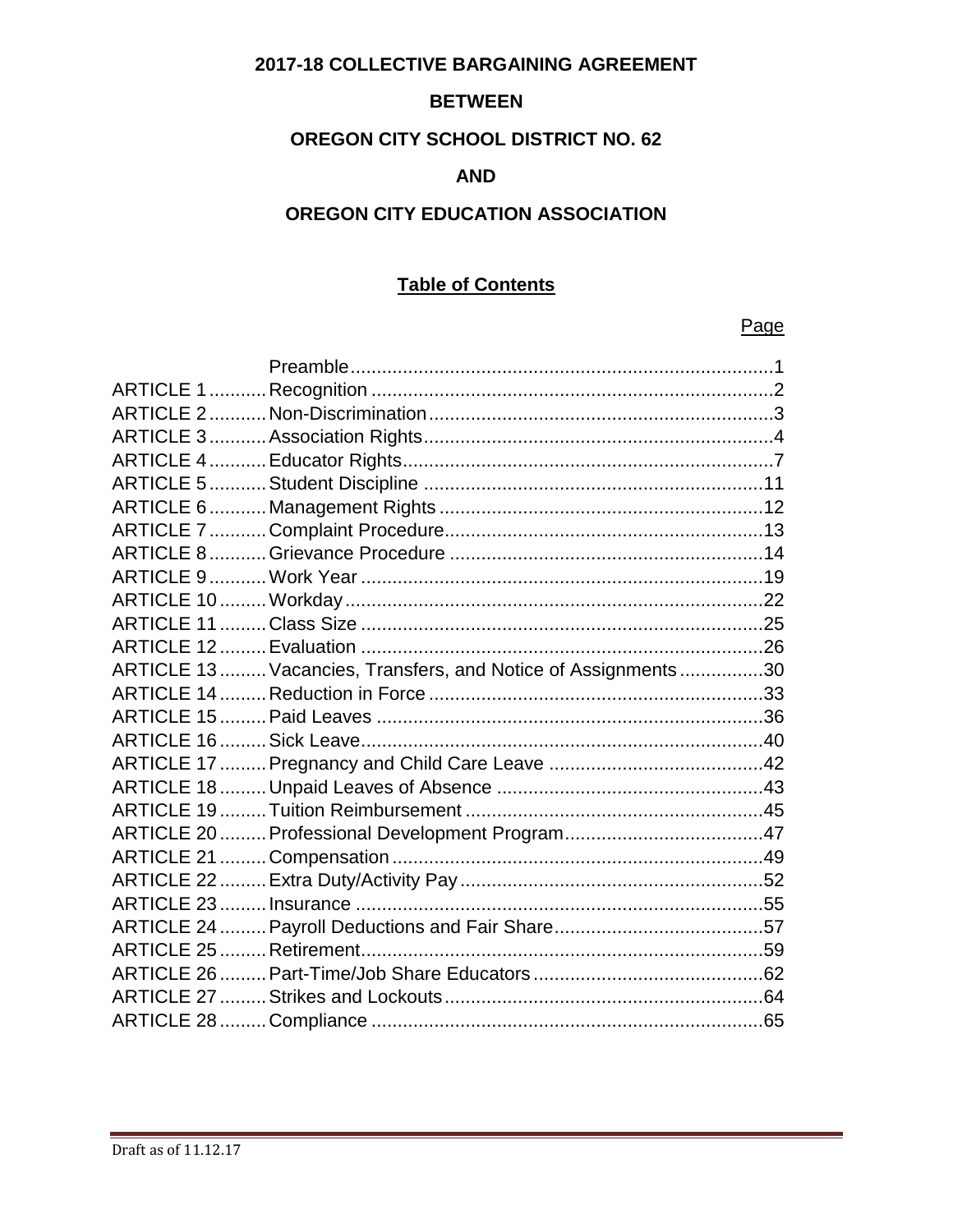# Page

# **APPENDIXES**

| A-1 Salary Schedule, 2008-09 |  |
|------------------------------|--|
|                              |  |
| A-2 Salary Schedule, 2009-10 |  |
|                              |  |
|                              |  |
|                              |  |
|                              |  |
|                              |  |
|                              |  |
|                              |  |
|                              |  |
|                              |  |

MEMORANDUMS OF UNDERSTANDING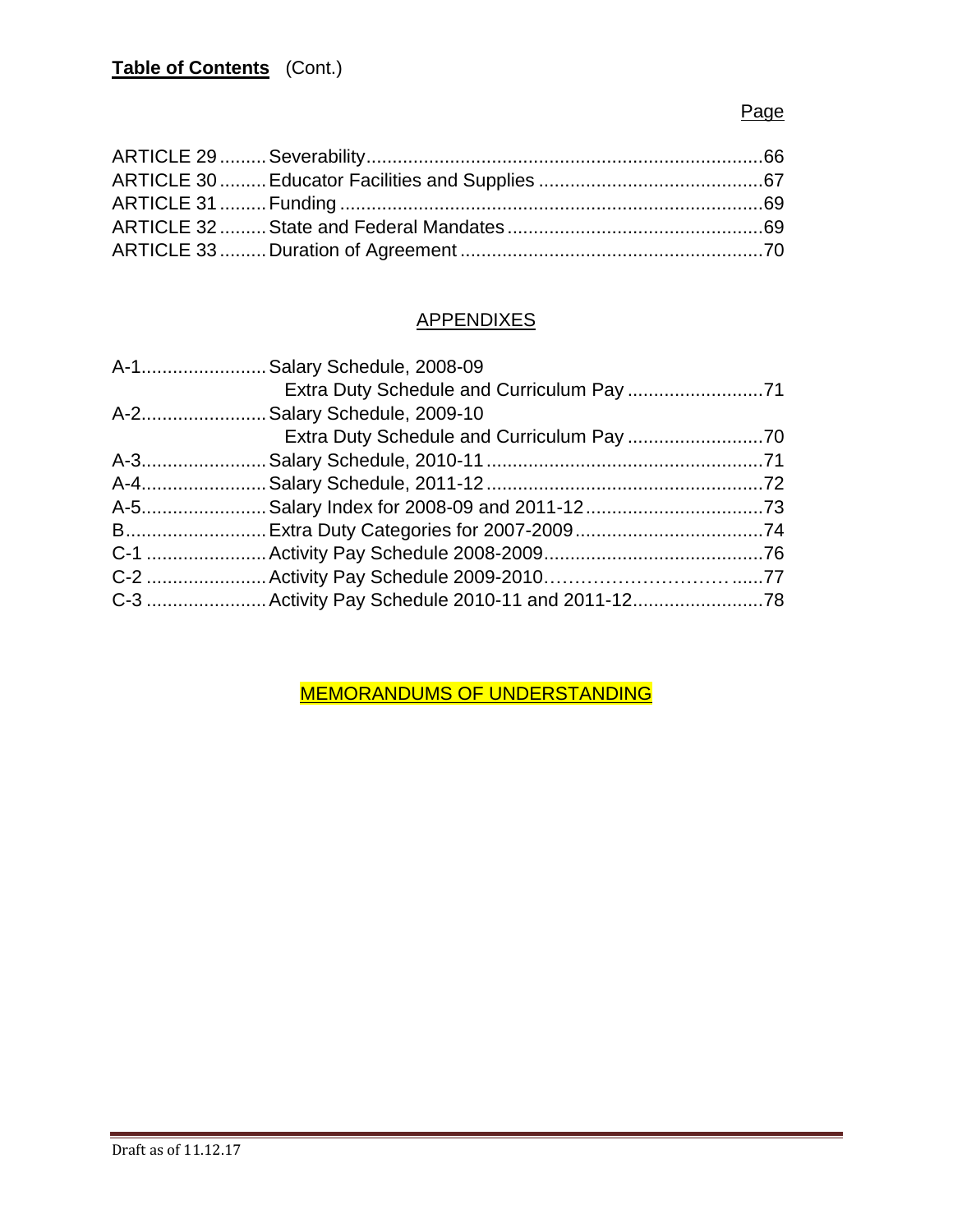# **PREAMBLE**

The parties to this Agreement believe that a quality public education is a fundamental right of every child in our community.

We further believe there is a correlation between the education of our students and the empowerment of the staff entrusted with the responsibility for their learning. Therefore, we enter into this agreement committed to maintaining and strengthening our collaborative partnership based on mutual respect and trust that is deeper than the leadership and which will continue beyond the tenure of those currently in leadership positions in our respective organizations.

This agreement is entered into between the Oregon City School District No. 62 (hereinafter referred to as the "District") and the Oregon City Education Association (hereinafter referred to as the "Association"), affiliated with the Oregon Education Association (OEA) and the National Education Association (NEA).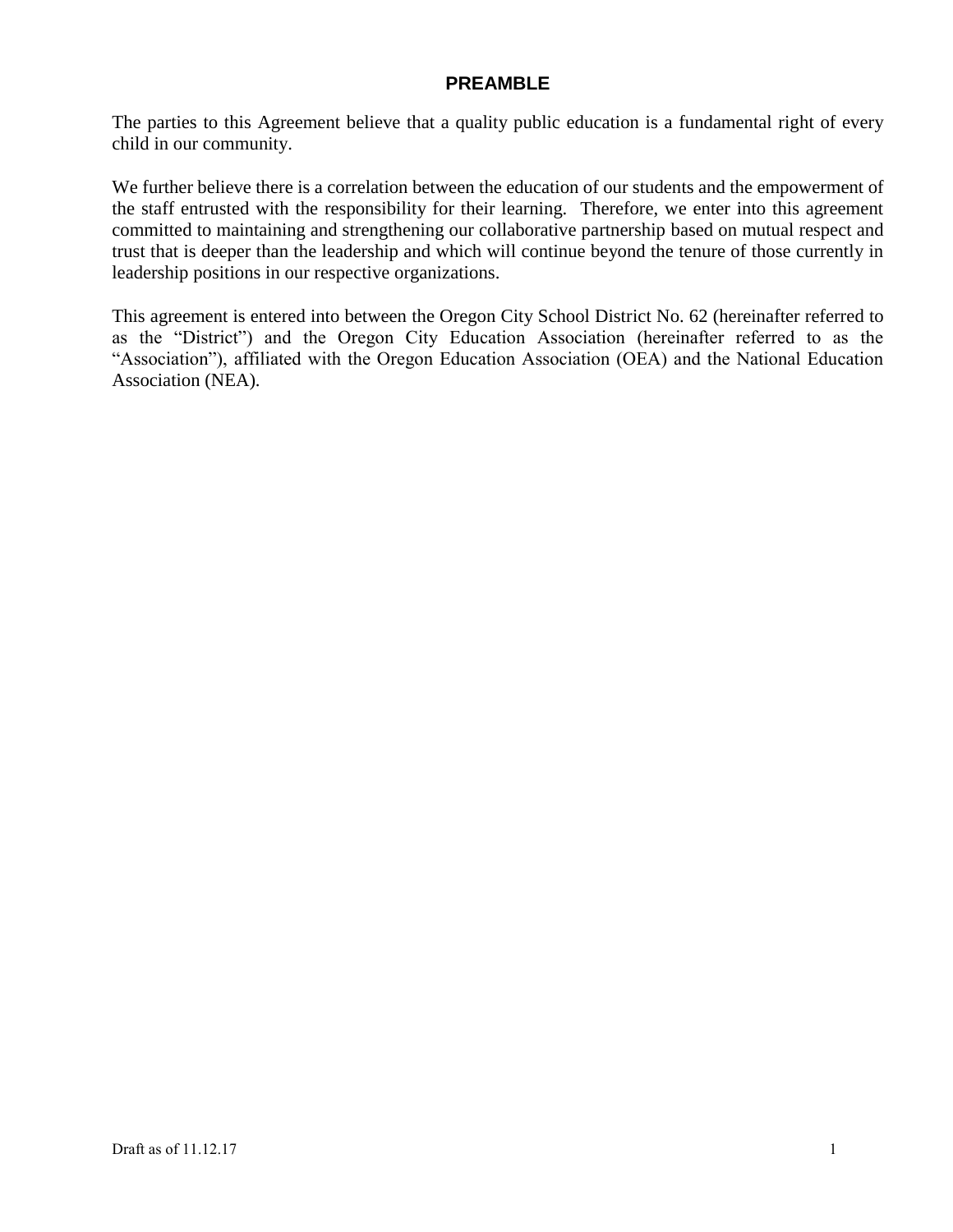# **ARTICLE 1 – RECOGNITION**

A. This District recognizes the Association as the sole and exclusive representative of the following bargaining unit with respect to "collective bargaining" as defined in ORS 243.650 (4):

Included: All full- or part-time licensed contract, probationary, and temporary contract educators including counselors, all other licensed specialists, and school nurses, employed by the District, hereinafter referred to as "educators".

Excluded: All administrative, supervisory, confidential, and substitute employees.

- B. There shall be two (2) signed copies of the final Agreement for the purpose of records. One (1) shall be retained by the District and one (1) by the Association.
- C. The Association agrees to inform new educators that the Association is the exclusive collective bargaining representative of all employees in the unit described above.
- D. The District shall provide a copy of this Agreement for each educator and thirty (30) additional copies for the Association at no cost to the Association. The copies shall be delivered within thirty (30) days after the Agreement is ratified by the parties unless mutually extended.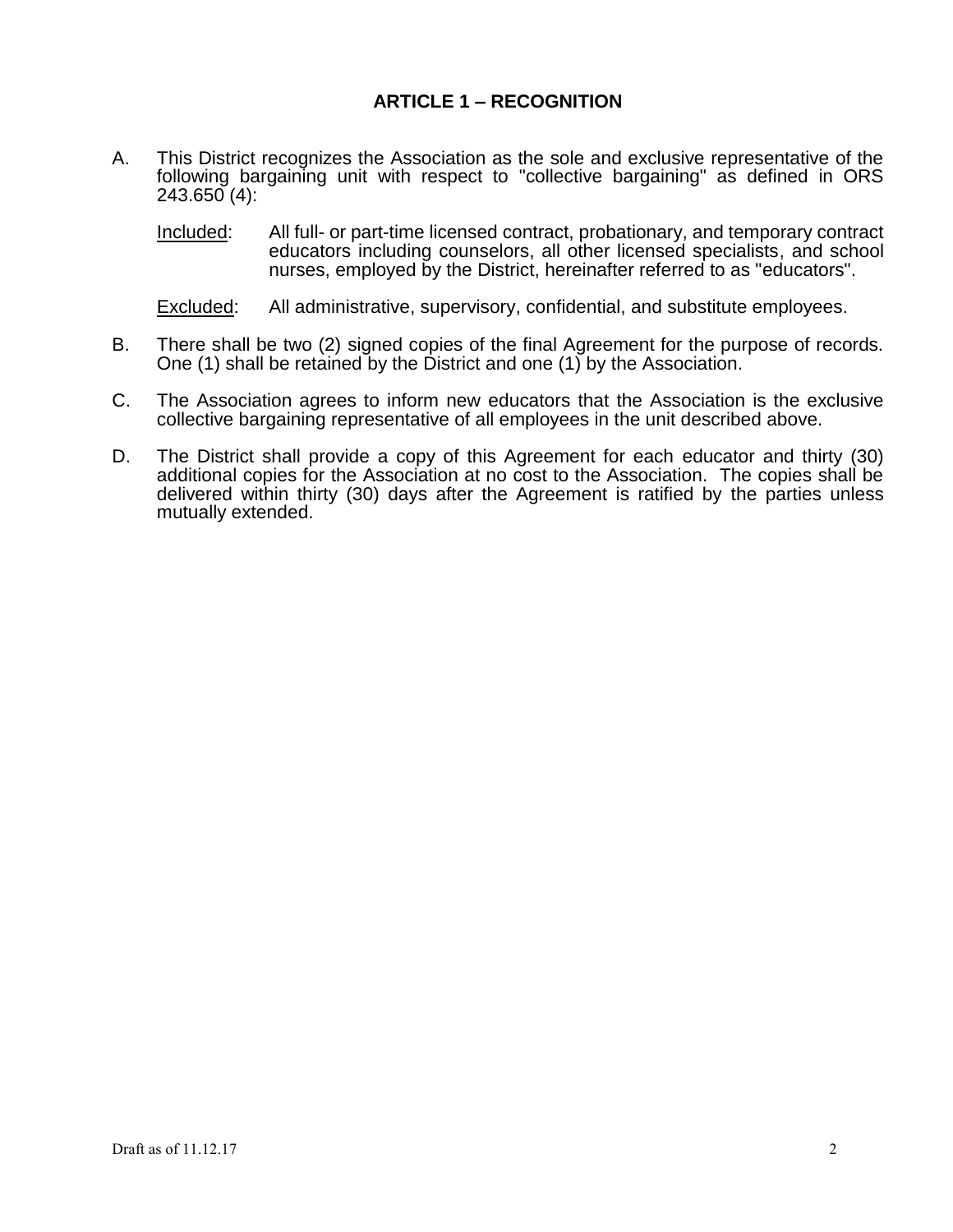# **ARTICLE 2 - NON-DISCRIMINATION**

- A. The Association and District affirm their adherence to the principles of free choice and agree that they shall not discriminate against any educator covered by this Agreement because of age, race, religion, creed, gender, gender identification, gender expression, national origin (ancestry), disability, marital status, sexual orientation, military status, in any of its activities or operations, place of residence, membership, or non-membership in the Association.
- B. There will be no reprisals against any individual or group of individuals because of their attempts to enforce this Agreement.
- C. Any alleged violations of this article shall not be subject to the arbitration provisions of this Agreement.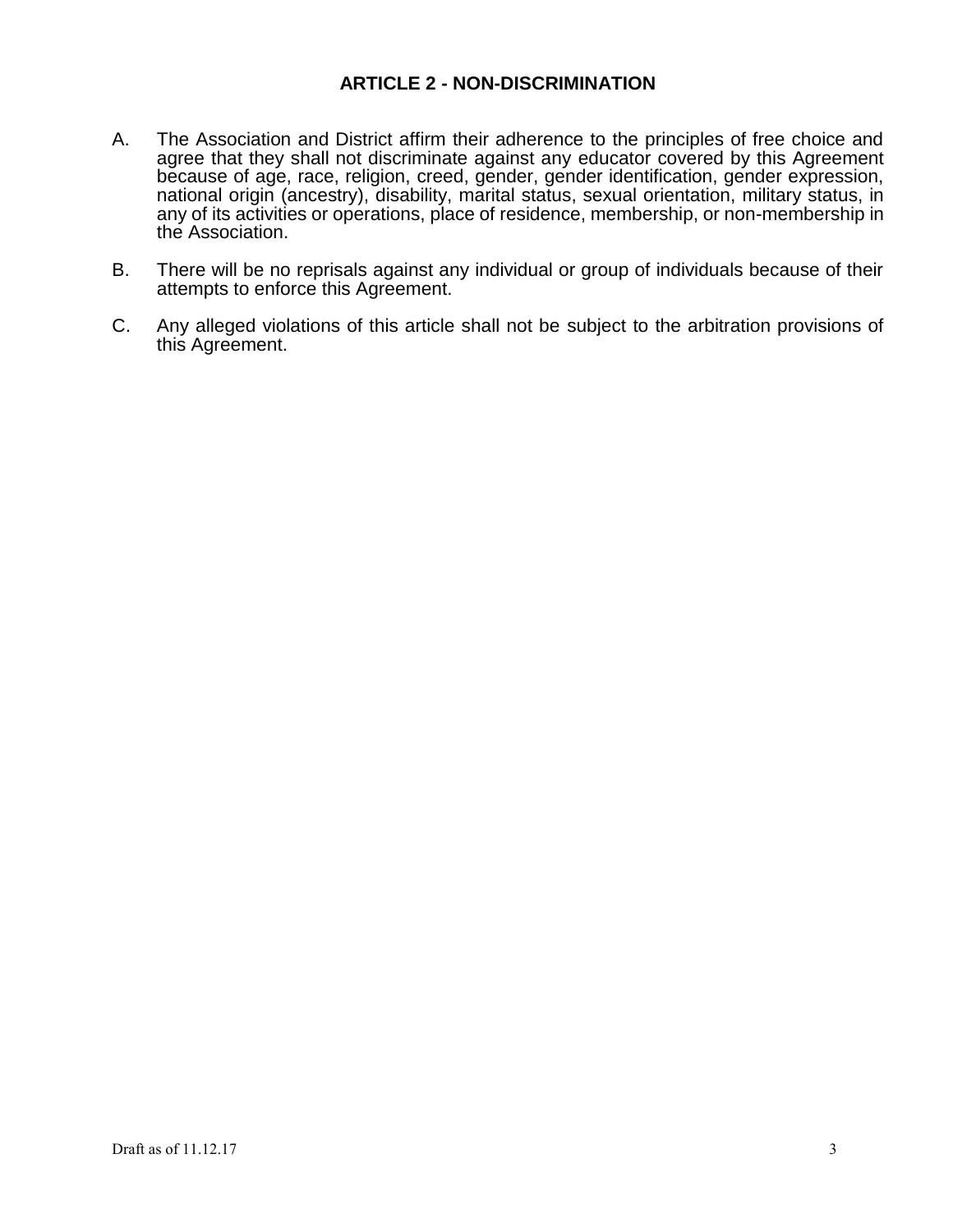# **ARTICLE 3 - ASSOCIATION RIGHTS**

### A. Public Information

- 1. The District shall furnish the Association with all public information within a reasonable time. Such requests will be in writing if so required by the District.
- 2. The Association shall reimburse the District's actual costs incurred in the development and the delivery of public information.

#### B. School Facilities and Equipment

- 1. The Association shall have the right to use school facilities and office equipment, including computers and email. Use of equipment and facilities will not interfere with scheduled school and community activities.
- 2. Requests for building use will be made to the building administrator or designee twenty-four (24) hours in advance or as otherwise mutually agreed.
- 3. The Association shall pay the actual costs for all materials and supplies used and any repairs required as a result of its use by the Association.
- 4. The Association shall be allowed to use interschool distribution facilities as long as such communications are labeled as Association materials.
- 5. The Association shall be allowed to use faculty boxes for the distribution of its communications.
- 6. Except for materials related directly to collective bargaining, a copy shall be given to the building principal at the time of distribution.

#### C. Telephone

The local Association shall be permitted to install, at its own expense, a private telephone in the building where the office of the Association president is located.

#### D. Release Time

Whenever any District educator is required by the District to participate during working hours in a grievance proceeding or negotiations, there shall be no loss of pay or leave. Grievances may be processed during the working day as long as they do not conflict with student contact responsibilities.

#### E. Association Leave

1. The District agrees to release the Association president for time equivalent of onehalf teaching time on a schedule mutually agreeable to the District and Association. The cost of the substitute or temporary educator, plus all fixed charges, will be paid by the Association, subject to no higher than the salary at the BA, step four. The Association president will be considered a full-time educator, with all benefits due.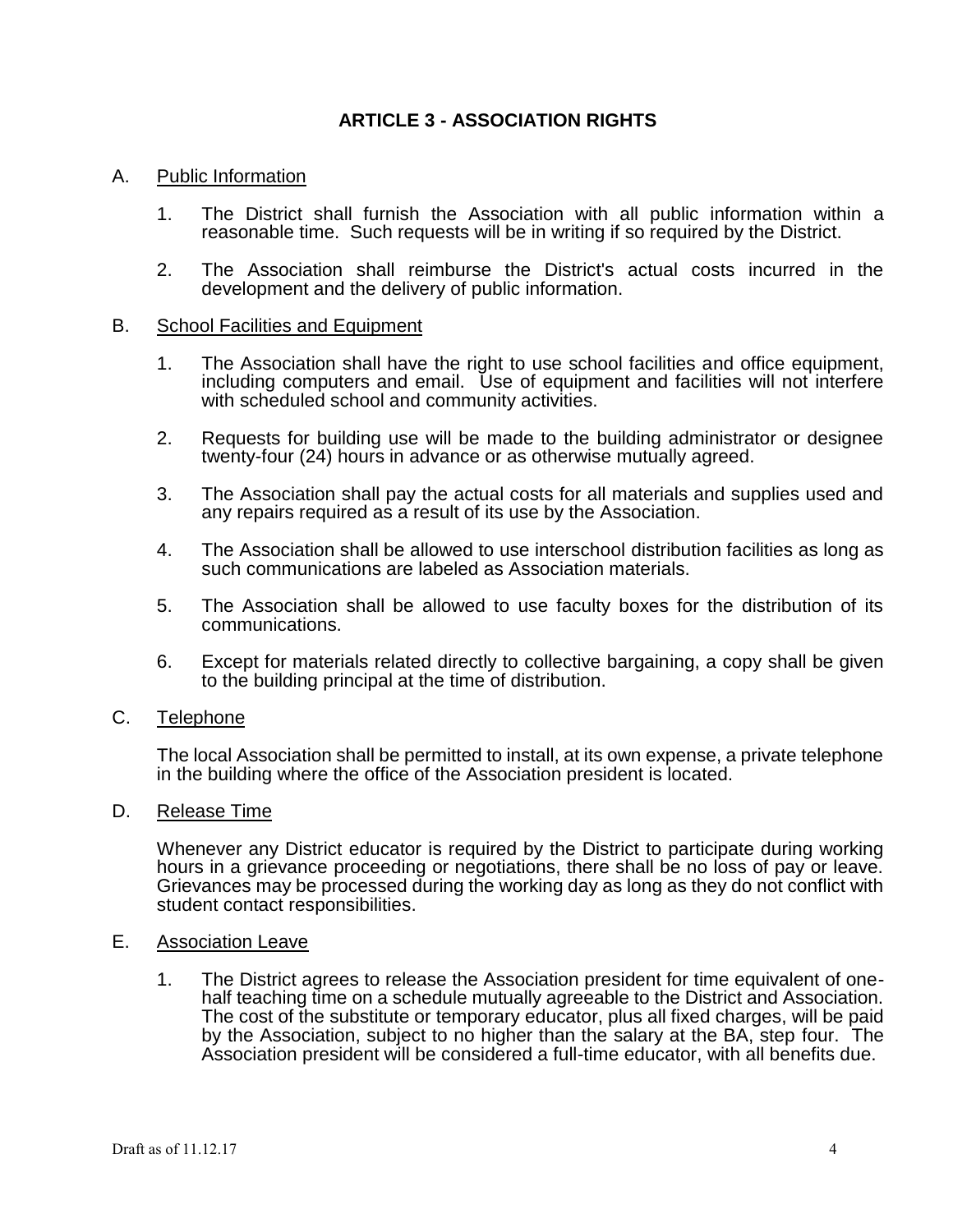2. Thirty (30) days of leave each year shall be provided which may be used by District educators for Association, or OEA/NEA business with no loss of pay. The cost of the substitutes, plus fixed charges, will be paid by the Association or OEA/NEA. These days will be cumulative for the duration of the contract. These leaves may be extended or adjusted by mutual agreement.

In the event that educators on leave for Association business are engaged in activities for which public funds may not be expended, the full cost of salary and benefits must be borne by the Association.

- 3. Notification of such leave shall be in writing to the office of the Superintendent with a copy to the appropriate building principal at least forty-eight (48) hours in advance of the intended absence. The notification shall carry the signature of the Association president.
- 4. Association leaves for hearings or for litigation against the Oregon City School District shall not be charged against Association leave time. The cost of substitutes, including any fixed charges, shall be paid by the Association.

## F. Faculty Meetings

- 1. An Association representative shall have the right to make announcements at all faculty meetings upon prior notification to the building principal.
- 2. The Association shall be allowed to place items for discussion on the agenda.
- 3. Except in emergency situations, educators will be given reasonable advance notice of building faculty meetings.
- G. Bulletin Boards

The District shall provide for bulletin board space in every building for the exclusive use of the Association. The bulletin board shall be placed in a location easily available to all educators. The size of the bulletin board shall be mutually agreed.

- H. School Board
	- 1. The Superintendent shall place on the agenda any item brought to the District by the Association five (5) working days prior to the Board meeting.
	- 2. The District shall provide the Association with an advance agenda, approved Board minutes, and a copy of the Board packet, exclusive of confidential information, within twenty-four (24) hours of distribution.
- I. In-service
	- 1. Fall in-service shall include sufficient time for "contract education" presented jointly by the District and the Association.
	- 2. All in-service programs for educators shall be developed with the benefit of recommendations from a committee of educators appointed by the Association. Final decisions regarding in-service programs will be made by the District.
	- 3. The association shall be given up to one-hour to meet with new educators at the new hire in-service program scheduled by the District at the beginning of each school year.

Draft as of  $11.12.17$  5

## J. Maintenance of Standards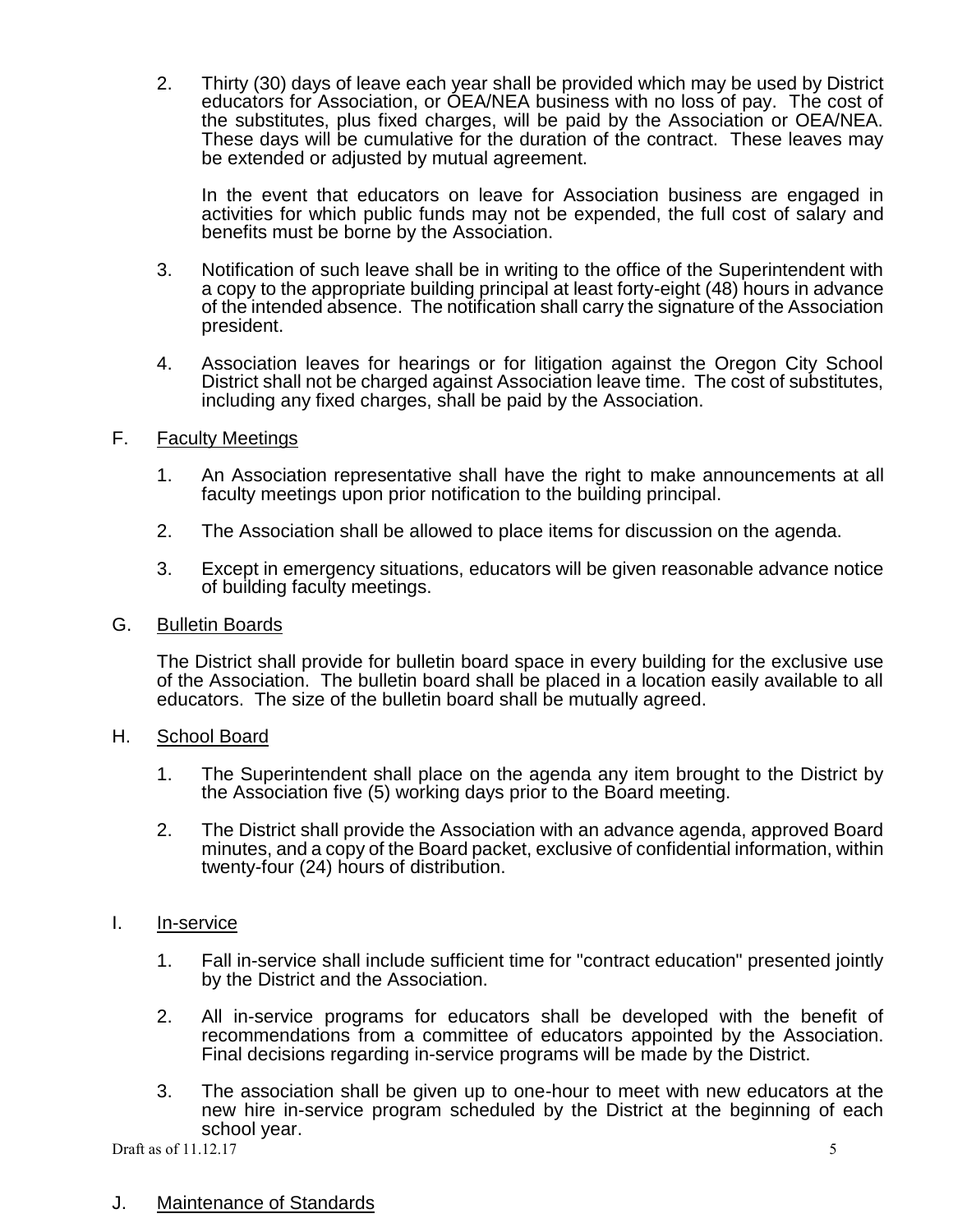Unless provided for in this Agreement, nothing in the Agreement shall be interpreted and/or implied so as to eliminate or significantly increase or reduce any existing working conditions, working hours, or economic benefits.

### K. District Leadership Meetings

OCEA President or designee will receive OCSD Leadership agenda(s) and will be permitted to attend District Leadership meetings.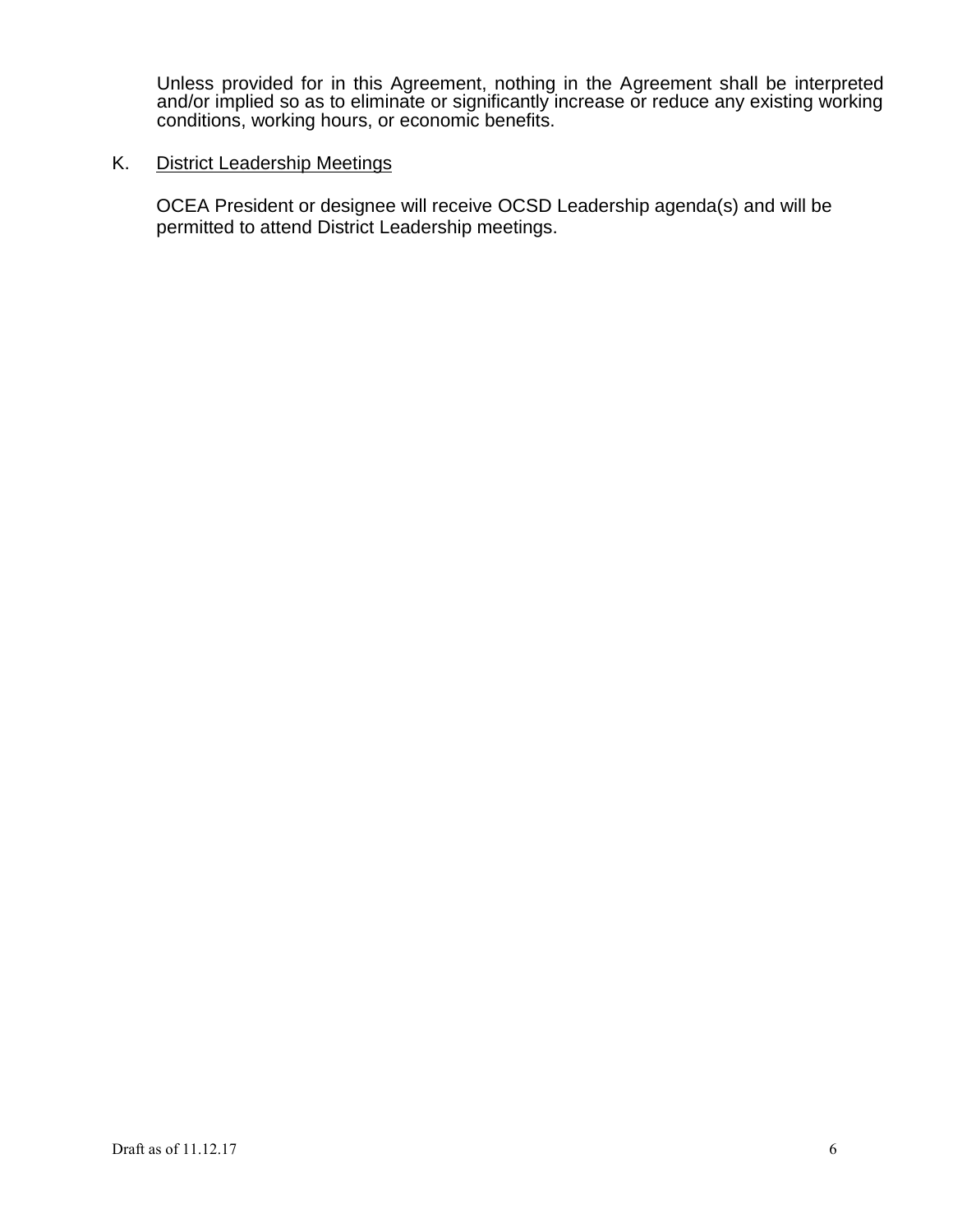# **ARTICLE 4 - EDUCATOR RIGHTS**

#### A. Student Grades

- 1. Educators shall have the right to determine grades or make evaluations of students.
- 2. If after reasonable effort has been made to reach the educator and the educator is unavailable, a grade may be changed by an administrator and the educator will be notified in writing.
- 3. Except as provided in A.2 above, grades shall not be altered without review with the educator of the procedure used. If a grade is changed by an administrator, over the educator's objections, the educator's objections may be noted in writing and will be retained in the student's academic file. The educator may appeal the decision to the central administration for final disposition.

#### B. Criticism of Educators

Negative criticism of an educator by any supervisor, administrator, or board member shall be made in confidence--not in the presence of students, parents, or other District employees.

If Association representation is present, then criticism may be made in the presence of such representation.

- C. Just Cause
	- 1. No educator shall be suspended without pay, reduced in basic salary, reprimanded, warned, or otherwise disciplined in writing without just cause.
	- 2. All information forming the basis for disciplinary action will be made available to the educator upon request. Any violation of this provision may be used as a basis for a grievance.
	- 3. This paragraph C.1 does not apply to:
		- a. The dismissal of contracted, probationary, or temporary educators , or
		- b. The non-renewal of probationary and temporary educator contracts, or
		- c. Formal evaluations, or
		- d. Assignments to or retention in extra duty assignments or extended contract time.
	- 4. Suspension shall be with pay, pending the District's initiation of action to dismiss, discharge, or reinstate.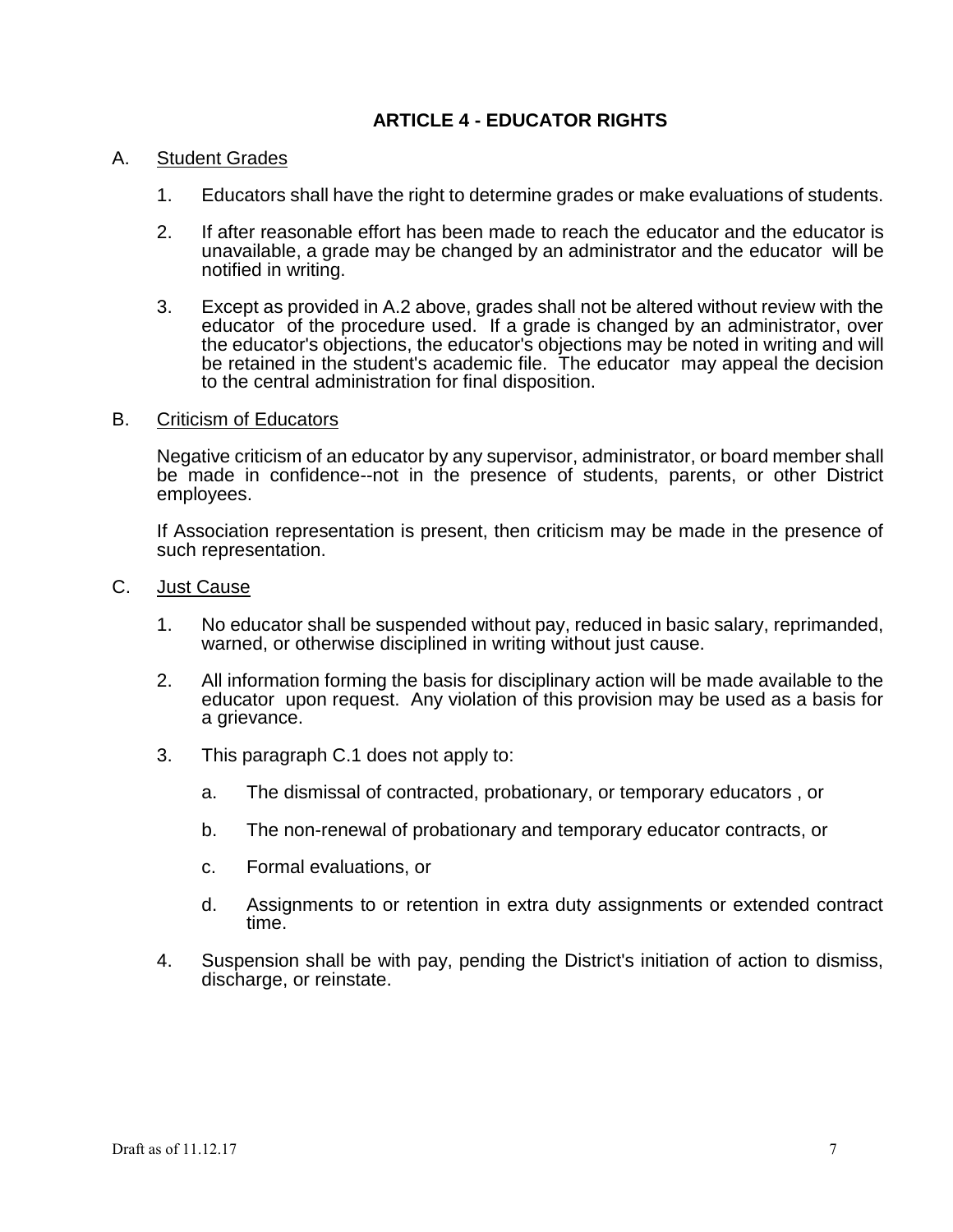# D. Representation in Disciplinary Action Not Involving Continuation of Employment

- 1. If an educator is involved in a discussion with an administrator which may involve disciplinary action, the administration shall first advise the educator of the right of representation. In addition, the educator may call a halt to the discussion in order to obtain representation.
- 2. This provision does not apply to the evaluation conference. However, an educator will be granted, upon request, a meeting with the evaluator after an evaluation conference to discuss the results of the evaluation conference. At such subsequent meeting the educator shall have the right to be accompanied by a representative of the educator's choice.

## E. Procedures Concerning Continuation of Employment

- 1. If an educator is to be suspended, a letter from the Superintendent or designee announcing the suspension will be given the educator by the building administrator and/or Director of Human Resources. The letter will state reasons for the suspension, right to representation, and indicate what further meetings will be held. Administrator(s) presenting the letter will not initiate any further discussion about the charges nor interrogate the educator or invite or request resignation, but may respond to questions by the educator. The suspension of permanent or probationary educators will be with pay for up to five (5) days.
- 2. When an educator is required to appear for any meeting or interview which may lead to a suspension or other separation from employment from the District, the educator shall be given prior written notice of the reasons for such a meeting or interview and a written notice of the right of representation, which may be Association representation. If the educator rejects Association representation, a release shall be signed by the educator and placed in the personnel file. The meeting or interview shall be conducted in confidence at a mutually agreeable time and place.
	- a. Within the maximum five (5) working days of the suspension, the District may conduct investigatory meeting(s) with the educator, who may have representation and will be asked to sign a written refusal if Association representation is rejected.
	- b. By the end of the five (5) days, the administration must determine whether it will recommend dismissal to the Board. If dismissal is to be recommended, the Superintendent shall provide the educator with an opportunity for a predismissal hearing prior to making the recommendation to the Board.
- 3. All hearings shall be accompanied by due process. Due process shall be defined to be prior notice of charges, the right to representation, the opportunity to respond to the charges, the right to present evidence, and the right to call and cross examine witnesses. Hearings at the Board level, but not the Superintendent's level, shall include the right to confront evidence.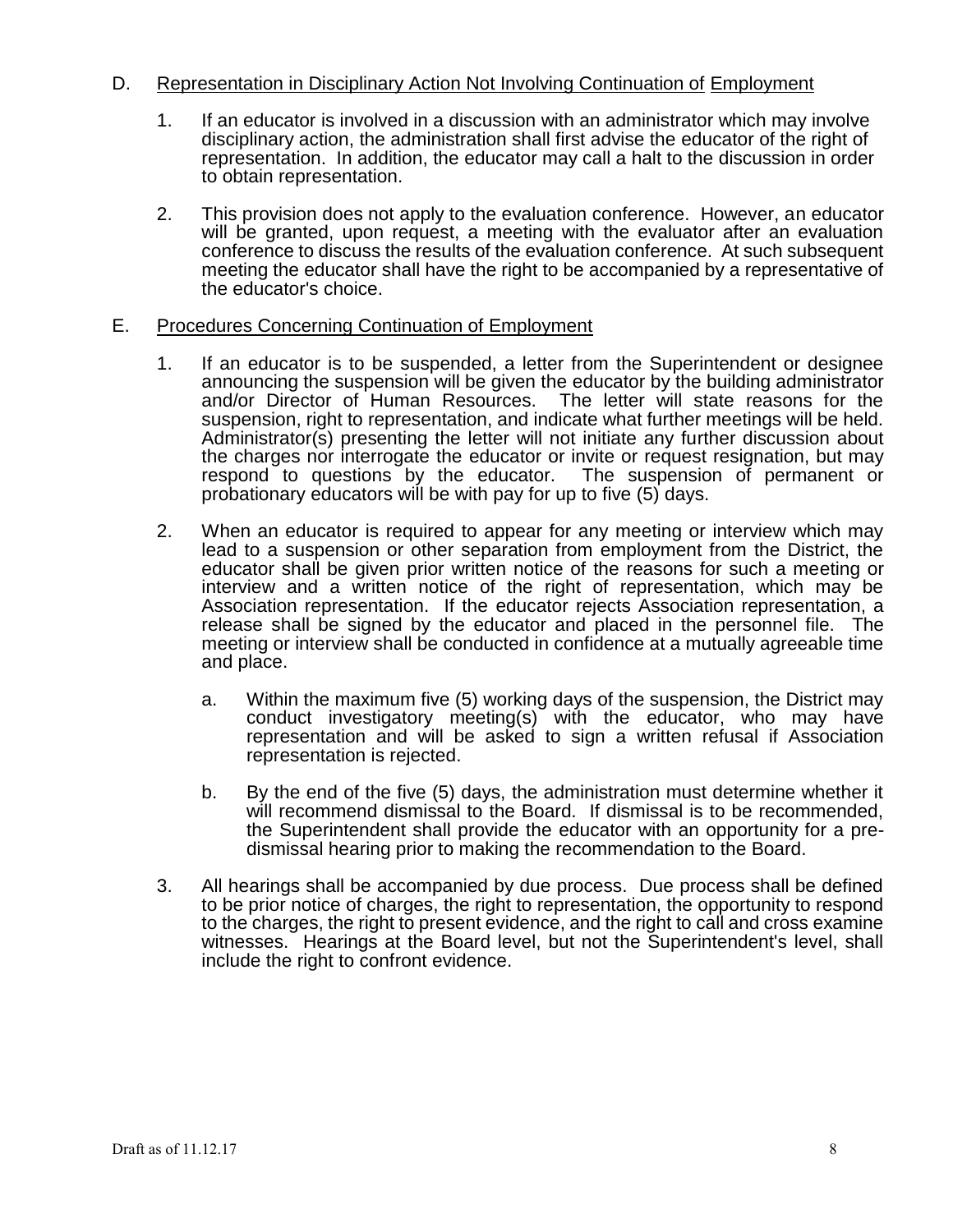### F. Membership Rights

Educators may wear pins and other symbols of membership in the Association or its affiliates.

#### G. Academic Freedom

The Association and the District shall acknowledge the fundamental need to protect educators from any censorship or restraint which might interfere with their obligation to perform their prescribed teaching functions.

#### H. Personal Life

The personal life of an educator is not an appropriate concern of the District except where it can be documented that it interferes with the educational process.

#### I. Substitutes

Educators shall follow District substitute procedures. A list of substitutes shall be available in each building. In the event of an absence, the educator shall have the right to request a particular substitute by giving that name to the appropriate administrator.

#### J. Personnel Files

- 1. No written evaluation, reprimand, warning, complaint, or other disciplinary material will be placed in an educator's personnel file unless the educator has had the opportunity to review such material. The material shall be signed by the educator before it is placed in the educator's personnel file. The educator's signature on the copy to be filed does not necessarily indicate agreement with the contents thereof. The educator will also have the right to submit a written response to such materials which shall be attached to all file copies.
- 2. Each educator's personnel file shall be open for inspection by the educator but shall be open only to such other persons as are officially designated by the District, educator, or the legally designated representative of the educator's estate.
- 3. The employee shall pay for the actual cost of any copying requested.
- 4. Any material, except for educator evaluations and other material required by law to be retained, may be removed by the Superintendent from an educator's file after three (3) years upon request of the educator.

### K. Safety Conditions

Safety suggestions submitted to the District Safety Committee will be addressed at the Safety Committee meeting and the Safety Committee's recommendation made a part of the minutes. A copy of the safety suggestion, along with the Safety Committee's recommended action, if any, and the administration's decision will be sent to the educator initiating the suggestion.

An educator shall complete a supervisor's incident report whenever the employee is injured on the job. This includes student behavioral issues where a student engages in physical contact with an educator that does not result in an immediate filing of a worker's compensation form (801).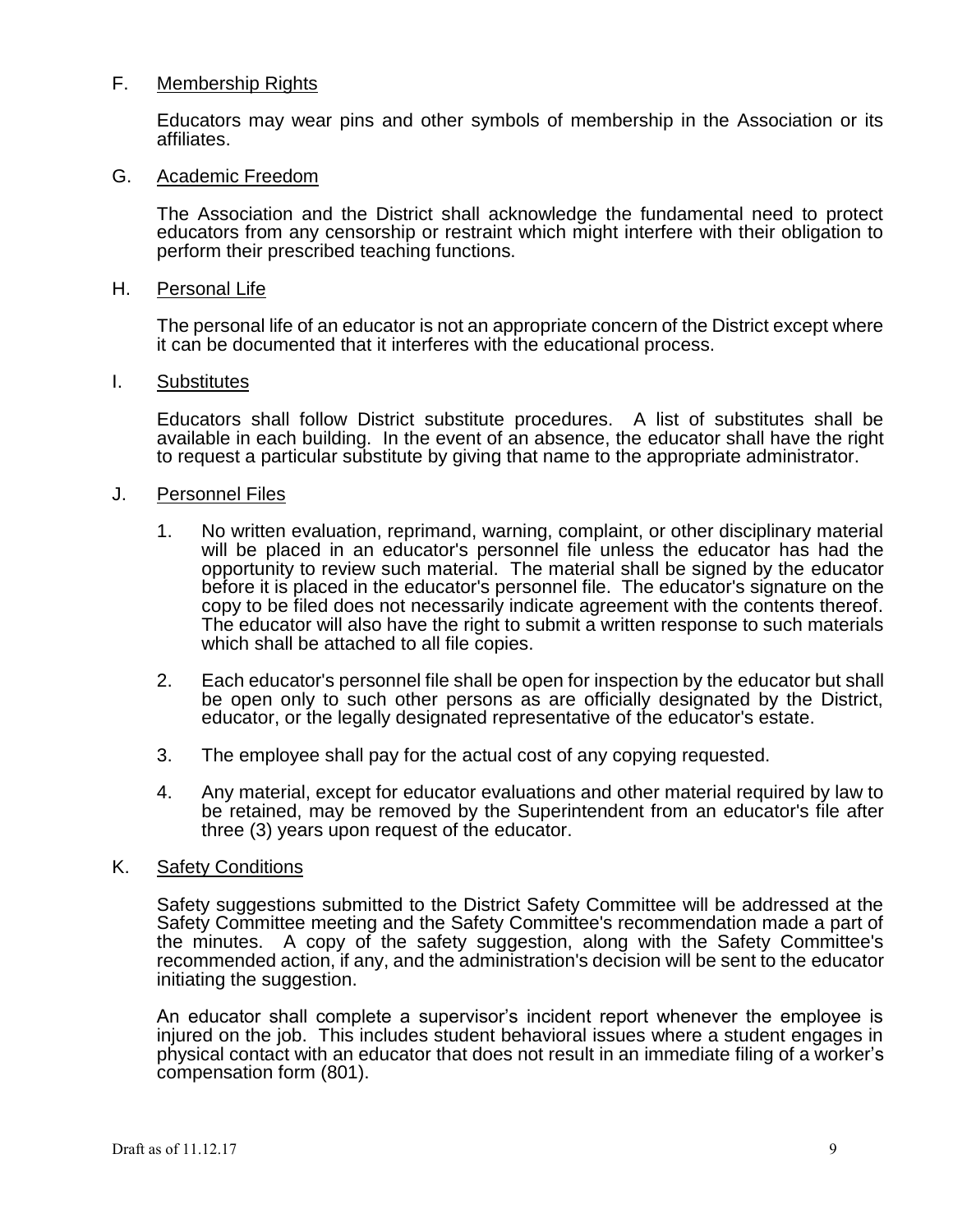## L. Non-Teaching Duties

The assignment of educators to non-teaching duties shall be done equitably from among all members of the building staff. All decisions on the utilization of instructional assistants within a building shall be made after consultation with the teaching staff.

#### M. Technology/Workload Changes

When the District is considering a new technology or workload requirement that impacts all staff, then the District will notify the Association of the possible change. The Association will be invited to appoint representatives to be involved in the decisionmaking process, including any procedures and timelines for implementation and needed training.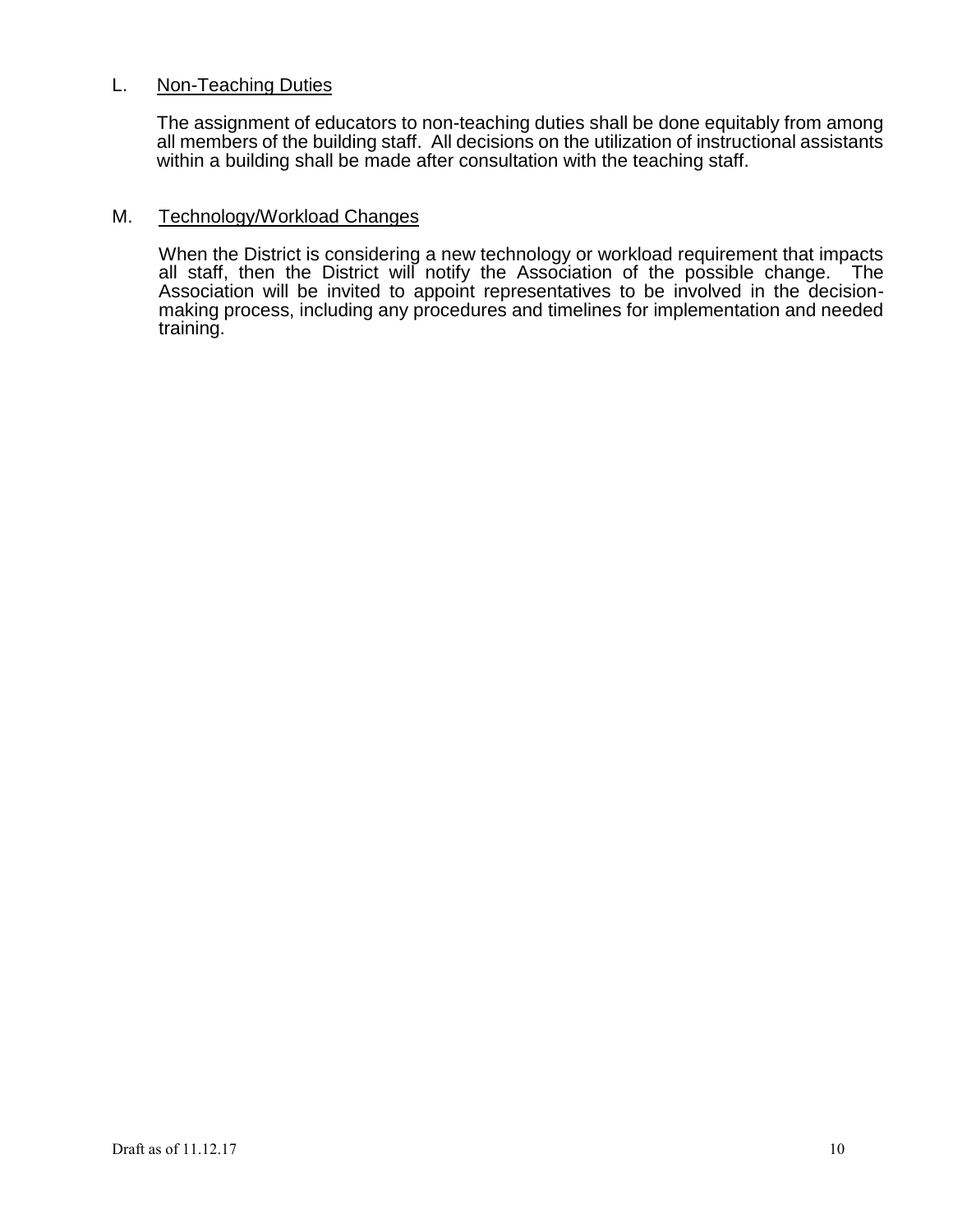# A. General

- 1. The building principal and educators will develop a classroom discipline procedure which will be given to each educator at the beginning of each school year.
- 2. The primary responsibility for pupils' conduct within and related to the classroom rests with the educator. Educators likewise are expected to share in the responsibility for the control and discipline of students in, around, and/or otherwise related to the total school, its functions and its activities.

# B. Procedure

- 1. When in the judgment of the educator a student's behavior in the classroom is disrupting the instructional program in a manner requiring immediate action, the educator is authorized to contact the principal's office and follow building procedures to remove the student or students from class.
- 2. Communication and/or a conference shall occur between the principal or designated administrator and the educator before the student is authorized to return to class.
- 3. If, after admitting the student to class, the educator objects to such a re-admission, the decision may be appealed as soon as possible to the Superintendent or designee. A conference will be arranged with the educator, principal/designee, and Superintendent/designee. The decision of the Superintendent/designee will be final.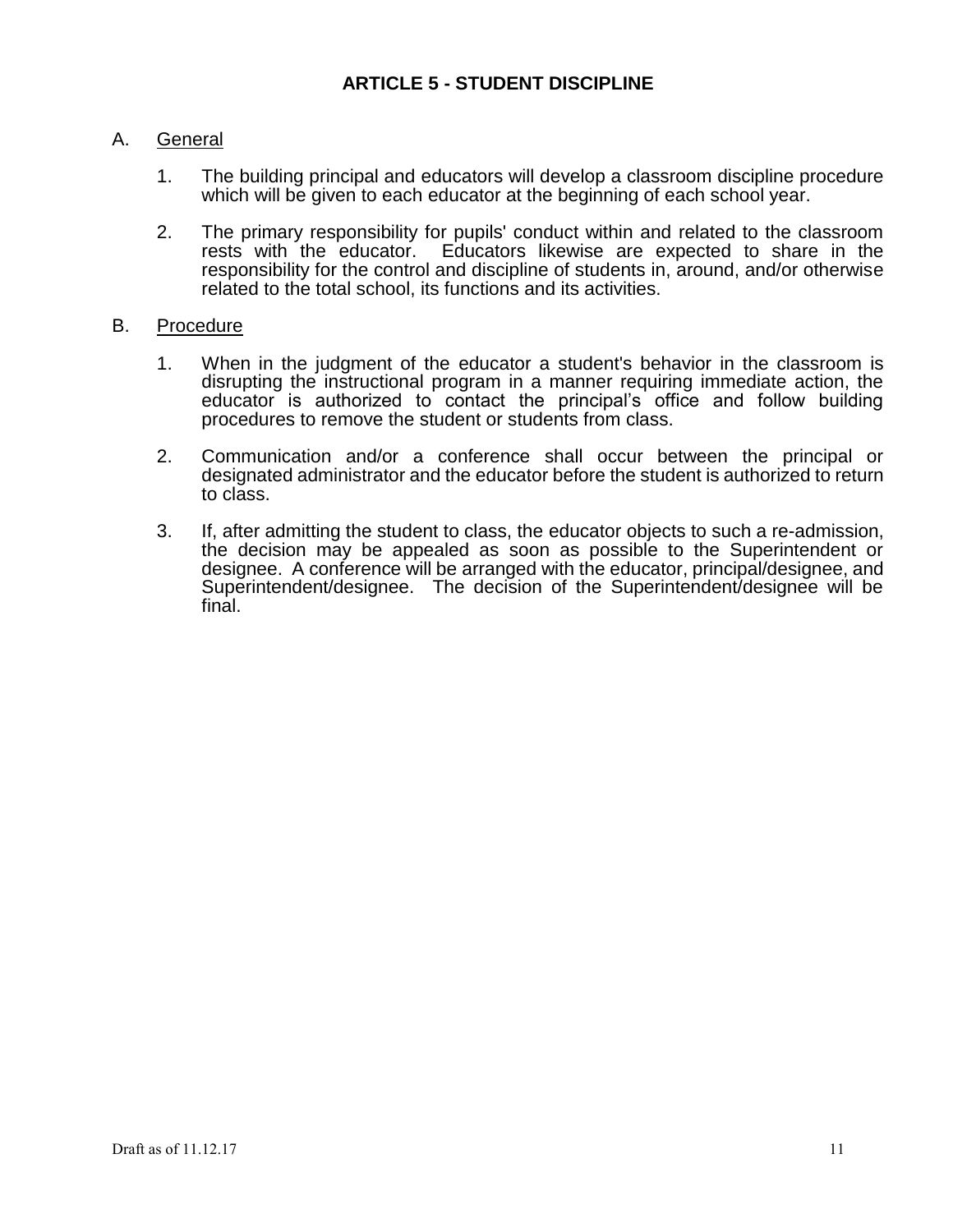# **ARTICLE 6 - MANAGEMENT RIGHTS**

- A. It is recognized that the Board has and will continue to retain the rights and responsibilities to operate and manage the school system and its programs, facilities, properties, and activities of its employees.
- B. Without limiting the generality of the foregoing (paragraph A), it is expressly recognized that the Board's operational and managerial responsibility by way of illustration includes, but is not limited to, the following:
	- 1. The right to determine location of the schools and other facilities of the school system, including the right to establish new facilities and to relocate or close old facilities.
	- 2. The determination of the financial policies of the District, including the general accounting procedures, inventory of supplies and equipment procedures, and public relations.
	- 3. The determination of the management, supervisory, or administrative positions.
	- 4. The maintenance of discipline and control and use of the school system property and facilities.
	- 5. The determination of safety, health and property protection measures where legal responsibility of the District or other governmental unit is involved.
	- 6. The determination of the size of the working force, the allocation, and assignment of work to employees.
	- 7. The determination of the layout and the equipment to be used.
	- 8. The right to control school activities.
	- 9. The right to schedule classes and assign workloads.
	- 10. The right to make assignments for all programs of an extracurricular nature.
- C. The foregoing enumerations of the functions of the Board shall not be considered to exclude other functions of the District not specifically set forth, the District retaining all functions and rights to act not specifically nullified by this Agreement.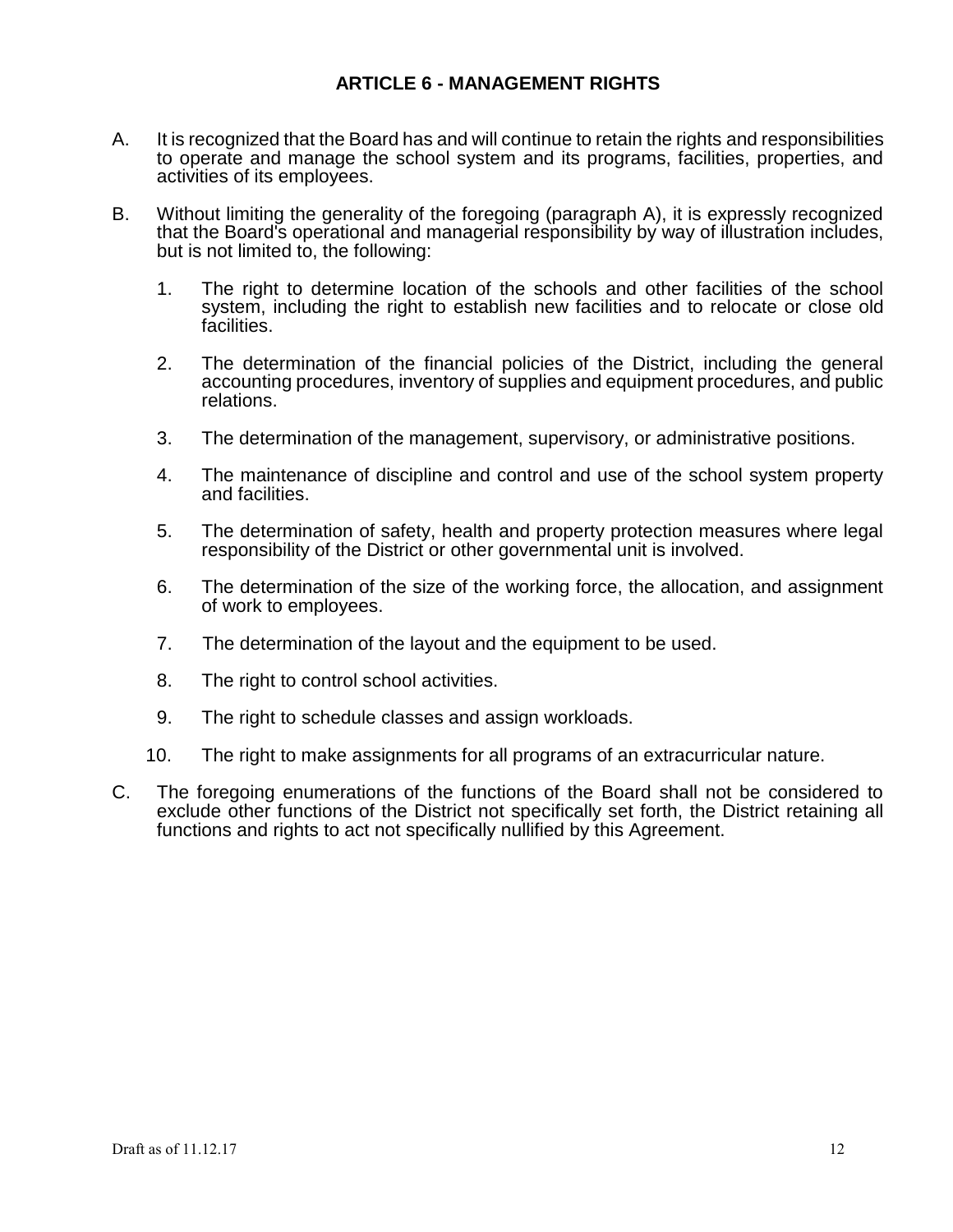# **ARTICLE 7 - COMPLAINT PROCEDURE**

## A. Notification and Representation

- 1. An employee shall be informed of any complaint which is made to any member of the administration or to any member of the Board by a parent, student or other person, the substance of which may be used in the evaluation of an employee or may be placed in the employee's personnel file.
- 2. Within ten (10) working days of receipt of the complaint or at a mutually agreeable time, the building principal and the educator shall meet to discuss the complaint.
- 3. The educator may have a representative present at all meetings involving this procedure.

#### B. Procedures and Resolutions

- 1. If requested by the educator, the principal or designee shall attempt to arrange a meeting between the educator and the complainant. If the complaint can be resolved at this point, no record of the complaint will be retained.
- 2. If the complaint remains unresolved or if no meeting between the educator and the complainant is held, the complaint shall be reduced to writing and signed by the complainant. A copy shall be provided immediately to the educator. Any unwritten or unsigned complaint shall not be considered or processed further.
- 3. If the written complaint remains unresolved, the principal or designee shall conduct an investigation into the matter. The written report on the investigation with recommendation(s) to dismiss and/or resolve the complaint shall be forwarded to the Superintendent. Copies shall be provided to the educator and the complainant. The Superintendent **or** designee shall hold a hearing and confer with both parties prior to making a final decision.

#### C. Disposition

- 1. Any complaint the administrator chooses not to discuss with the educator within the provisions of section A above shall be considered void and shall not be considered by the District.
- 2. A complaint may be deemed without merit by the presiding administrator at any point in this procedure. In such cases, no record of the complaint will be retained.
- 3. If the complaint has been substantiated and a record is to be placed in the employee's personnel file, it shall include at least the following information: name of the employee against whom the complaint is made, the date and nature of the complaint, the name of the complainant(s), the administrative investigation report and the disposition of the complaint. The educator may submit a written statement of disagreement, which will be attached to the record.
- 4. If any disciplinary action is taken against the educator as a result of a complaint, such action is subject to the conditions of Article 4, Section C - Just Cause.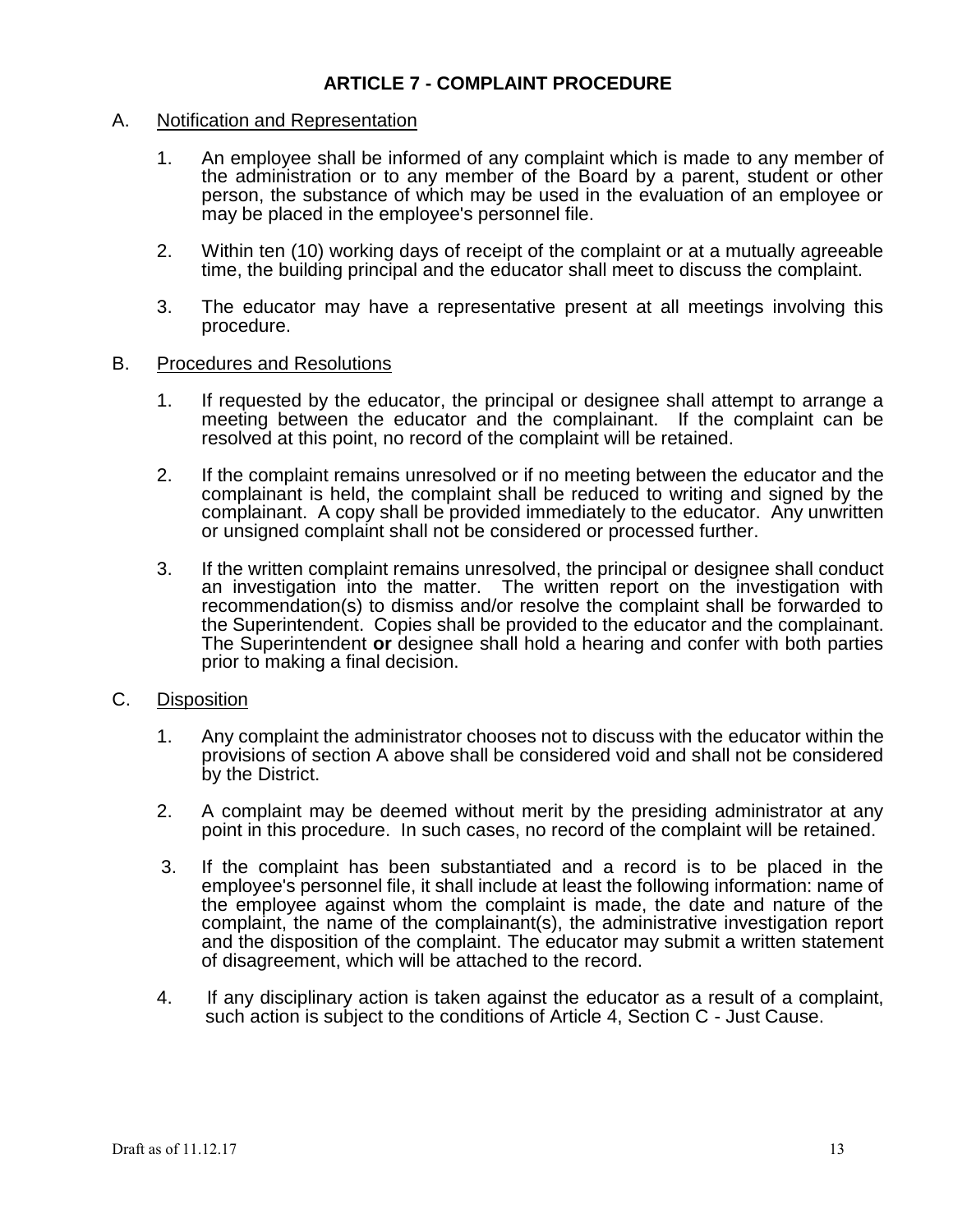# A. Purpose

The purpose of this procedure is the resolution of grievances at the lowest possible level. Meetings or discussions involving grievances should be scheduled to avoid interruption of classroom instruction. At every level the grievance proceedings will be kept as informal as possible without compromising confidentiality and the sense of equality of the parties.

## B. Definition

## 1. Grievance

A "grievance" is a contention by an educator, a group of educators, or the Association that the educator(s) has been subjected to a misinterpretation, or inequitable treatment, or a violation of this Agreement, District policy, or administrative rules or regulations.

#### 2. Grievant

The "grievant" is any one of the following: an educator, a group of educators or the Association initiating a grievance under the terms of the Agreement.

#### 3. Representative

"Representative" is the individual or Association representative(s) who may speak for and/or advise the grievant.

#### 4. Immediate Supervisor

The "immediate supervisor" shall mean the one who has direct administrative or supervisory responsibility.

5. Days

"Days" shall mean the grievant's working school days. For the grievant, "days" in the grievance procedure timelines shall begin at the time the educator and/or the Association has first knowledge of the alleged violation.

#### C. Conditions

## 1. Grievance Merit

The provisions of this article shall not be interpreted to require the Association to process any grievances through arbitration which it, in good faith, believes lack sufficient merit.

#### 2. Grievant's Right to Representation

The grievant may be represented at all stages of the grievance procedure.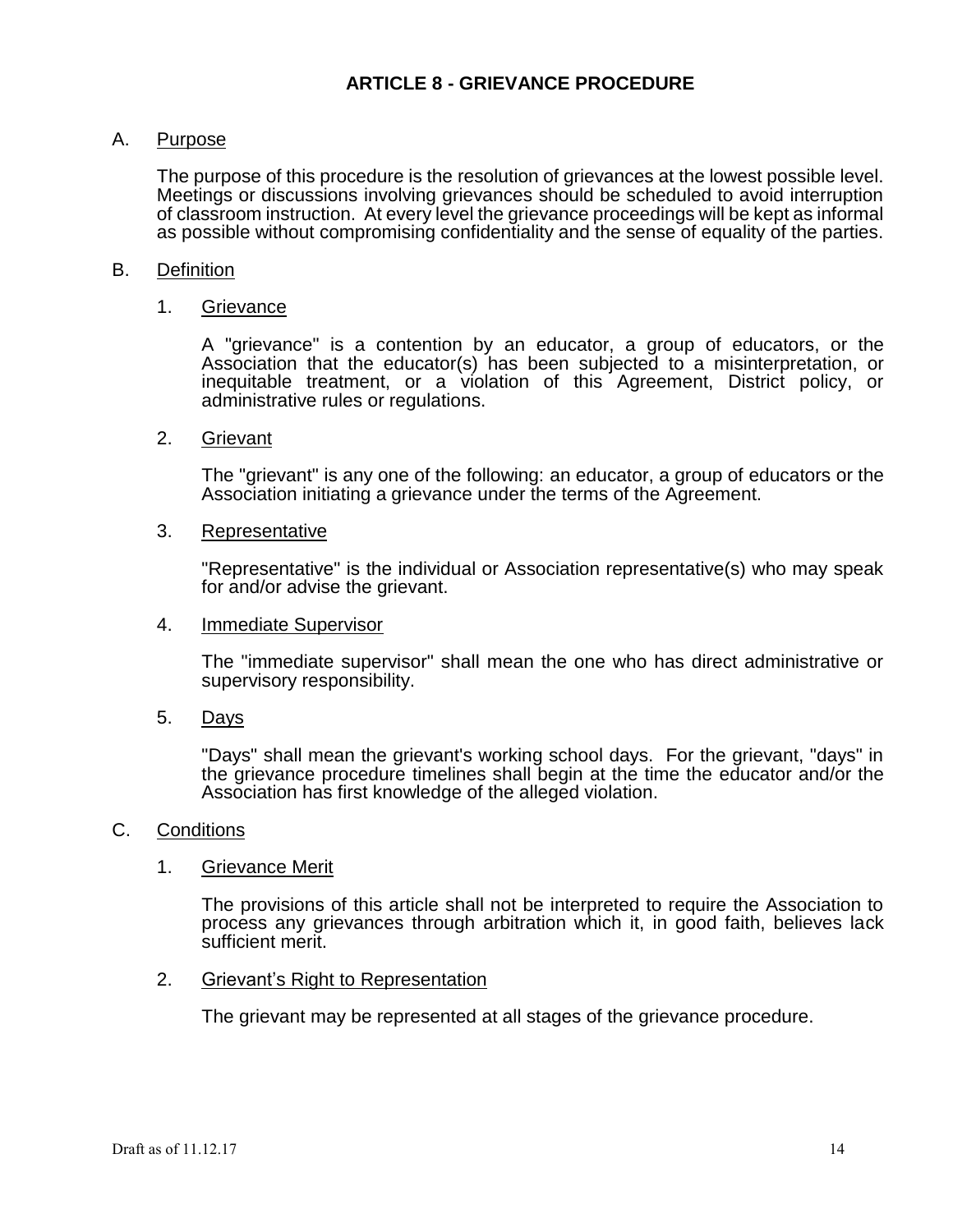# 3. Association's Right to be Involved

The Association representative(s) has the right to be in attendance and to state the Association's views at all levels of the grievance procedure.

## 4. Right to Information

The District shall provide within a reasonable time all public and non-confidential material to the grievant necessary to process the grievance.

## 5. Group Grievance

A group or class action grievance, or a grievance involving more than one (1) supervisor, may be initiated at Step 2 of the formal grievance procedure.

# 6. Written Notice for Denial of Grievance

- a. A written disposition stating reasons for denial of a grievance shall be given to all parties involved.
- b. Said written notice with reasons shall be given at all levels of this grievance procedure.

## 7. Written Notice of Hearing Dates

The District shall provide the Association with reasonable and timely notice of hearing dates and places to insure the grievant has proper representation.

### 8. Resolutions at Any Level Binding

Resolution of a grievance at any step of the procedure shall be final and binding upon the District, the Association, and the affected employee(s).

## 9. Hearings Procedure

At the option of the grievant, the hearing may be open, provided the hearings officer is notified at least forty-eight (48) hours in advance of the hearing. At Level 2 and beyond, the grievant shall be permitted to present evidence including the calling and cross-examining of witnesses, making a record, and filing arguments. Evidence shall not be intentionally withheld at any level. Decisions shall be based solely upon the evidence and testimony presented at the hearing.

## 10. Year-End Grievance/Summer Grievance

- a. In the event a grievance is not concluded by the end of the school year, or is filed at such time that it cannot be processed through all the steps in this grievance procedure by the end of the school year, the remaining time limits set forth herein shall be reduced or extended by mutual agreement.
- b. If the involved parties are not available during the summer to meet filing and/or processing deadlines, the grievance shall be extended to the following school year with applicable timelines commencing the first day the involved parties report to work.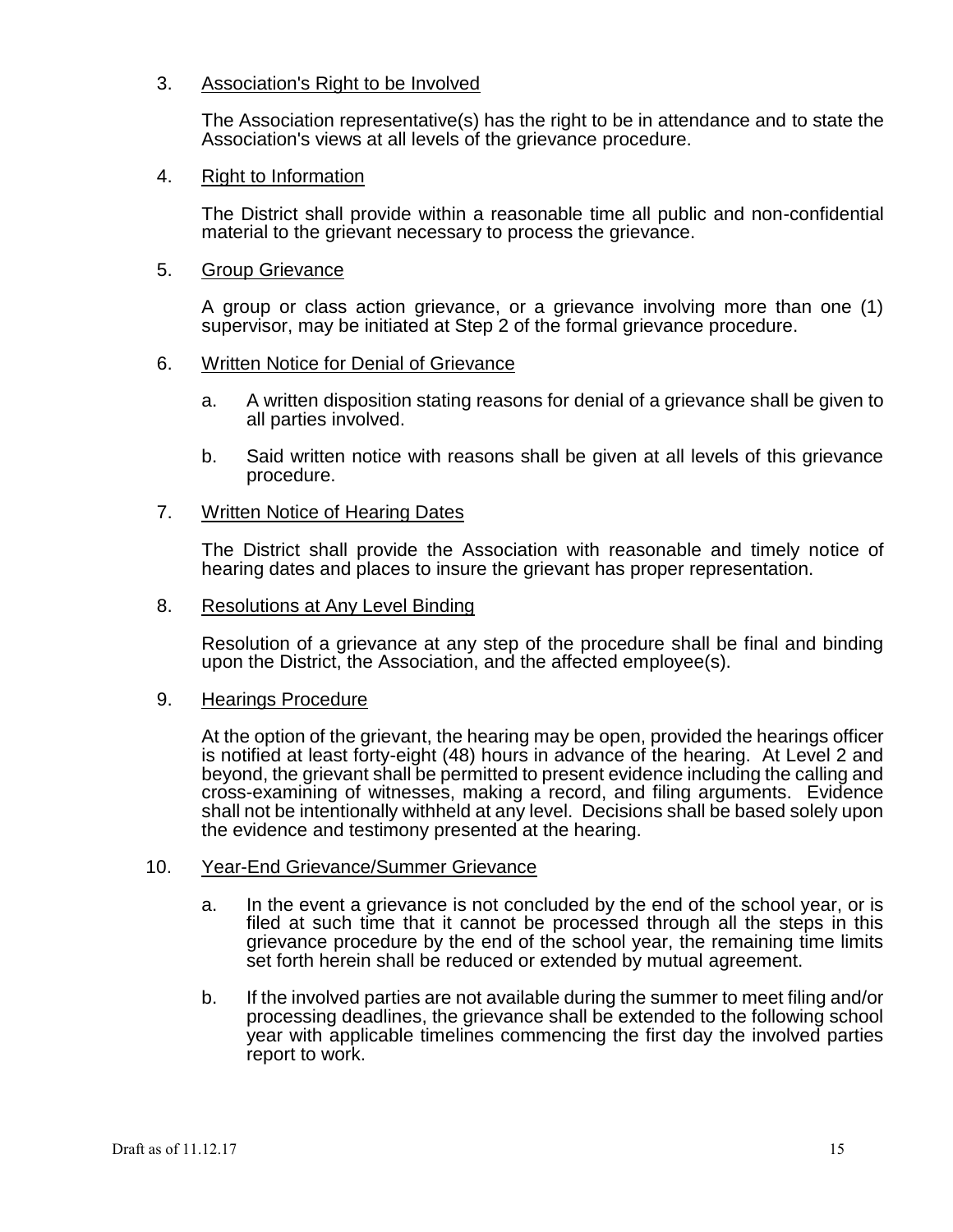# 11. Grievance file

All documents, communications, and records relating to a grievance shall be placed in a separate file. The grievant or designee shall have access to the grievance file.

# 12. Reprisals

There shall be no restraint, coercion, interference, discrimination, or reprisals exerted on any individual, groups of individuals or the Association involved in the grievance procedure by reasons of such participation.

- 13. Dismissal of permanent educators and dismissal or removal of a probationary or temporary educator shall be governed exclusively by the Fair Dismissal Law rather than this grievance procedure.
- 14. The number of days indicated at each level should be considered maximum. The time limits may be modified by mutual consent in writing by the District and the Association.
- 15. A grievance shall be considered resolved and dropped at any level where mutual agreement has been reached or at which the aggrieved fails to request initial or further consideration of the grievance at each level within the time limits specified in these procedures.
- 16. In the event the Superintendent hears a grievance, it will automatically be at Level 2.
- 17. The parties recognize that some disputes may be subject to the grievance procedure in this contract and also to the procedures in the District policy or administrative rules. The parties agree that using the contract grievance procedure waives the right to use the procedures in the District policy or administrative rules; and that using the procedures in the District policy or administrative rules waives the right to use the grievance procedure in this contract. The intent is to give grievants one but only one opportunity to be heard in the procedure of their choice.

## D. Procedures

- 1. Informal
	- a. The educator or the Association will first discuss the concern with the immediate supervisor within fifteen (15) days of first knowledge of the concern. Five (5) additional days may be mutually agreed upon.
	- b. The supervisor will submit a written disposition to the educator or the Association within ten (10) working days following the discussion of the concern.
	- c. If the educator or the Association is not satisfied with the disposition of the concern, or if no decision has been rendered within ten (10) working days after being presented to the immediate supervisor, the educator or Association shall proceed to the formal level.
	- d. If the immediate supervisor fails to implement the resolution agreed upon at the informal level then the educator or Association may file a formal grievance with the supervisor.

## 2. Formal

Draft as of 11.12.17 16

Level 1: Immediate Supervisor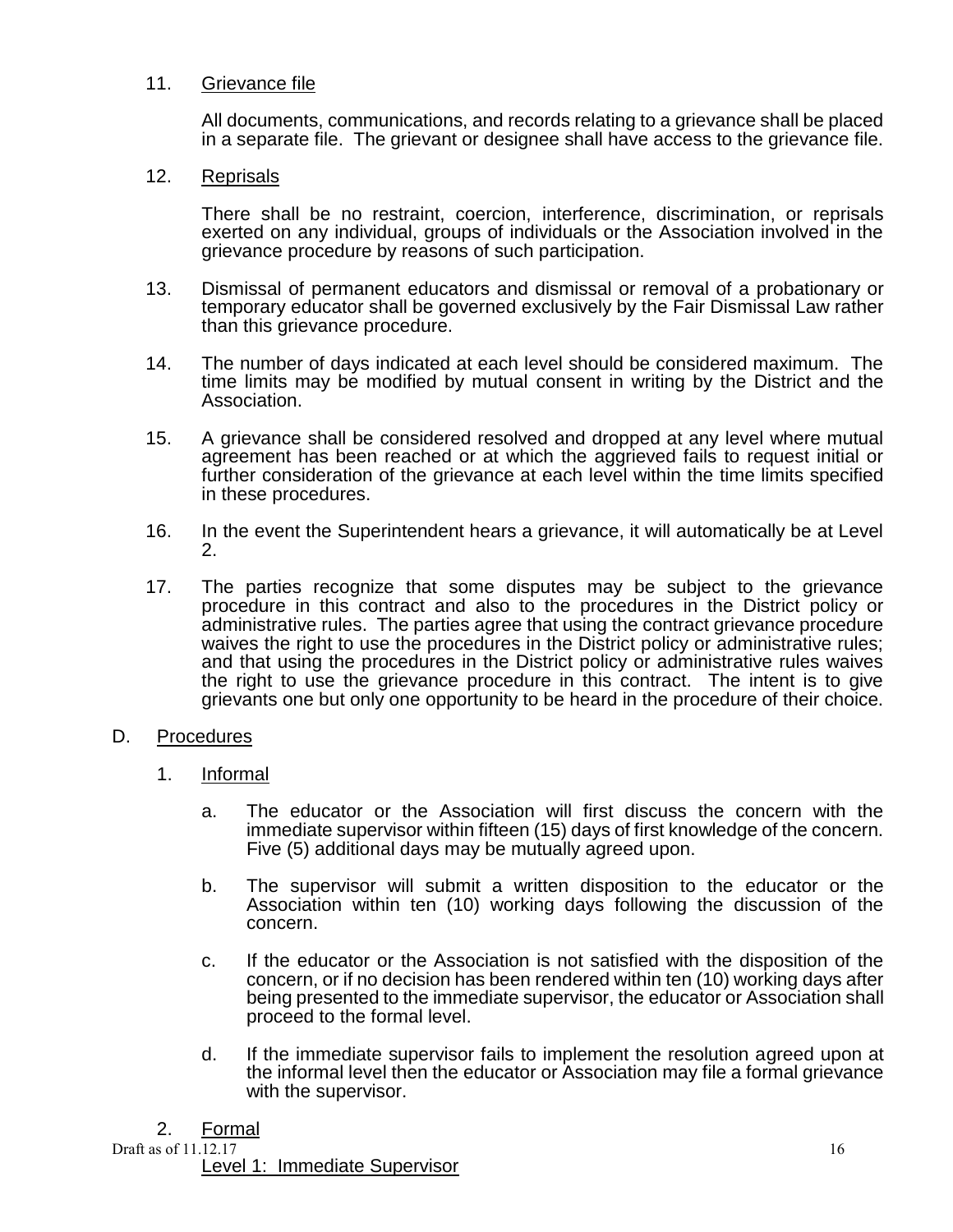- a. If the educator or Association wishes to pursue the concern, it shall be submitted to the immediate supervisor as a formal grievance in writing within fifteen (15) days after the decision has been rendered at the informal level.
- b. A hearing by the involved supervisor shall be held within ten (10) days or as soon thereafter as the parties are available. Within five (5) days after the hearing, the supervisor shall communicate a written decision.
- c. If the grievant is not satisfied with the immediate supervisor's decision and wishes to pursue the matter further, an appeal shall be presented in writing to the Superintendent within fifteen (15) workdays after receipt of the immediate supervisor's response at Level 1.

## Level 2: Superintendent

- a. Within fifteen (15) workdays after receipt of the appeal from Level 1, the Superintendent or designee shall make arrangements for a hearing with the grieving party.
- b. Within fifteen (15) workdays of the hearing, the Superintendent or designee shall submit a written decision on the grievance to the grievant and the Association.
- c. In the event the grievance is not resolved at Level 2 and the grievant or the Association wishes to pursue the matter further, a written appeal shall be submitted to the District School Board within fifteen (15) workdays of the receipt of the Level 2 decision.

#### Level 3: School Board

- a. Within twenty-two (22) days of receipt of the appeal at Level 2, including all correspondence and the written disposition of the case from each previous step, the School Board will hold a hearing as long as it is consistent with Article 8, C.9 - Hearings Procedure. Board appeal and District defense shall be based upon evidence presented at the previous Level as recorded in the written record of the hearing at that Level.
- b. Within fifteen (15) days of the hearing the School Board shall communicate the decision in writing to the grievant.
- c. School Board decisions on District policy or administrative rules or regulations shall be final and binding.
- d. If the grievance is not resolved at Level 3 and involves the misinterpretation, inequitable treatment, or a violation of this Agreement, and the Association wishes to pursue the matter further, the grievance shall be submitted to final and binding arbitration within twenty-two (22) days after receipt of the School Board's disposition at Level 3.

#### Level 4: Arbitration

- a. Upon timely receipt by the District of the Association's written notice of intent to take a grievance to arbitration, the parties shall have ten (10) workdays within which to attempt to select a mutually acceptable party to act as arbitrator.
- Draft as of 11.12.17 Board to submit a list of five (5) disinterested persons who are qualified and b. If the parties fail to agree, they shall jointly request the Employment Relations willing to serve as an arbitrator. Following the toss of a coin, the District and the Council shall alternately strike names from the list: the remaining name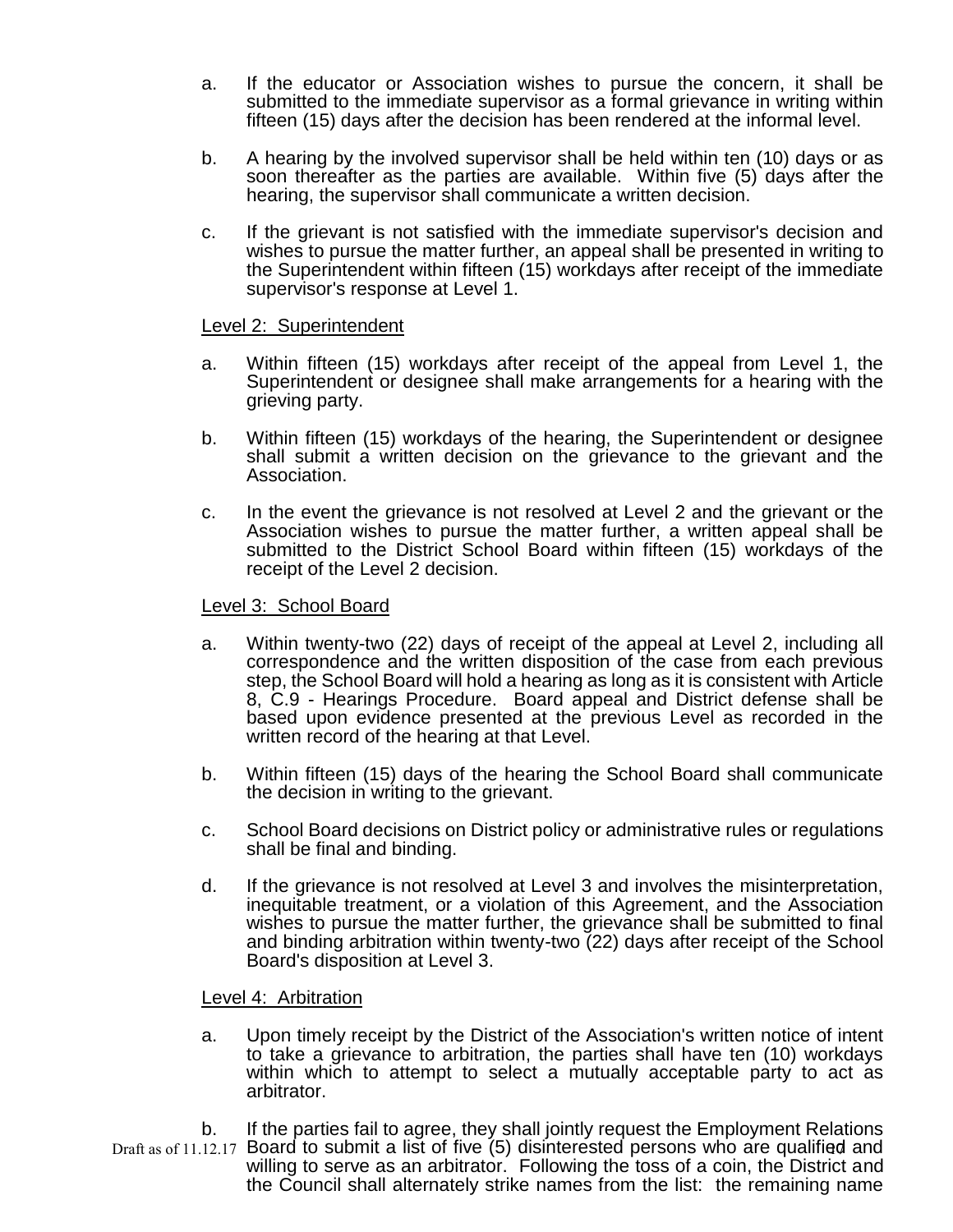shall be that of the arbitrator, who shall set a time and place for a hearing which is agreeable to both parties.

- c. The arbitrator shall have the authority to consider only a claim which is based upon a specific provision of this Agreement.
- d. The arbitrator's decision shall be in writing and shall set forth the findings of fact, reasoning, and conclusion of the issues submitted. The arbitrator shall be without power or authority to alter, amend, or modify the terms of this Agreement or to make any decision which requires the commission of an act prohibited by law which is violative of the terms of this Agreement.
- e. Any decision of the arbitrator within the scope of this Agreement shall be final and binding on the District, the Council and the employee(s) involved.
- f. Expenses of arbitration shall be borne equally by both parties except each party shall be responsible for its own expenses.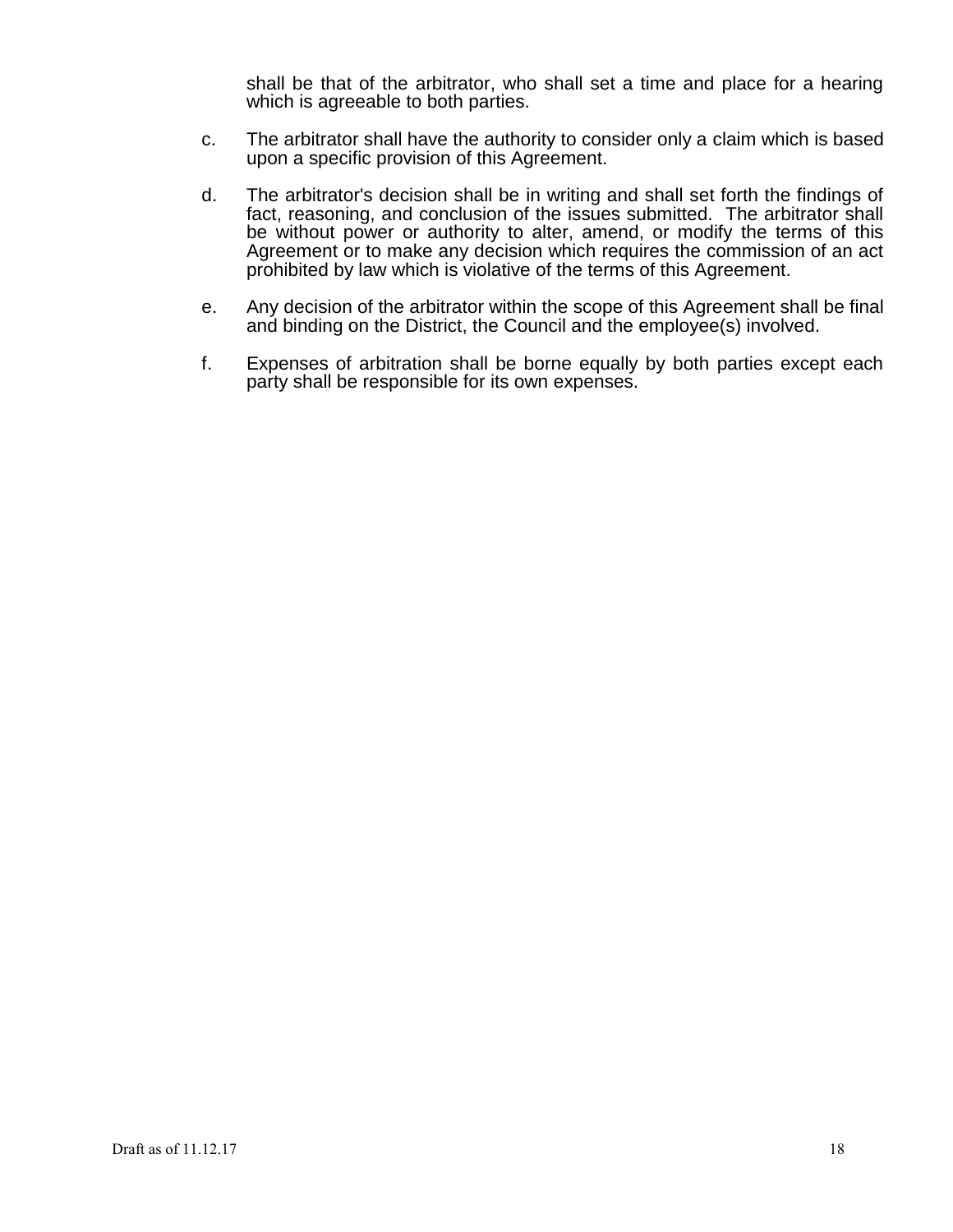# **ARTICLE 9 WORK YEAR**

# A. Contract Year

The standard contract year for educators each school year shall be one hundred ninetyone (191) days.

B. The state-wide in-service day in October shall be a non-contract day.

# C. Contract Days

The contract period shall include:

- 1. Up to one hundred seventy-seven (177) scheduled student-contact days.
- 2. The following six (6) paid legal holidays:

Labor Day Veteran's Day Thanksgiving Day Martin Luther King's Birthday President's Day Memorial Day

- 3. Work days: up to seven and one-half  $(7 \frac{1}{2})$  workdays grades 9 through 12, seven (7) workdays grades 6 through 8, six (6) workdays grades K through 5.
	- a. One and one-half  $(1\frac{1}{2})$  days prior to the arrival of students in the fall.
	- b. One (1) workday after winter break.
	- c. One-half  $(\frac{1}{2})$  workdays after the last student-contact day grades K through 12.
	- d. Up to four and one-half (4.5) workdays at the end of grading periods as follows:
		- (1) Grades K to 5: one (1) day at the end of each grading period.
		- (2) Middle School: One (1) day at the end of each grading period and onehalf (1/2) day at the end of each of the progress report periods.
		- (3) High School: One (1) day at the end of each grading period and one-half  $(1/2)$  day at the end of each of the progress report periods. A final exam schedule may provide additional time for grading.
		- (4) A Memorandum of Understanding shall detail any modifications caused by a change in schedule or grading periods.
	- e. All workdays shall be free from required meetings.
	- 4. In-service/Educational Reform Days:
		- a. Two and one half  $(2 \frac{1}{2})$  days prior to the arrival of students in the fall for in-service.
- Draft as of 11.12.17 **Educational Reform Time allowed by law for high quality** 19 b. Up to four (4) full days each year to be spread throughout the school year calendar, as part of the thirty (30) hours of professional development.

(1) This time may be scheduled in full days or increments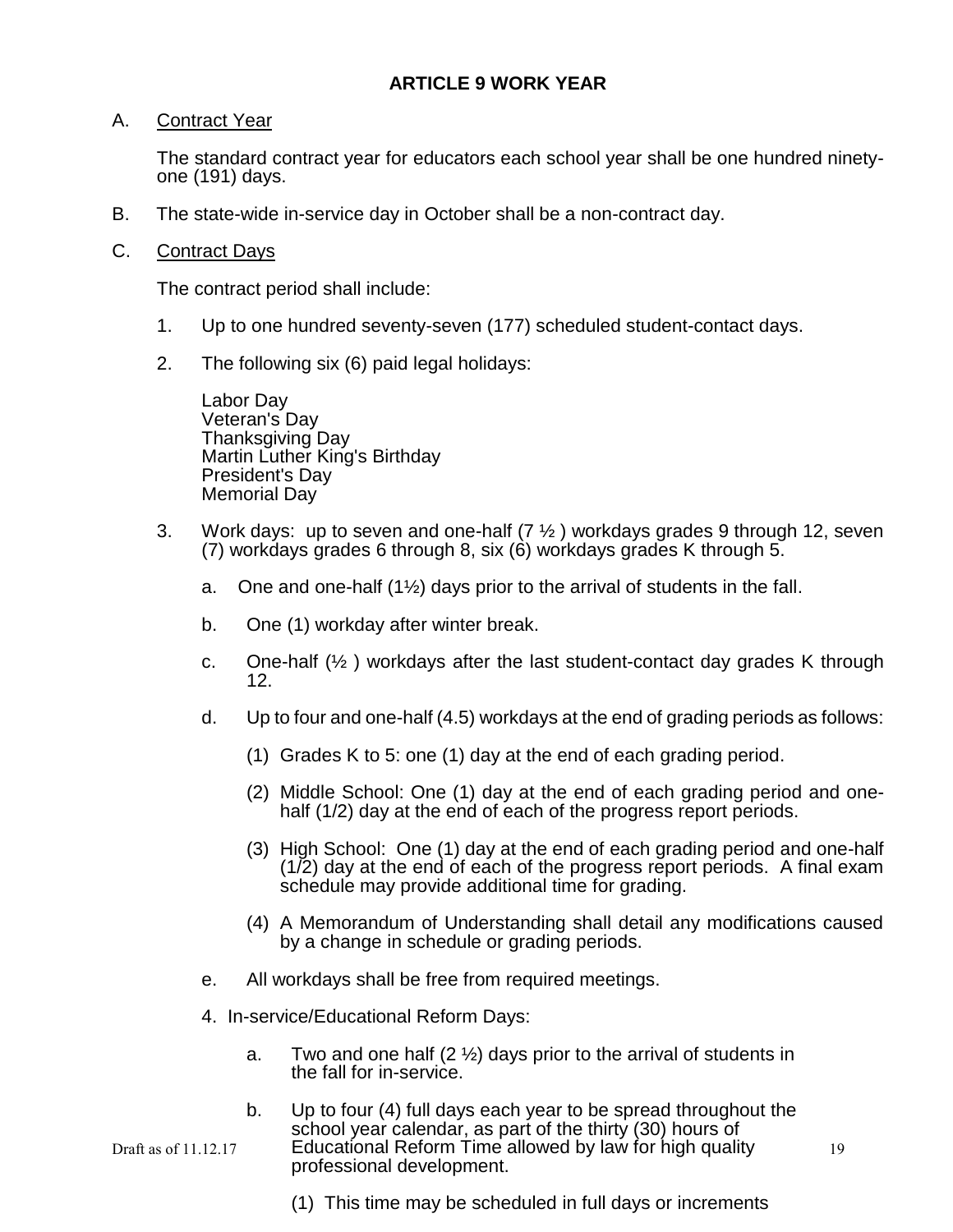( i.e.: late starts or early releases).

- (2) This time is directed by the administrator and may also be used for some Professional Learning Community (PLC) activities, such as development of common assessments, interventions and work sample development/scoring.
- 5. Additional Planning Time
	- a. The annual school district calendar shall contain twenty-one (21) hours of additional planning time for elementary educators.
	- b. These twenty-one (21) hours shall be preparation time for educators. This time shall be in addition to daily prep time provided in Article 10.B. but shall be subject to the rules of use in that section.

#### D. School Calendar

The Association shall be given the opportunity to review and comment on the school calendar thirty (30) calendar days prior to its submission to the School Board for adoption. The Association will be given the opportunity to comment on any unforeseen changes that occur after adoption.

#### E. Inclement Weather/Emergency Closures

In inclement weather or other emergencies which require that schools be closed, educators will not be expected to appear in the buildings and this will not be charged against other paid leaves nor will pay be docked. However, the school calendar may be adjusted to make up the days lost without additional compensation of educators if such make-up is necessary to meet state standards.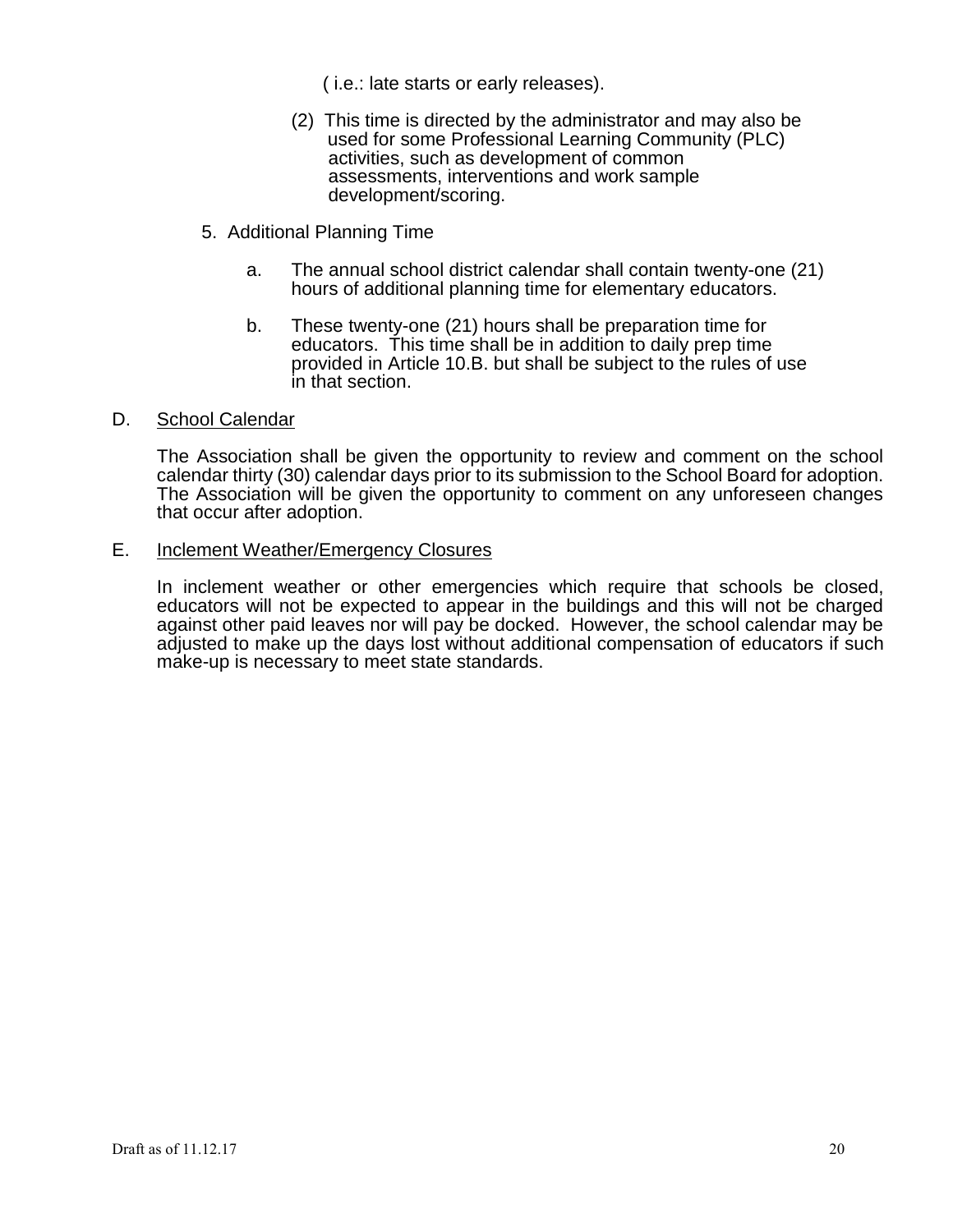# F. Conference Schedule

The District calendar shall reflect the following days for conferences:

- 1. Elementary: Up to three (3) days in the fall and three (3**)** days in the spring for parent conferences.
- 2. Middle School: Up to three (3) days in the fall and three (3) days in the spring for parent conferences.
- 3. High School: Up to one (1) day in each trimester.
- 4. Buildings may have flexibility on how to schedule conferences during these three days (i.e., work late one day, start late the next). However, any individual educator may maintain a schedule within the regular work hours if needed and in consultation with the principal.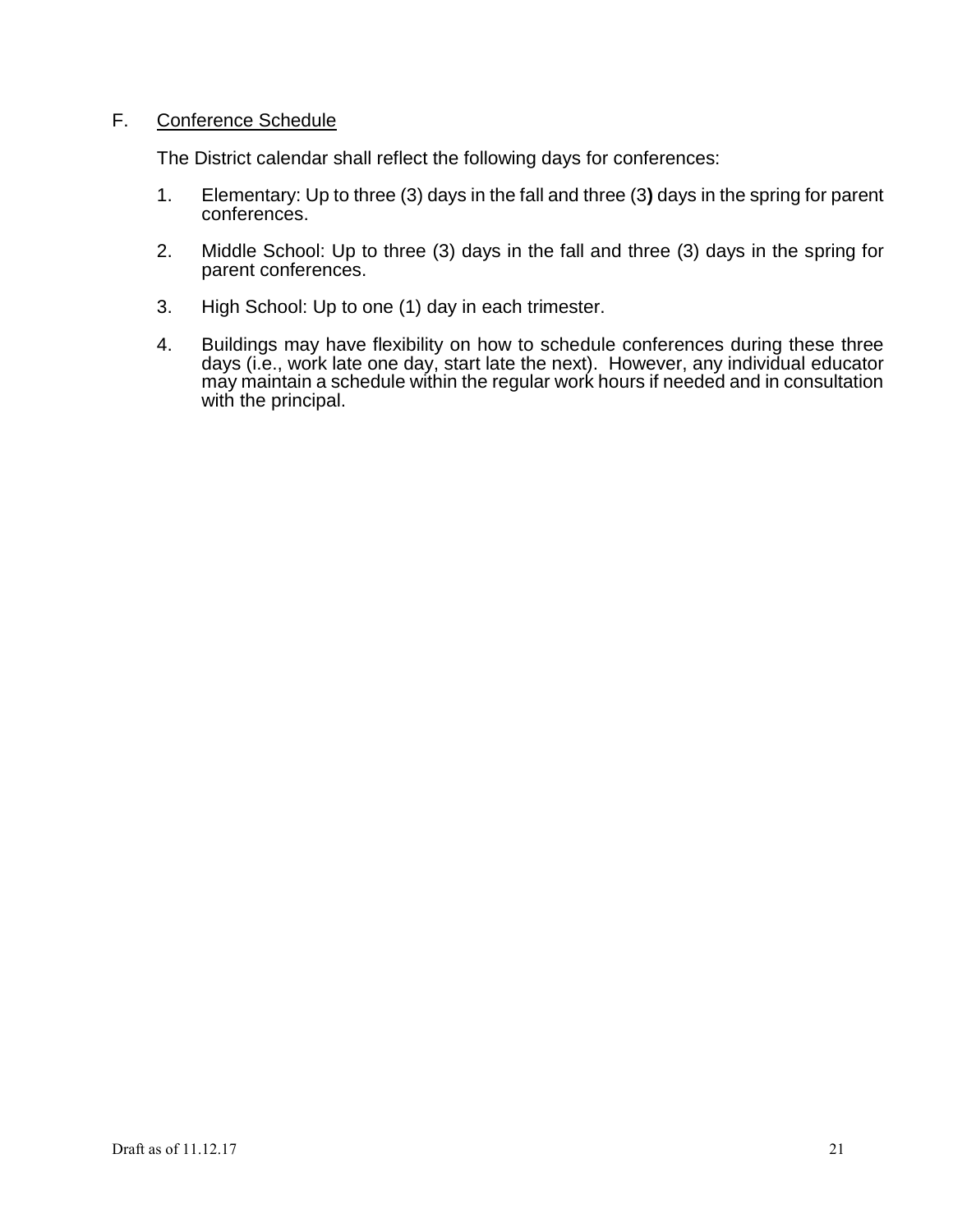# A. Work Hours

- 1. The regular teaching day for a full-time educator shall be eight (8) hours per day, including a minimum thirty (30) continuous minutes duty-free lunch during the regular lunch period to be used as the employee wishes.
- 2. All building or District-wide meetings called by the administration shall be held within the workday whenever possible. Educators are free to leave meetings at the end of the normal workday without being subject to discipline or negative criticism.
- 3. Flex Work Hours: Educator(s) and/or immediate supervisor or designee may agree to deviate from the normal workday by prior mutual agreement.
- 4. Compensatory Time: Educators who have accrued agreed-upon compensatory time may utilize such time through prior approval with their immediate supervisor.
- 5. All staff are required to attend two (2) after school events.

Required events are outside of the contract day and do not include parent/educator conferences.

- a. Two (2) Elementary school events (eg: open house/back-to-school night and Elementary music program).
- b. Two (2) middle school events (eg: open house/back-to-school night and eight grade celebration).
- c. Two (2) high school events (eg: Curriculum night and prom).
- 6. On days when there are required events (including parent/educator conferences) after the school day, educators may leave as soon as the last bus has departed at the elementary level, or after the last scheduled class period at the secondary level.
- 7. Educators may be encouraged to participate in and/or attend after-hours school events, but no educator shall be subject to discipline or negative criticism for choosing not to participate and/or attend such events. Compensatory time shall be provided to any individual who is required to participate in activities/training beyond the normal contract day. This compensatory time may will be taken as flex time or paid at the per diem rate as mutually agreed upon.

# B. Preparation Time

- 1. High school educators shall have uninterrupted preparation time during the student day equal to one period out of the class rotation.
- 2. Middle school educators shall have daily uninterrupted preparation time equal to one regular classroom period during the student day.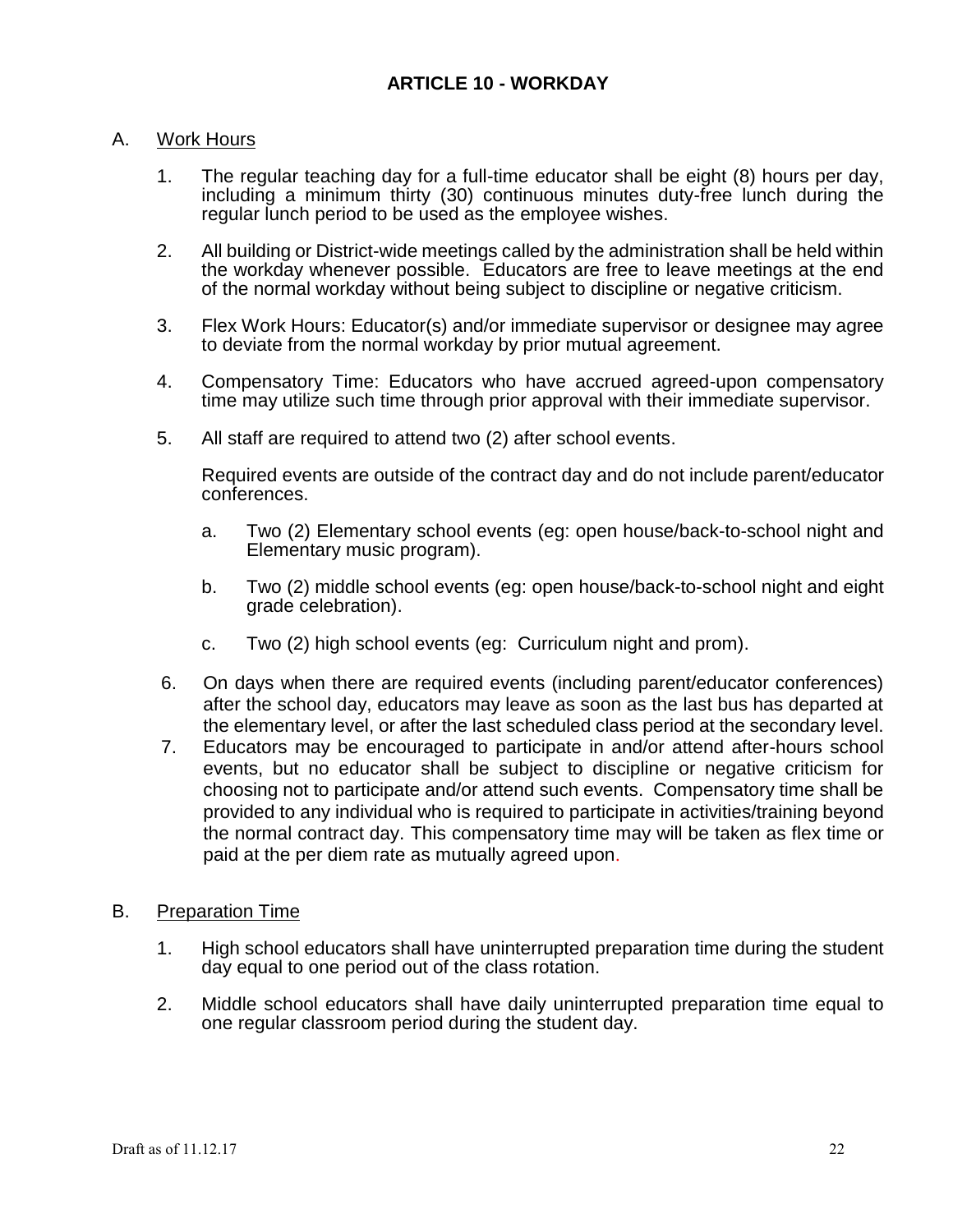- 3. Every elementary classroom educator and specialist shall have a minimum of fortyfive (45) minutes of uninterrupted preparation time daily, free of required meetings. A reasonable effort will be made to minimize interruptions of educators during this preparation time. The District will discourage any required meetings (other than those described in B.6 below) from starting prior to 2:45 p.m. Additional prep time shall be provided through early release of students as provided in Article 9.C.5
- 4. A reasonable effort will be made to provide two, 25 minute periods per week of additional unassigned time during the student contact day for elementary general education classroom educators.
- 5. Educators teaching less than full-time shall have a prorated amount of preparation time, based on the educator's percentage of full-time work.
- 6. For educators assigned to more than one (1) work site, preparation time shall not be used to travel between buildings.
- 7. With the approval of staff, a maximum of eighteen (18) administration-called meetings per year, from September to May, may be held which would waive the provisions concerning prep time above. There will be no more than three (3) meetings per month.

#### C. Subject Area Preparation

- 1. High school and middle school educators shall not be required to teach more than three (3) subject areas nor more than three (3) teaching preparations per assignment. Middle school homeroom shall be considered a preparation for purposes of this section.
- 2. Special exceptions to section 1 above may be made when, after conferring with the Association president, the District finds no alternative(s) that meet District standards and/or program needs.
- D. Substitute Teaching
	- 1. Educators required to give up a designated preparation period will be paid at their hourly rate to substitute for an educator who is absent.
	- 2. All classroom elementary educators or specialists assigned to cover another elementary classroom for an absent educator shall receive the substitute educator daily rate of pay for that day. If a classroom is split proportionately amongst the assigned educators, then the substitute pay shall be split proportionately amongst the assigned educators. Such coverage shall only occur after all reasonable efforts made by the District to assign other licensed staff (e.g. building and district administrators) have been exhausted.

## E. Special Education Specialists' Workload Compensation

Special Education Specialists include: Elementary and Secondary Resource Educators (ERC), Elementary and Secondary Developmental Disabilities Educators (SLC), and Educators of ALPS and AISP. Speech/Language Pathologists are governed by #5.

1. Elementary special education educators shall be provided a minimum of 45 minutes daily during student contact time, during which testing can be completed.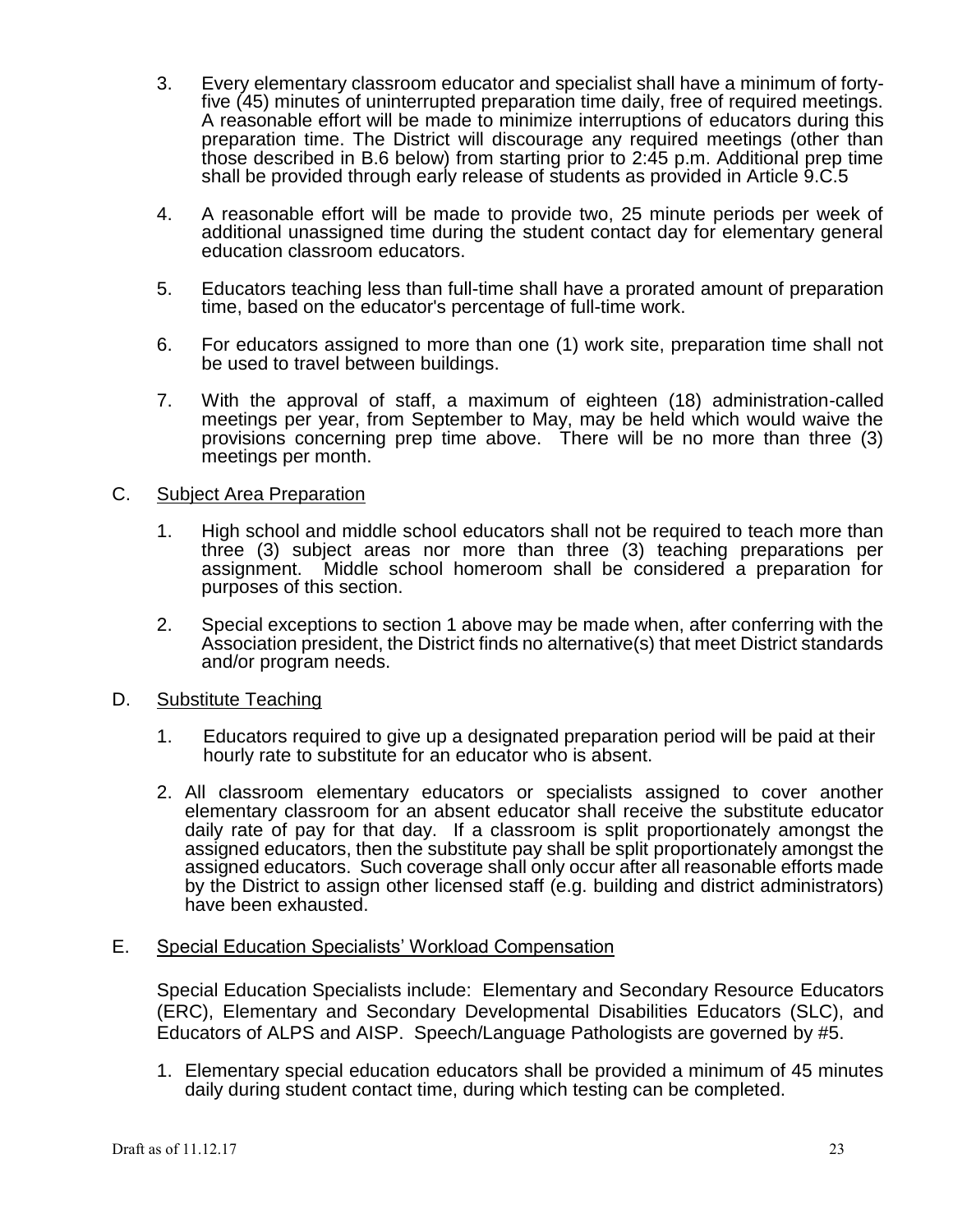- 2. Elementary special education resource educators will be released from student instruction on early release days for additional preparation time, IEP development and preparation, report writing, parent meetings, and consultation with building staff regarding student instruction. Elementary Special Education educators will continue to participate in PLC activities within their buildings. Each resource room educator will help develop a building plan with the building administrator and other involved staff to handle any emergencies that may occur during this release time.
- 3. The District will provide up to four (4) days of substitute release time to elementary self-contained special education classroom educators for IEP preparation, and/or compensatory time for after-contract-hour meetings. Part-time educators will receive a prorated amount of substitute-covered release time.
- 4. Secondary special education educators shall maintain prep periods as scheduled in the master schedule. The District will provide up to two (2) days of substitute release time taken in half or full day increments so that middle and high school special education educators may complete IEP progress reports for annual IEP review, and/or compensatory time for after-contract-hour meetings. Part-time educators will receive a prorated amount of substitute-covered release time. Secondary special education case managers shall maintain the case management and prep periods as scheduled in the master schedule without release days.
- 5. Given the significantly higher number of after-school-hours IEP and evaluation meetings Speech/Language Pathologists will receive an extra duty stipend equal to category H of the extra duty scale of the collective bargaining agreement. Initial placement on the extra duty scale will be at Step 1 and will adjust according to subsequent years of experience. The stipend will be prorated for part-time employees.
- 6. Other staff when required to attend after-contract-hour IEP or evaluation meetings shall be granted compensatory time that is accrued beyond 30 minutes at times when a substitute is not required or may use flex time during the current week.
- 7. Assessment responsibilities in schools will be shared equitably between all staff qualified to test (counselors, Academic Intervention Specialists (AIS), speechlanguage pathologists, resource educators and others) and in whose job descriptions testing and/or measurement responsibilities are stated.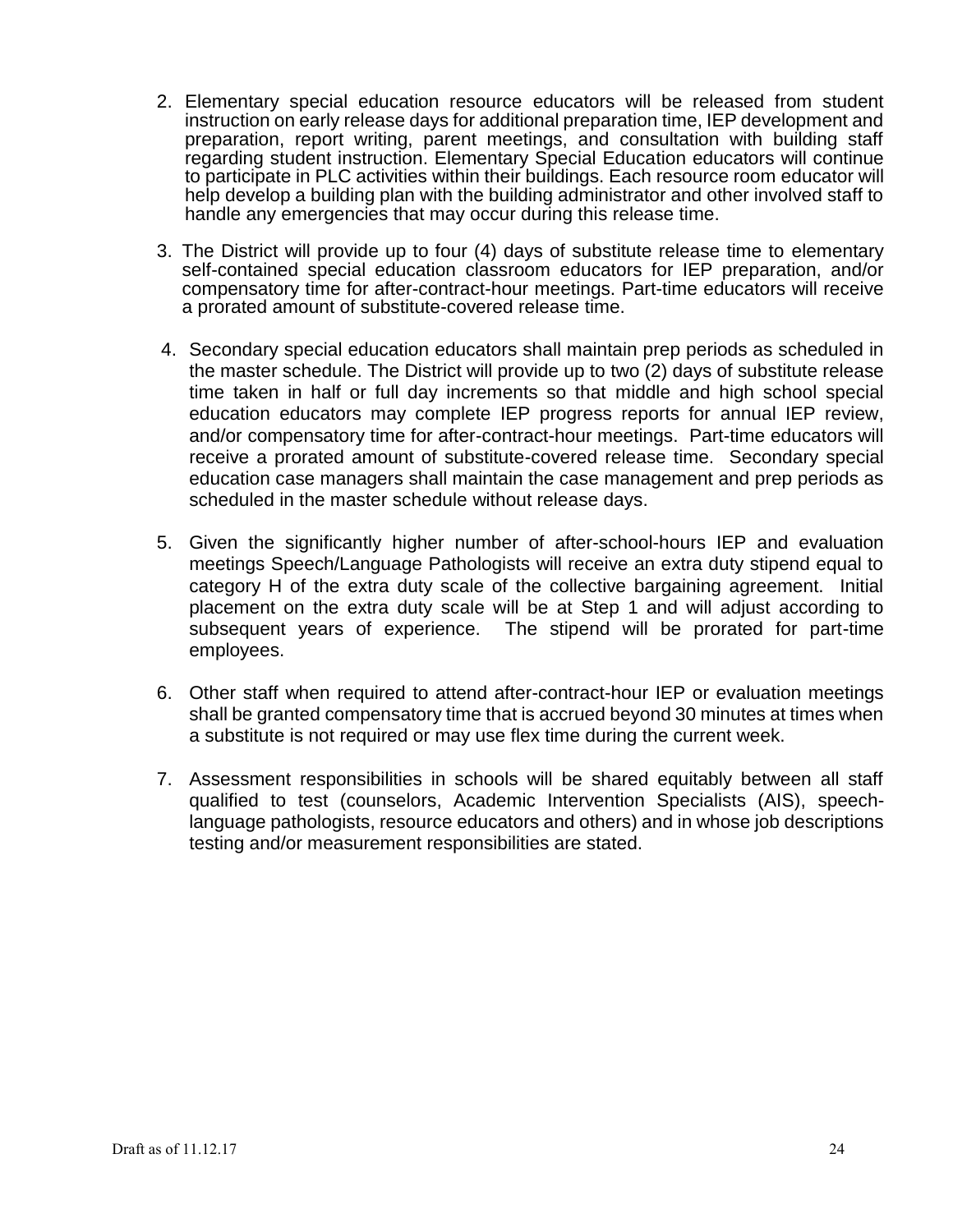- A. The Association shall be provided with a projected class size report by September 30.
- B. The Association shall be provided with the final District class size report by class at the same time as reports are made to the State Department of Education. The Association may comment on class size as it deems such comments to be appropriate and necessary. The District agrees to review any and all such comments.

## C. Class Size Appeals Procedure

- 1. Any educator who believes he/she has an excessive classload/workload may appeal the situation to the Administration Office. Within ten (10) working days, a conference will be held among the educator, his/her representative, the District administrator facilitating the conference, and the Association president or designee.
- 2. At the conference, the group will review the situation and explore alternatives, including but not limited to transferring students, adding instructional assistant time, adding and/or splitting the class, or other suggestions mutually agreeable to the educator and the District.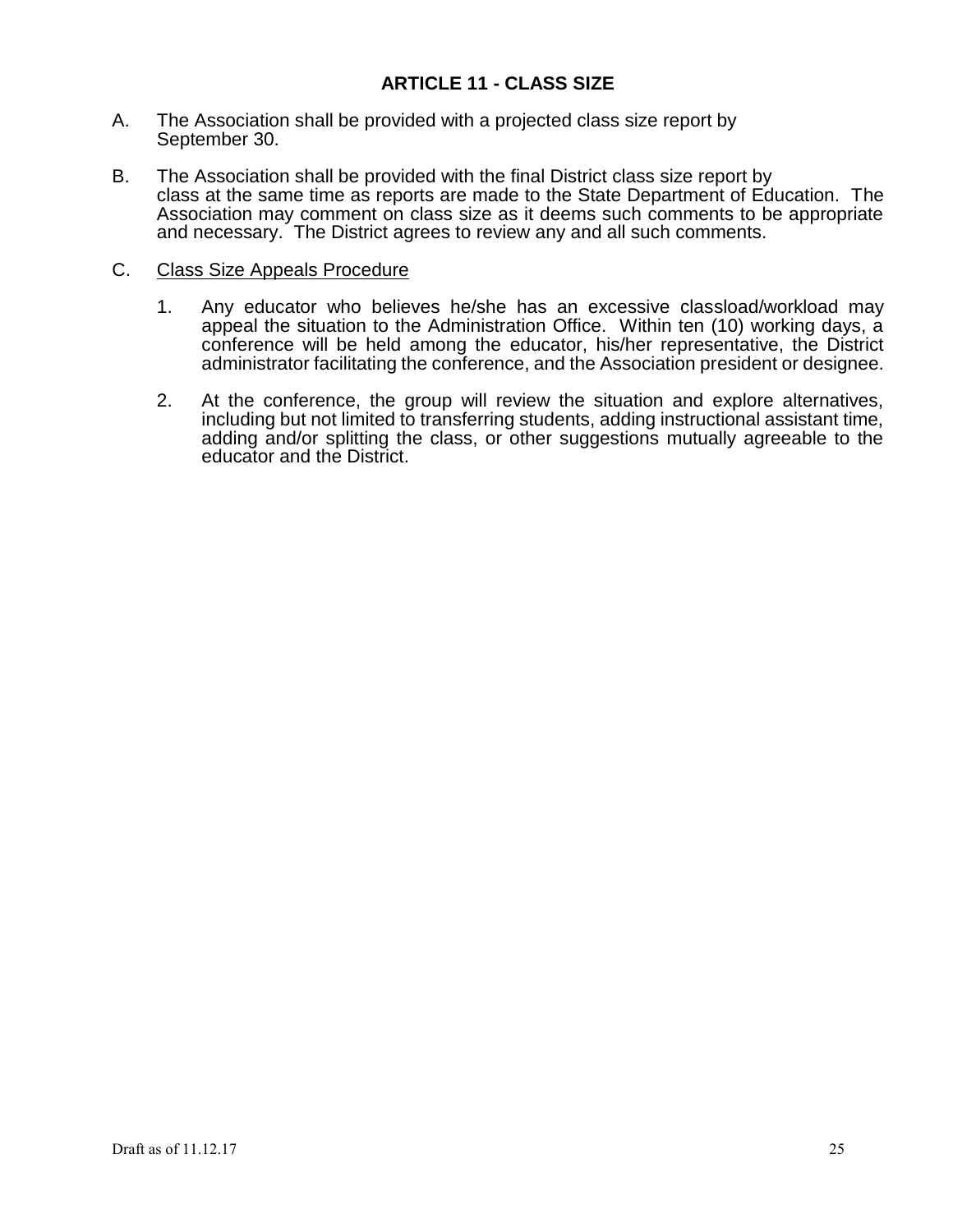# A. Definitions

- 1. Probationary educator: Any educator who is not a contract educator.
- 2. Contract educator: Any educator who has been regularly employed for a period of not less than three successive years, and who has been re-elected by the District after the completion of such three-year period for the next succeeding school year.
- 3. Temporary educator: Any educator who is employed to fill a position designated as temporary or experimental or to fill a vacancy which occurs after the opening of school because of unanticipated enrollment or because of the death, disability, retirement, resignation or dismissal of a contract or probationary educator, or for a educator on approved leave of absence.

# B. Purpose

- 1. The primary purpose of the evaluation is to allow the educator and the District to determine the educator's development and growth in the teaching profession, to evaluate the performance of the teaching responsibilities, and to improve instruction through coaching, consulting, collaborating, and calibrating.
- 2. Evaluation shall be related to job description and performance standards, and shall be based on multiple measures
- C. Observation Cycles include:
	- 1. Mini-observation
		- a. Mini-observations for each educator shall be held on or before the dates established in the timeline. Mini-observations are unannounced and will usually last between 10 and 20 minutes. The administrator should observe at various times of the day/period throughout the year. Observation dates and times can also be suggested and agreed upon if there is a certain component the administrator wants to observe or the educator wants the administrator to observe.
		- b. Mini-observations will be followed by face-to-face discussion, written notes, e-mail, or a structured post-observation conference as soon as possible. Post observation conferences will be conducted for two of the mini-observations for educators on the Initial or Supported Supervision Cycle. Feedback provided to educators should identify strengths observed and review areas for refinements that may be needed. As part of this feedback, the administrator may recommend colleague support or activities as resources to assist the educator.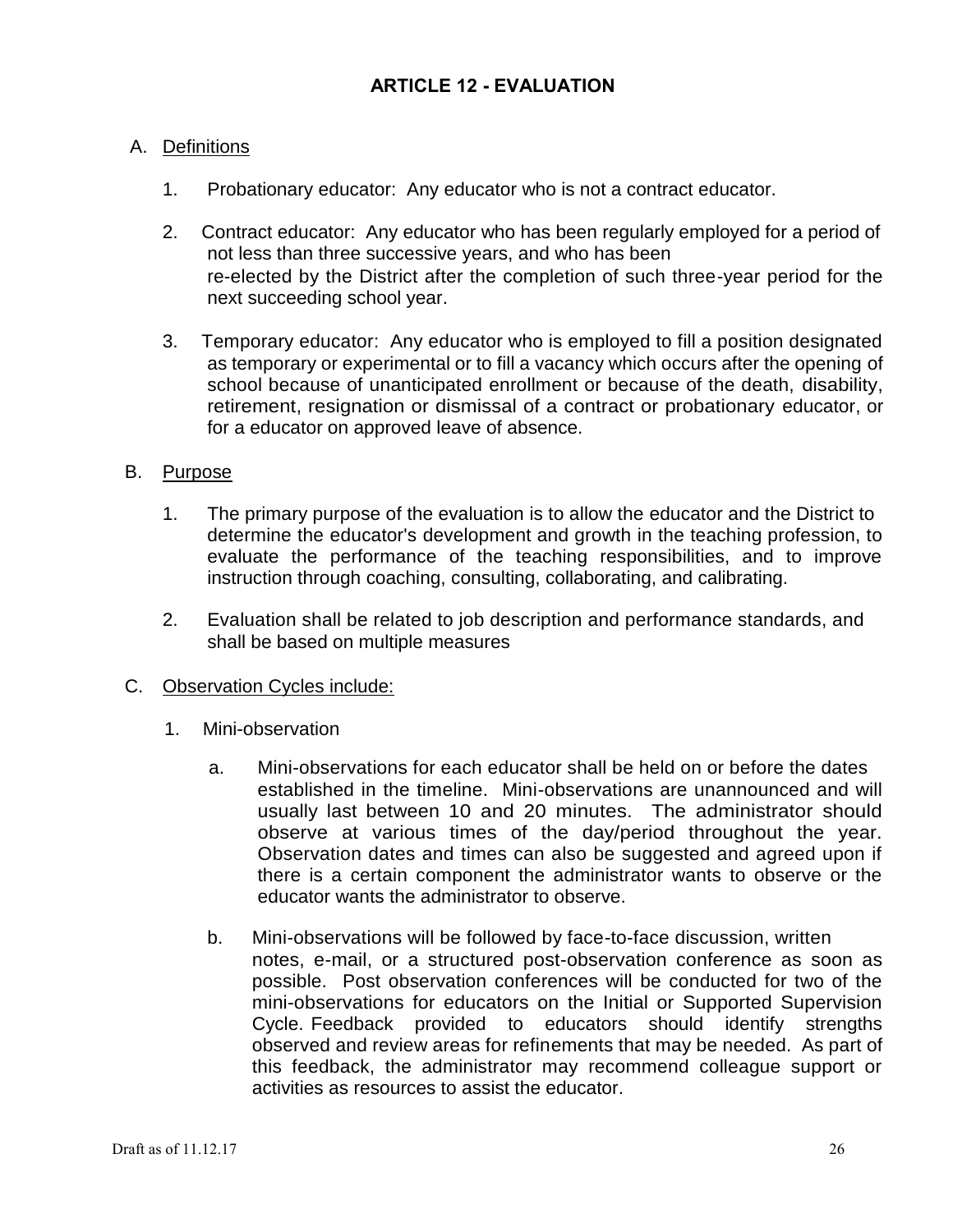# 2. Formal Observation Cycle Shall Include the Following (optional)

a. A pre-observation conference is to be held between the educator and the evaluator(s) to discuss the lesson(s) to be observed and the general procedures to be followed. A completed Pre-Conference Observation Form is to be used to guide the discussion of the upcoming observation. The educator may adjust the lesson to meet the needs of the class, provided the educator justifies the changes. The conference shall be held

at least one (1) day in advance of the observation unless the educator and

administrator agree to have the pre-observation conference on the day of the observation**.** If more than three (3) working days lapse between the pre-observation conference and the observation, there will be an opportunity to review/revise the pre-observation conference objectives and activities**.** Other changes in the timeline between the pre-conference and observation may be decided by mutual agreement of the educator and administrator.

- b. The classroom observation shall be held with the evaluator(s) present at the opening of the class and remaining to its conclusion, or for the length of time agreed upon by the educator and administrator during the preconference. The administrator may, however, exceed the length of that observation. An additional administrative observer from outside of the building may be present with mutual consent.
- c. A post-observation conference with the educator is to be held individually, and in private, unless there is mutual consent to have an additional administrative observer; the educator will have the option of having the record of this particular observation placed in the file. The written data will be shared with the educator within five (5) working days of the observation unless mutually extended.
- d. The educator's signature on the observation form indicates that the observation has been read; it does not necessarily reflect agreement with the written observation. The educator shall have five (5) working days to review the written report before signing. The educator will receive one copy; a second copy is to be forwarded to the District personnel file, and the third copy will be retained in the evaluator's file.
- e. At least one formal observation shall be conducted on or before the dates established by the District evaluation procedure except as provided in section D of this article.
- f. The educator may attach written comments to the evaluation by presenting a copy of those comments to the evaluator, and thereafter may forward any written evaluation, with written comments to the superintendent.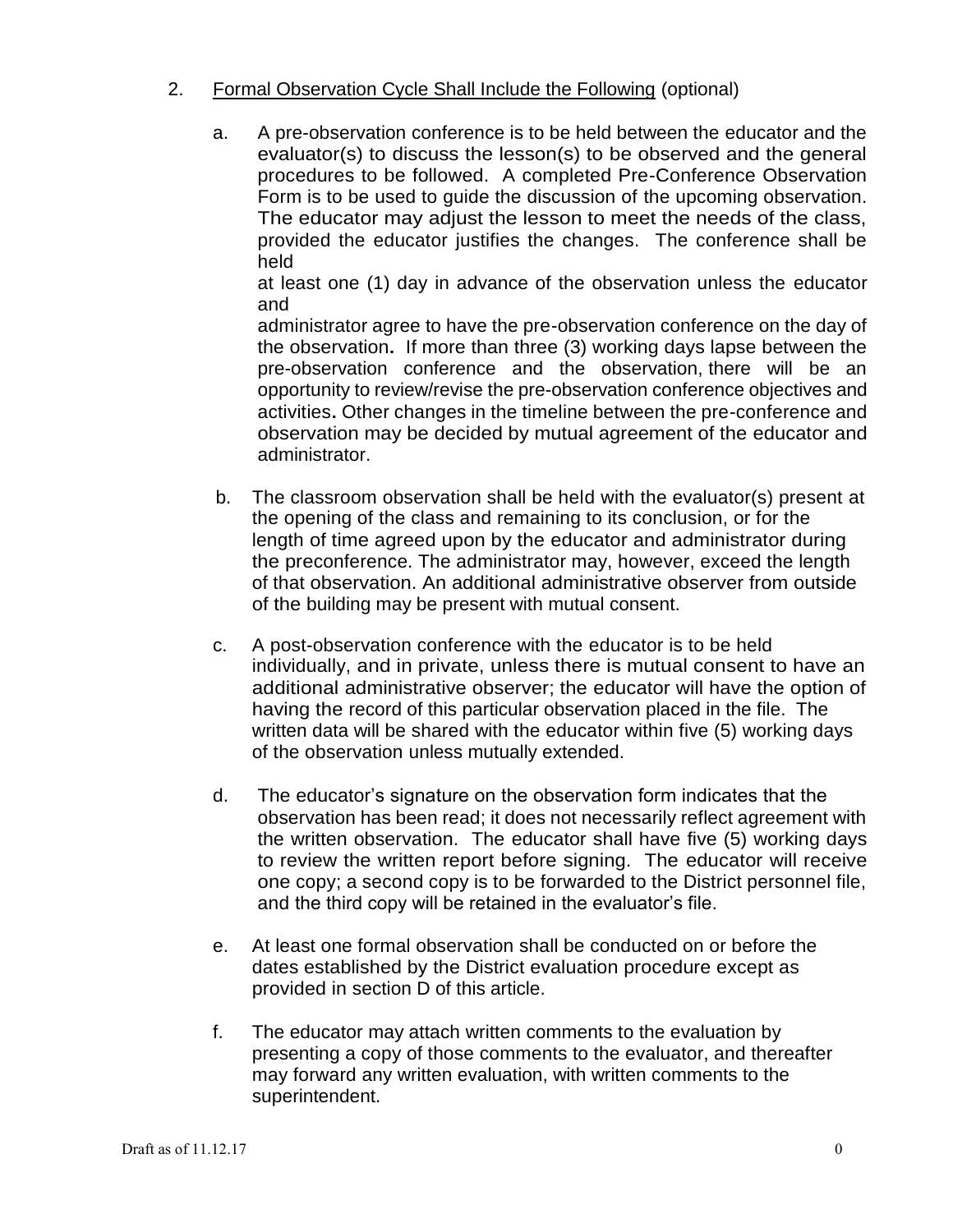g. If during an observation the evaluator determines that serious deficiencies in the educator's performance exist, the evaluator shall provide the educator with written notice of such deficiencies, with specific suggestions for improvement.

# D. Timeline

- 1. An evaluation must be based on the required number of mini-observations for each cycle as stated in the Professional Growth and Evaluation Handbook. The Educator's Summative Evaluation must be completed at the end of the educator's evaluation cycle.
- 2. Contract Educators may choose Formal Observation in addition to Mini-Observations if requested by the educator and/or administrator. The approved timeline of this program shall be followed as outlined in the Professional Growth and Evaluation Handbook. Timelines may be extended by mutual agreement of the educator and evaluator or for good cause by either party.

# E. Program of Assistance for Improvement

- 1. If teaching performance is considered to be unsatisfactory, the educator shall be placed on a Program of Assistance for Improvement (PAI). The Program of Assistance for Improvement shall include at least two (2) formal observations.
- 2. The District will notify the Association when a educator is being considered for placement on a Program of Assistance for Improvement*.*
- 3. The educator will have the right to representation during meetings concerning the development of a Program of Assistance for Improvement and during all subsequent phases of the Plan. The educator and representative, if any, will have an opportunity for input prior to finalization of the Plan, and may attach a rebuttal statement indicating disagreement with any aspect of the Plan.
- 4. Normally, no more than three (3) categorical deficiencies shall be listed in any one (1) Program of Assistance for Improvement.
- 5. Timeline will vary in length depending upon the type and kind of deficiency diagnosed. However, no Program of Assistance for Improvement will extend more than twelve (12) months. Every Program of Assistance for Improvement shall involve a review conference at least every three (3) months.
- 6. Each statement of deficiency and all descriptions for remediating the deficiency shall be directly related to District performance standards and/or job description.
- 7. Examples of appropriate optional resources:
	- a. Videotaping lessons.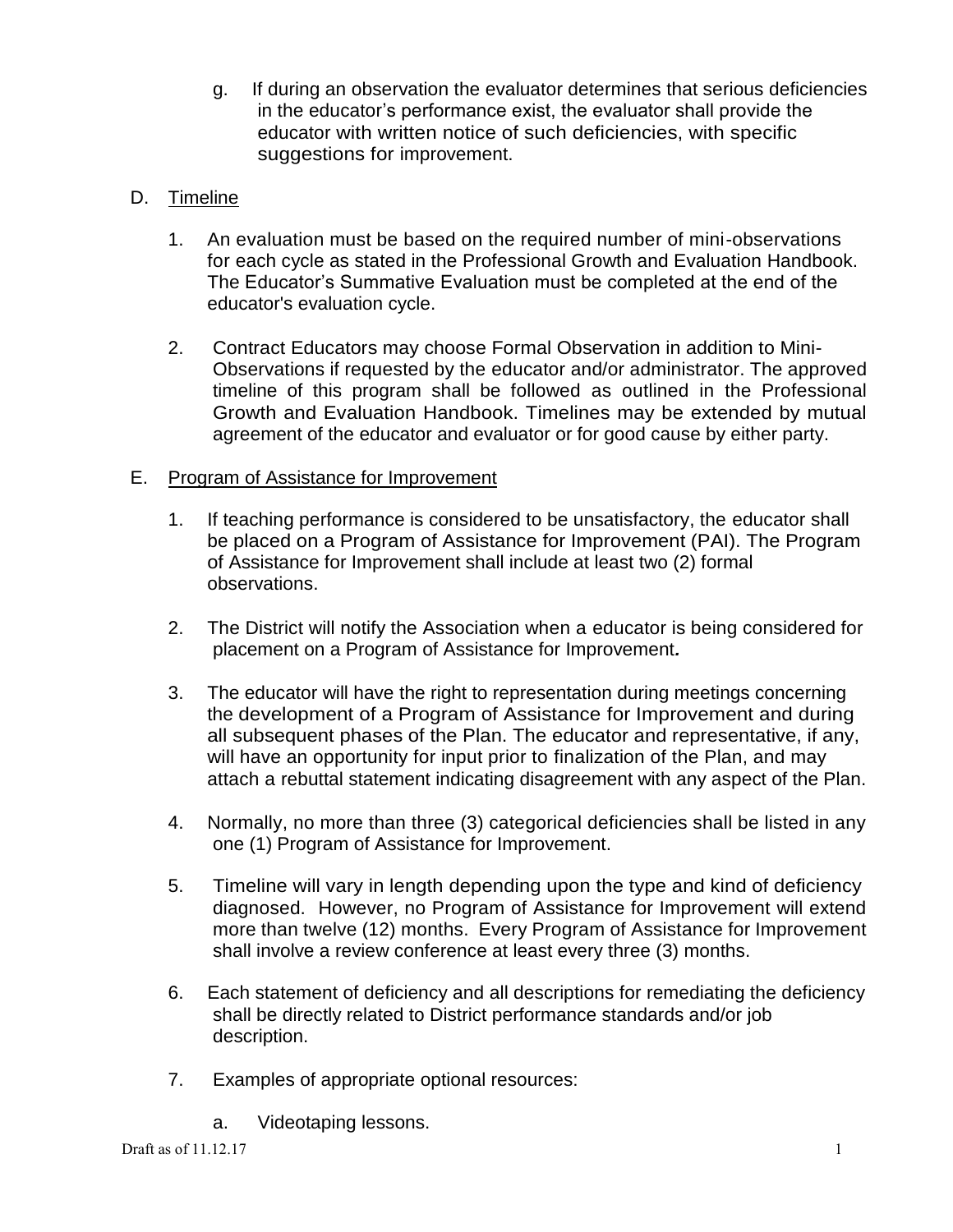- b. Release time for participants.
- c. Funding substitutes when necessary.
- d. Professional counseling services.
- e. Peer assistance.f. Workshops, conferences, course work.
- 8. If, at the completion of a Program of Assistance, it is determined that an educator's performance is so unsatisfactory, the educator shall be notified in writing that dismissal, non-extension, or non-renewal will result. That notification shall include notification of right to representation.

## F. Professional Growth and Evaluation Handbook

- 1. All educators will have access to an electronic copy or may ask to receive a copy of the Professional Growth and Evaluation Handbook from the Department of Human Resources.
- 2. A joint committee of educators appointed by the Association and administrators appointed by the Superintendent shall be charged with developing alternative methods of educator evaluations and reviewing current evaluation plans. If approved by the Association and the School Board, such alternatives will become part of the Professional Growth and Evaluation Handbook. In addition, this committee shall serve as the Consultation Committee as provided by Oregon Law.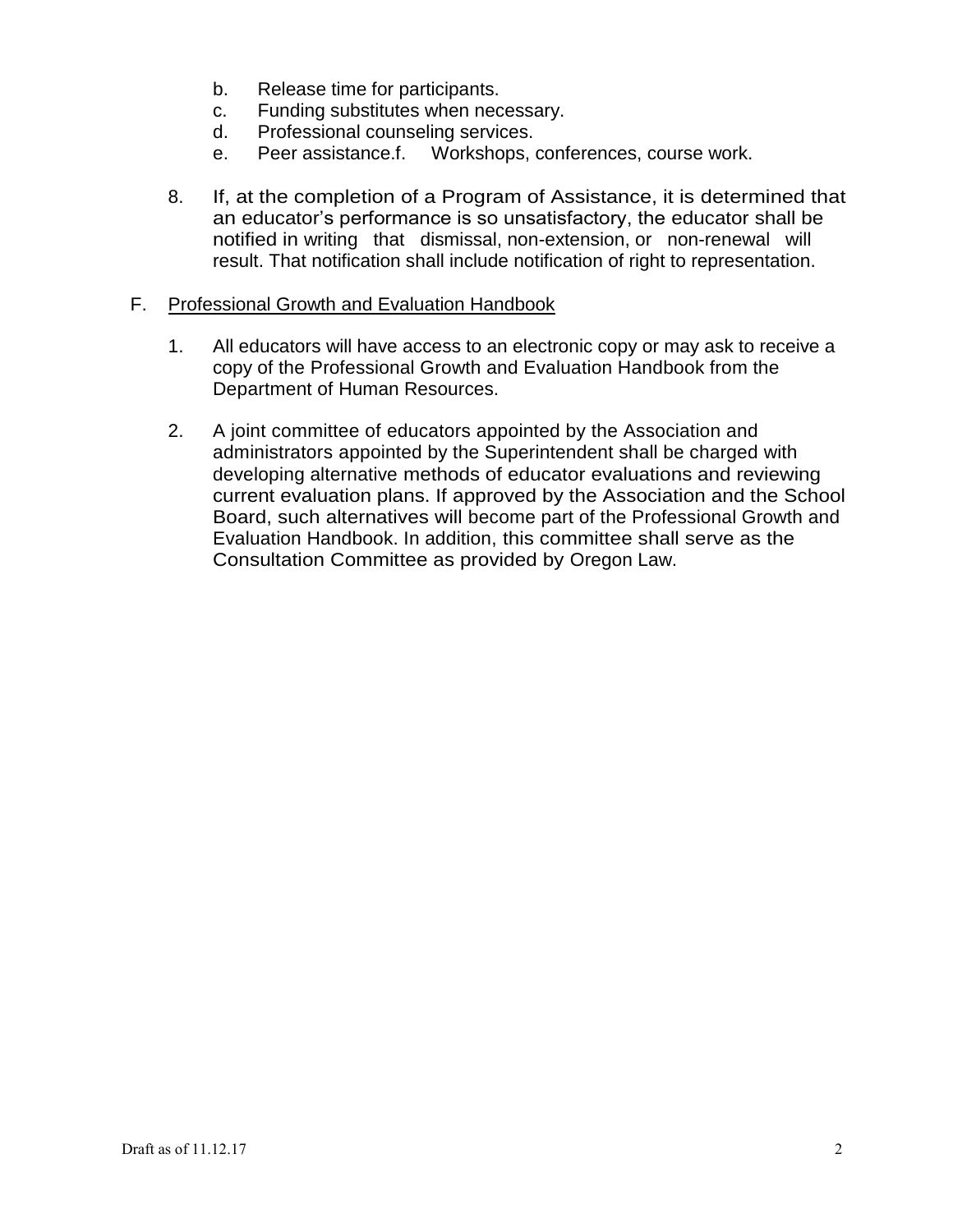# **ARTICLE 13 - VACANCIES, TRANSFERS, AND NOTICE OF ASSIGNMENTS**

## A. Educator-Initiated Transfers

Educator-initiated transfers are those in which an educator requests a transfer from one building to another or to fill a vacated position. Individual staff members may initiate a request for a transfer in writing to the District and may, if desired, consult with the administration on the requested change. If the educator is qualified for the position sought, the individual shall be entitled to an interview for that position. Any educator denied an educator-initiated transfer will be personally notified and will be given the reason(s) for denial.

#### B. District-Initiated Transfers

- 1. District-initiated transfers are those in which an educator is transferred from one building to another or to fill a vacated position on the initiation of the District. When a District-initiated transfer is proposed, the affected staff member(s) and the Association President will be notified. The staff member(s) involved has the right to discuss the change and the written reasons therefore with the administrators involved no later than twenty-four (24) hours prior to general notification of the staff. The educator shall have the right to object in writing to such transfer to the Superintendent.
- 2. An educator will not be involuntarily transferred more than twice during any three (3) year period, unless a reduction in force occurs.
- *3.* District-initiated transfers shall not be used as a means of discipline. An educator involved in a sexual harassment case in which the remedy is a transfer to another work site may be transferred and shall be considered not to have been disciplined by reason of the transfer.
- C. Reassignments
	- 1. Reassignments are intra-building changes of one grade level to another, one subject area to another or one room to another.
	- 2. In making reassignments, the District shall consider the same criteria used in determining transfers and filling vacancies. Individuals scheduled for determining transfers and filling vacancies. reassignment have the right to discuss the change and to request written reasons therefore with the building administrator no later than twenty-four (24) hours prior to general notification of the staff. The educator shall have the right to object in writing to such reassignments to the Superintendent.
- D. Compensatory Time
	- 1. Elementary:

Elementary educators who receive notice of transfer or reassignment to a different building, grade level, or classroom shall receive one (1) additional paid day if such notice is received prior to the beginning of school in the fall or two (2) additional paid days if notice is received after the start of the school year.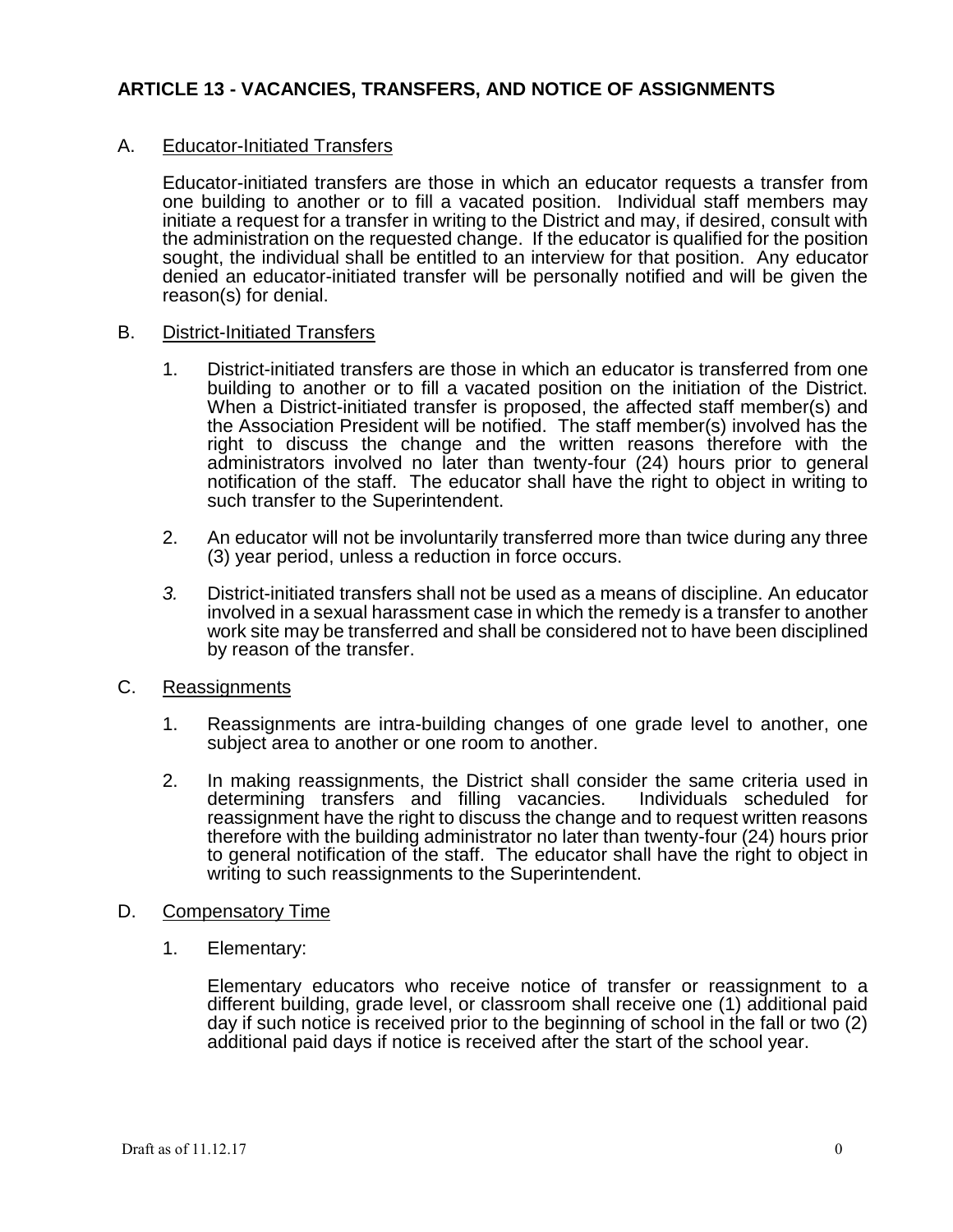2. Middle School:

Middle school educators who receive notice of transfer to another building or classroom and the move requires boxes shall receive one (1) additional paid day.

3. High School:

High school educators who receive notice of transfer to another building or classroom and the move requires boxes shall receive one (1) additional paid day.

4. Specialists:

Specialists who receive notice that a majority of their teaching assignment has necessitated a building change shall receive one (1) additional paid day.

- 5. Educators transferred or reassigned to both a different building and grade level shall receive an additional day beyond the paid day listed in the above sections of paragraph D. Any transferred educator may petition the Director of Human Resources for up to one (1) more additional day in special or unusual circumstances.
- 6. Upon approval of the principal or supervisor, a transferred educator may choose to take comp time instead of the paid days.
- E. Criteria

When making transfers or filling vacancies, the District will consider, but not be limited to, the following criteria:

- 1. Instructional requirements.
- 2. Staff availability and experience.
- 3. Individual's qualifications.
- 4. Service to District—seniority.
- 5. Principal's acceptance and/or recommendation.
- 6. Previous District-initiated transfer(s).
- F. Posting
	- 1. When a vacancy occurs in the District teaching staff, the position will be described and announced to the employees. During the school year the announcement shall be posted on each Association bulletin board. A copy will also be provided to the Association president. During the summer, postings will be at the central administration building.
	- 2. Educators wishing to be notified of specific District vacancies during the summer months will report their interest in writing to the Superintendent by the close of school and shall be informed of any vacancies as they occur. Vacancies shall be posted for a period of at least (10) days prior to the filling of positions, except that the District may waive or lessen this period in extenuating circumstances. The Association president shall have opportunity for input prior to such shortening or waiver.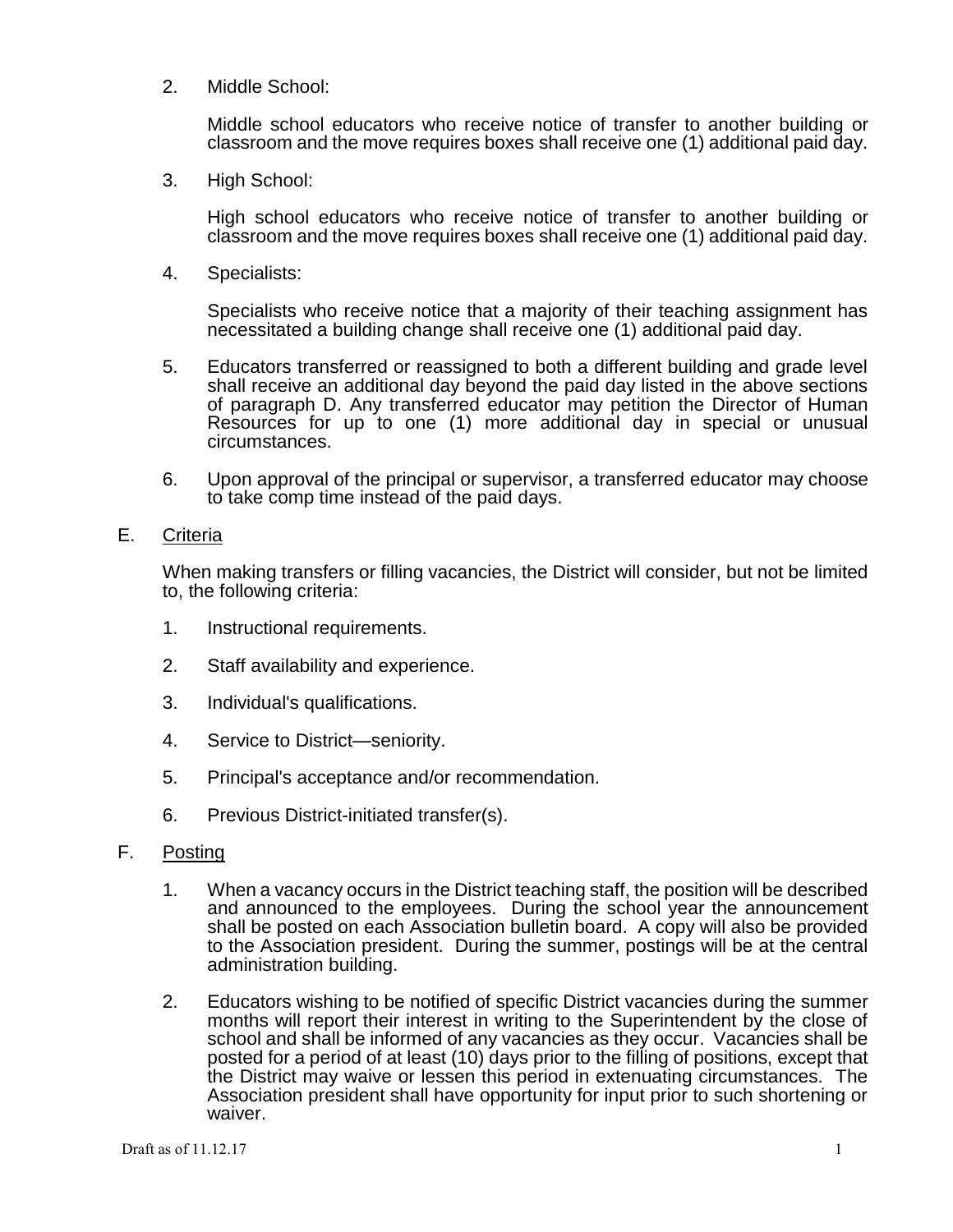# G. Notice of Assignment

- 1. All educators scheduled to return for the next school year shall receive written notice of their next year's assignment--including building, room, grade level and/or subject matter--no later than the last student contact day of the year, of each year. Such notices are tentative and subject to change.
- 2. If an assignment is changed after the last student contact day of the year, the educator shall be notified as soon as practicable with the written reason(s) for the change.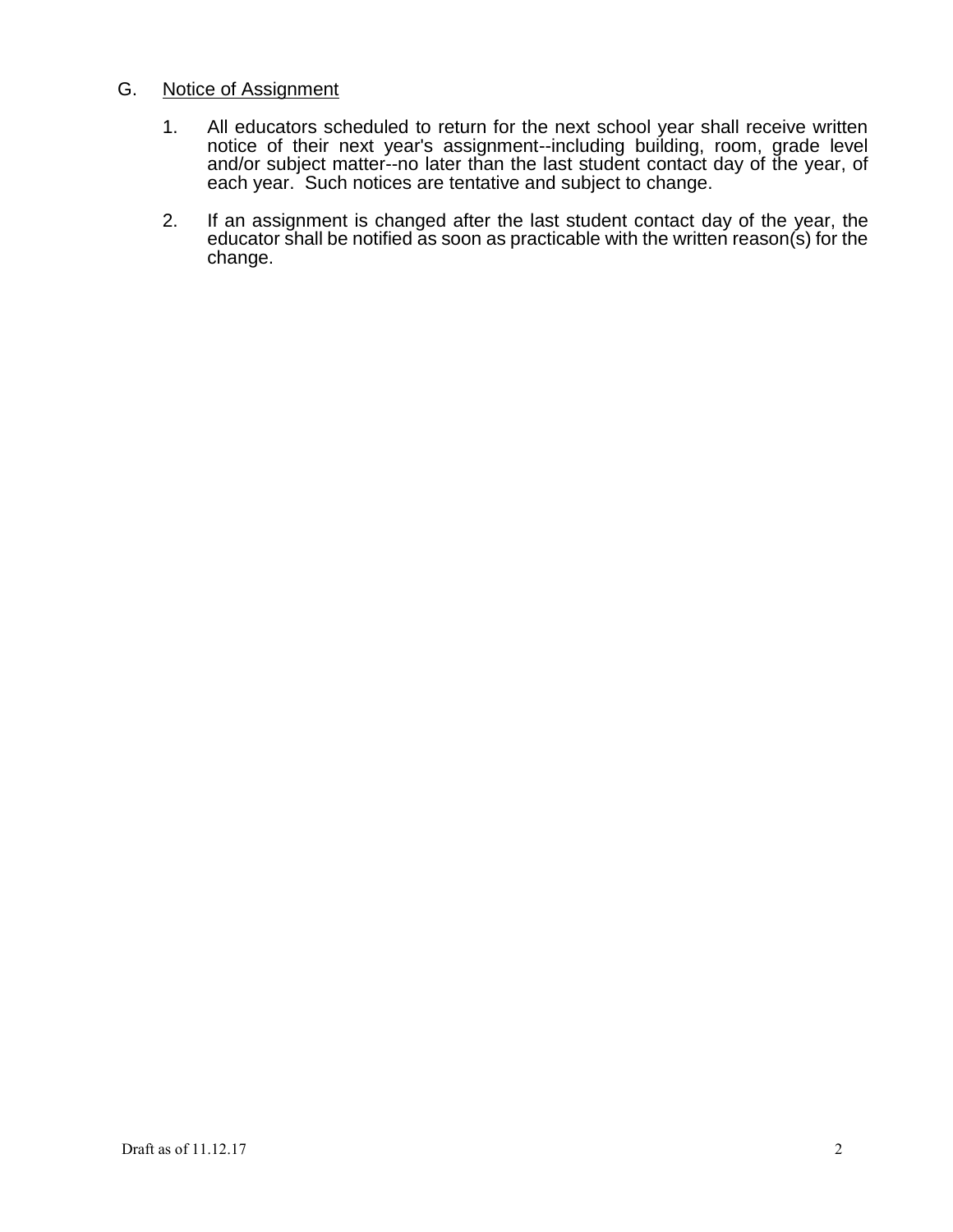## A. Reduction in Staff

- 1. This article applies only if the Board determines that a reduction in force is necessary.
- 2. When the District determines that a reduction in force is necessary, the District shall immediately notify in writing the educator(s) involved and the Association and consult with the Association president as soon as possible before the contemplated layoff. The notice shall include the specific position(s) to be affected, the proposed time schedule and the reasons for the proposed action, assuming this information is available when the notice is given or as soon as possible thereafter.
- 3. This article shall apply to all releases, layoffs or terminations for non-personal reasons, such as an actual or prospective reduction in staff, inability to provide funds, administrative adjustment or reorganization, elimination of courses or programs, or other reasons non-personal to any bargaining unit member.
- 4. Educators who are laid off under this article shall hereinafter be referred to as "laid-off educators."
- 5. The District shall determine that a reduction in force is necessary. However, all such actions taken shall be in accordance with Oregon Law and this article.
- 6. If the District determines a reduction in force is necessary, it shall provide the Association with a current seniority list. Seniority shall be defined as the length of continuous service dating from the first day of actual service as an educator from the most recent date of hire into the District, inclusive of all leaves of absences. Ties for position on the seniority list shall be broken by drawing lots in the presence of District and Association designees.
- 7. The following criteria shall be applied in determining which educators will be retained:
	- a. The educator shall be properly licensed to teach the curriculum area or grade level(s) of the program being retained at the time of the notice of layoff.
	- b. Seniority shall be applied in reverse order of hire—the last one hired shall be laid off first.
	- c. At the option of the District, merit and competence as defined in Oregon Law may also be considered.
- 8. Specialists whose positions are discontinued and who are appropriately licensed shall be considered as classroom educators for the purposes of seniority.
- 9. The District shall make every reasonable effort to transfer educators of courses scheduled for discontinuance to other teaching positions for which they are licensed, pursuant to Oregon Law.
- 10. If the District desires to retain an educator with less seniority than an educator being released under this section, the educator being retained shall have more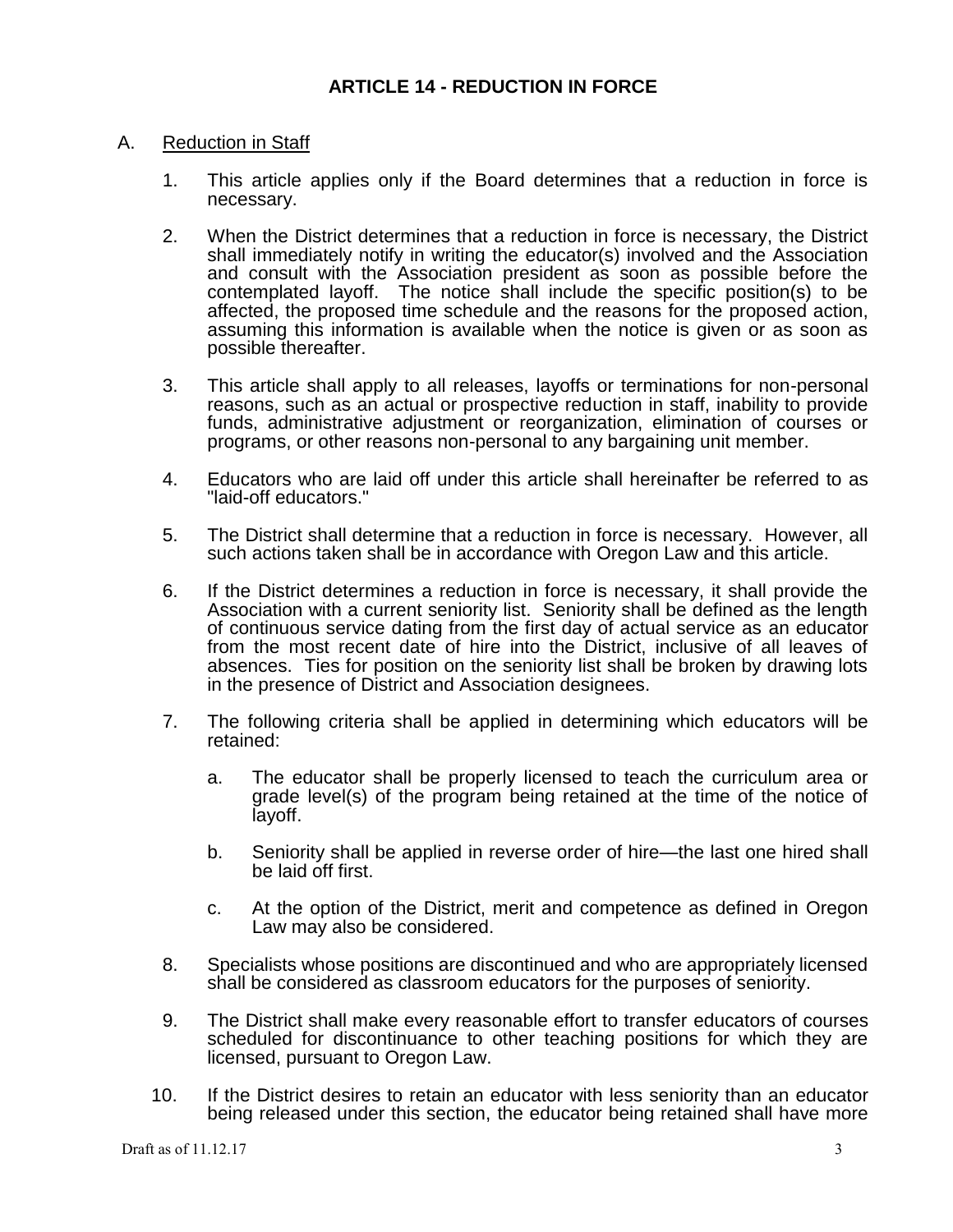competence or merit than the educator with more seniority who is being released. The burden of proof shall rest with the District to show that the educator being retained shall have more competence or merit than any educator with more seniority who is being released. The District shall consider the performance of teaching responsibilities and skills as indicated in the educator's personnel file.

- 11. Educators who are on leave of absence shall be subject to the same criteria as all other educators and, for the purposes of reduction in force, shall be deemed to hold active teaching status.
- 12. The District shall provide laid-off educators as follows:
	- a. Fringe benefits as established in this Agreement for a maximum of sixty (60) days following the layoff date.
	- b. The District shall have no obligation to provide these fringe benefits to a laid-off educator who secures employment as an educator in another district. If an educator secures employment outside the field of education and receives fringe benefits from the new employer, fringe benefits paid by the District shall not be required to duplicate those paid by the other employer.
	- c. Educators may continue group rate insurance coverage at their own expense following the termination of the District-provided benefits for the duration of the recall period.
- B. Recall

If, within twenty-seven (27) months of layoff, a vacancy occurs within the District for which the laid-off educator is licensed, the recall procedure outlined below will be followed:

- 1. Recall will be implemented in reverse order of layoff, providing the educator in line to be recalled is licensed for the vacant position (i.e., the last person laid off will be the first recalled, provided the educator is licensed to teach the vacant position).
- 2. At the time of layoff, the educator may indicate in writing the desire to return to the District and may provide the District with an address to which notices shall be sent. In the event of recall the District will notify the educator to be recalled by certified mail, return receipt requested. Educators will have sixteen (16) calendar days from the receipt of such notice to notify the District in writing of acceptance or rejection to return. Return to the District shall be within sixty (60) calendar days of the date of such notice or on the date of recall indicated by the District, whichever is later.
- 3. When recalled, the educator will retain the same employment status as when laid off, and will retain accumulated sick leave, seniority rights, and years of experience for salary schedule placement.
- 4. All laid-off employees shall be offered recall to positions for which they are licensed prior to the District's hiring of any new educator.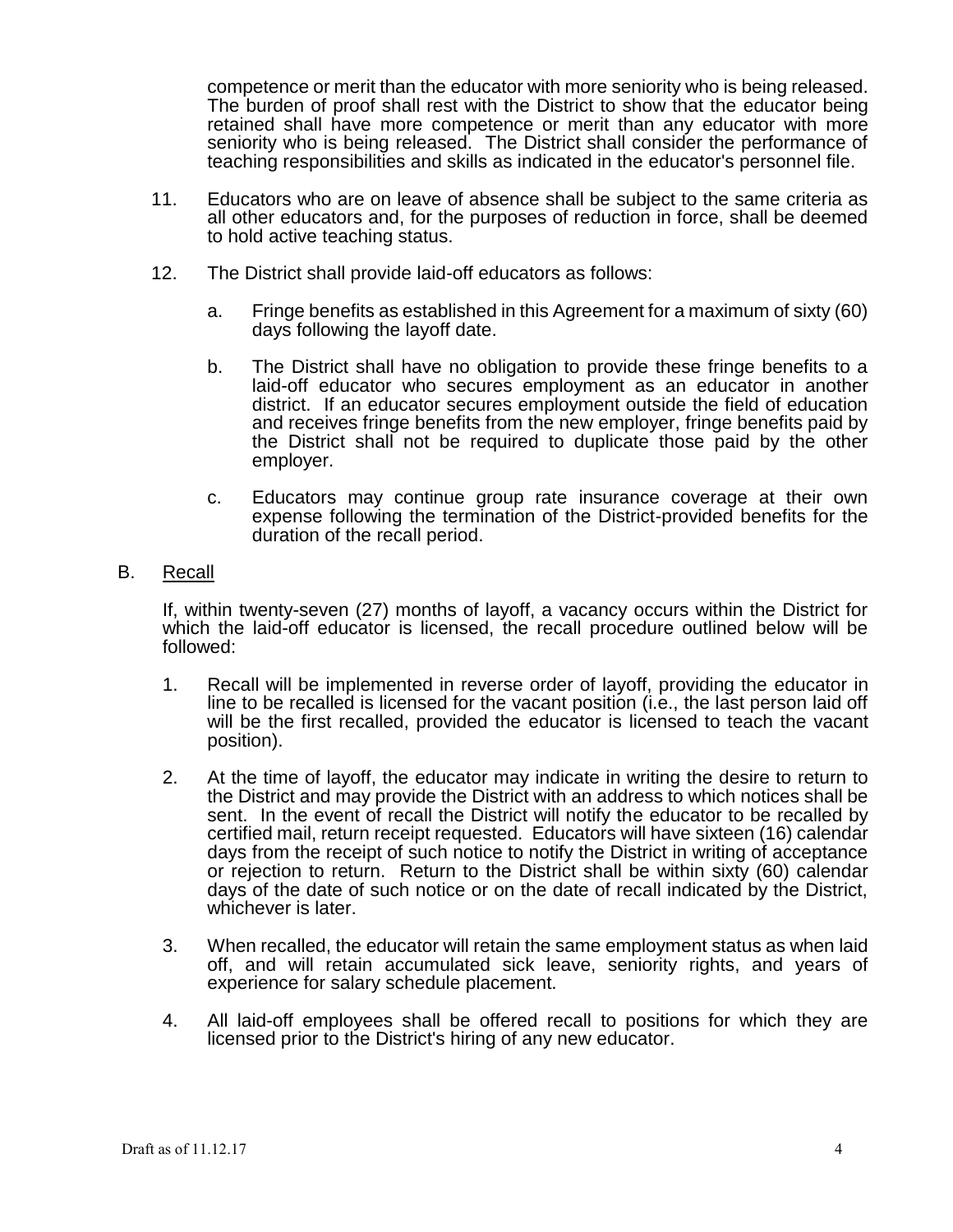5. Recall rights shall not be lost if recall is declined for a position that is less hours than the position held previous to layoff. Any employee laid-off from a full-time position may accept recall to a less than full-time position without losing recall rights to a full-time position.

#### C. Dispute Resolution

Any dispute over the interpretation or application of any provisions of this article shall be subject to the complete grievance procedure of this contract. Appeals from multiple reductions may be considered in a single arbitration.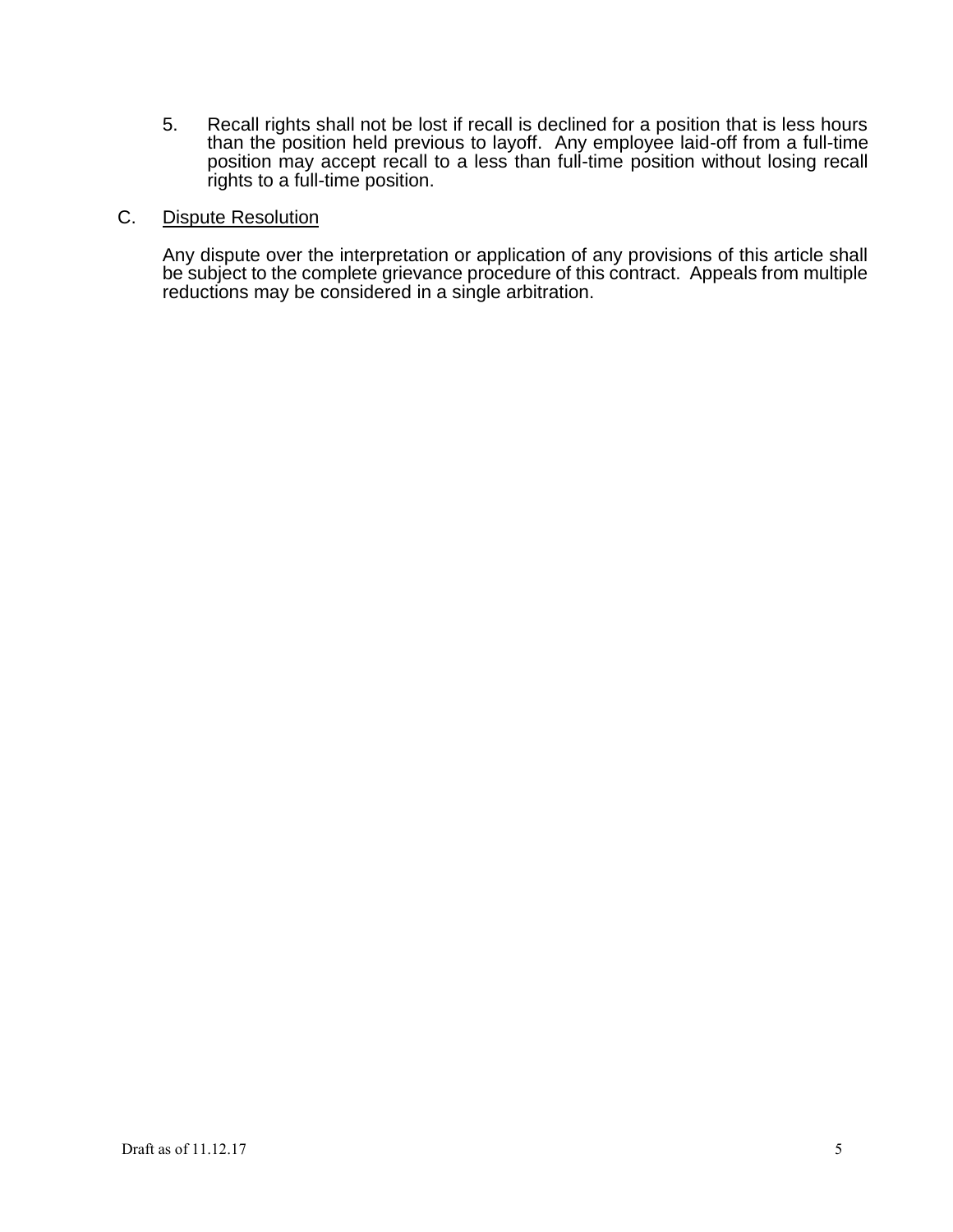## A. Personal Leave

Personal leave is a negotiated benefit, not a leave of right. It is to be used only when needed. Not everyone is expected to use all allotted days each year. Use on Mondays or Fridays is discouraged.

- 1. Up to three (3) days per year of non-accumulative personal leave shall be granted for medical, legal, other business or financial matters, religious, family illness, family matters, or emergency reasons necessitating the educator's absence during school hours.
- 2. Notification of use for personal leave shall be made at least 48 hours before taking such leave (except in cases of emergency).
- 3. One of the days will be granted upon written notification, affirming that the leave is (a) required, and (b) solely for purposes stated within the provisions of this article.
- 4. For the remaining days, notification by completion of the appropriate form for such leave shall designate the nature of the leave. No further explanations or reasons for the leave need be provided.
- 5. Personal leave shall not be used for recreation or leisure matters or for activities related to a second business or occupation, nor shall it be used to extend a vacation or holiday.
- 6. When a substitute is not available, the employee may be asked to postpone use of personal leave to another day, if such postponement is possible.

## B. Bereavement Leave

- 1. Up to five (5) days shall be allowed for each death in the immediate family. Additional days may be granted by the Superintendent or his designee.
- 2. Immediate family shall include:
	- a. Spouse
	- b. Children, grandchildren, or grandparents of educator or spouse
	- c. Parents or siblings of educator or spouse
	- d. Step-relatives of educator or spouse
	- e. Other persons who have lived in the educator's household as family members
	- f. Persons with whom the educator has lived as a family member
- 3. One (1) day of bereavement leave may be used for the death of a close friend or colleague.
- 4. In accordance with the Oregon Family Leave Act (OFLA), bereavement leave can last up to two weeks per family member as defined by statute. Educators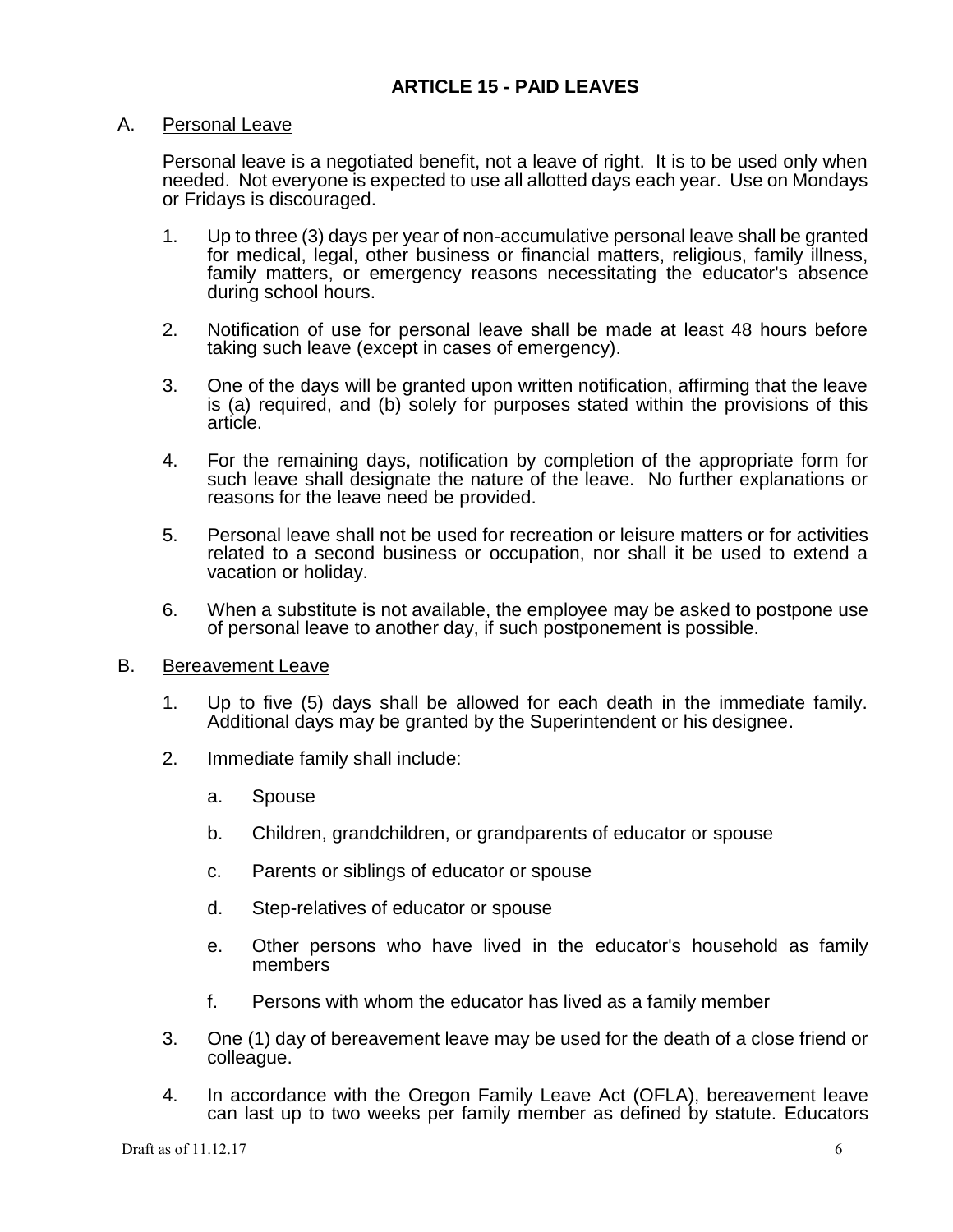shall, at their discretion, be able to use accrued sick leave and/or personal leave for such additional leave. OFLA bereavement leave must be completed within 60 days of the educator receiving notice of the death.

## C. Legal Leave

- 1. Leave shall be granted to a educator for appearance in any legal proceeding connected with the educator's employment or with the school system or when summoned for jury duty.
- 2. Fees paid to educators for jury service shall be forwarded to the District. Any expense money paid by the court shall be retained by the educator.
- 3. The District reserves the right to request jury duty exemption for an employee where it causes undue hardship on the educational program.
- 4. Appearance before a court, legislative committee, or other judicial body as a legal witness in response to a subpoena shall be granted as legal leave. Appearance relating to personal issues or litigation shall be charged to personal leave. Fees paid for such service shall be retained by the District. Any expense money paid to the educator shall be retained by the educator.
- 5. If the educator is a party or a witness against the District in an arbitration or Unfair Labor Practice hearing that requires time away from the assigned duties, legal leave shall not be granted unless the educator is subpoenaed by the District. However, Association leave and/or personal leave may be used.
- D. Temporary Military Leave

Time necessary for educators called into temporary active duty of any unit of the United States Reserves shall be granted for a period not exceeding fifteen (15) calendar days in any one calendar year provided such obligations cannot be fulfilled on days when school is not in session. In such cases a educator, who has been employed by the District for at least six (6) months prior to the commencement of the temporary leave, shall receive regular pay in addition to any pay which is received from the Armed Services or National Guard.

- E. Sabbatical Leave/Professional Development
	- 1. Members of the bargaining unit shall be eligible for sabbatical leave:
		- a. After five (5) uninterrupted years of professional service to the District, educators are eligible for a full-year sabbatical; with less than five (5) years, educators are eligible for less than a full-year sabbatical.
		- b. Leaves for the purpose of study may normally be from one (1) month up to one (1) full school year.
		- c. Sabbatical leaves shall be granted for the purpose of studying in an approved institution of higher learning, for independent study, for projects or programs of value to both the District and educator.
		- d. All sabbaticals must have administration and Board approval.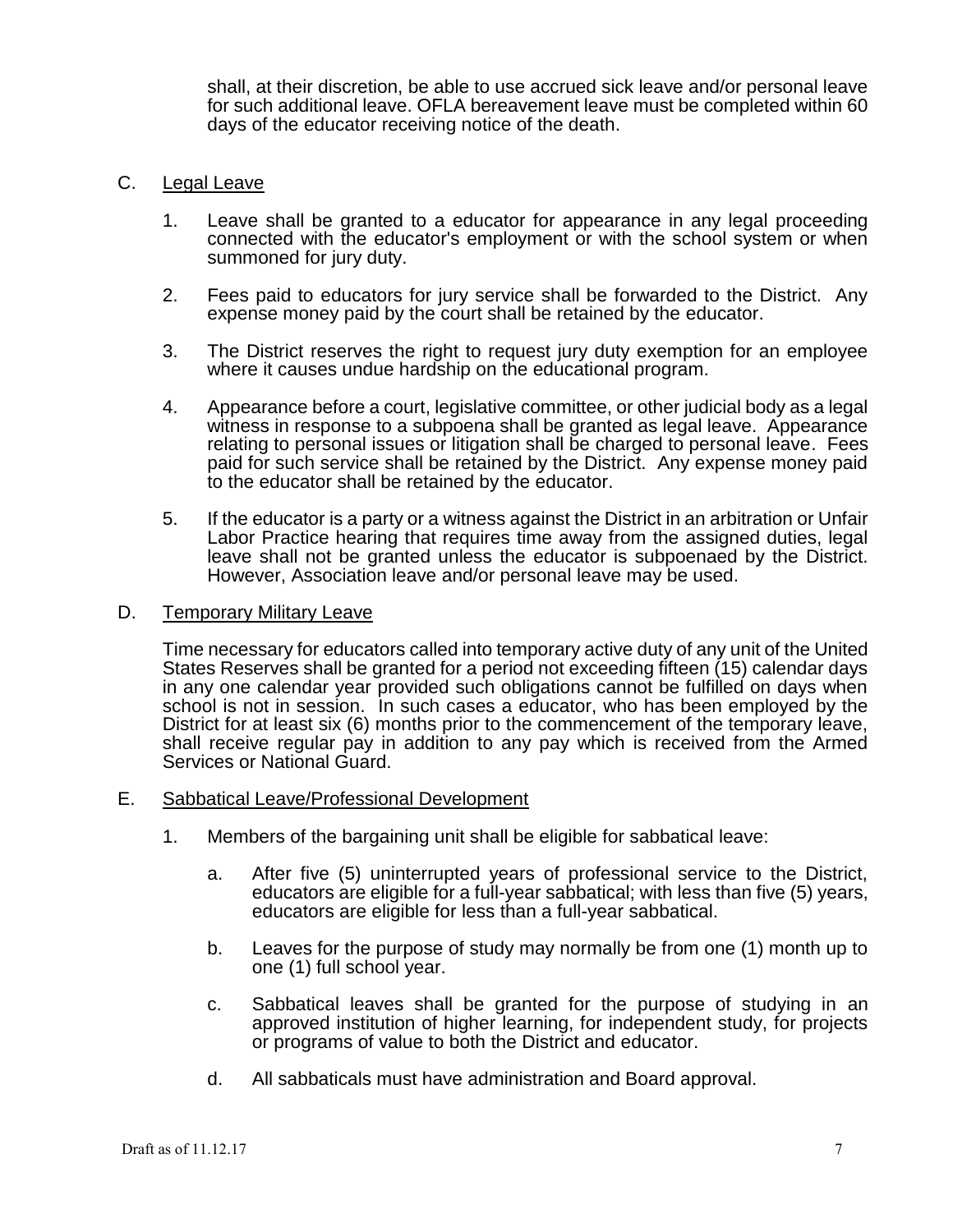- 2. The following provisions will apply to all instances of sabbatical leave:
	- a. No more than two (2) educators may be on a full-time sabbatical from the District in any one academic year.
	- b. By April 1 of the year the leave is to begin, applications for full-year sabbatical leave must be submitted to a committee, at least a majority of which shall be appointed by the Association president. All applications will be reviewed and forwarded to the Superintendent with recommendations by the committee. All applications will be answered by the first of May. If the request is denied, the reply shall contain the reasons for denial. The application procedures shall be established by the committee.

All applications for full-year leaves shall be reviewed with recommendations by the appropriate building administrator / supervisor.

- c. Applications for leaves of less than one (1) full year must be submitted no less than one month prior to the time the leave is to begin. All applications for short-term leaves shall be reviewed with recommendations by the appropriate building administrator / supervisor.
- d. An educator on a sabbatical leave for the purpose of study in an approved institution of higher learning must be enrolled for not less than twelve (12) quarter hours per term.
- e. The request should include a clear indication of the time the leave is to start, the advantage that the leave will be to both the educator as a professional and to the educational program of the District, and an outline of the activities that are proposed. Upon completion of the sabbatical leave, the educator will be returned to the same or comparable position.
- f. The educator granted a sabbatical leave will be paid three-fourths (75%) of the base salary which would otherwise be paid. If less than a full year sabbatical procedure is implemented, the percentage can be increased or decreased by mutual agreement.
- g. Loan

The amount of sabbatical salary shall be considered an interest-free loan. After the educator returns to the District for the school year immediately following the sabbatical leave, the loan will be canceled. In the event a educator does not return to the District at the conclusion of the sabbatical leave, the loan shall become due and payable in twelve (12) equal monthly installments. Individuals on a short-term leave, less than one (1) year, may by mutual agreement between the educator and the Business Office pay back the loan in less than twelve months. If the District fails to re-employ the educator on leave the loan repayment will be canceled.

# 3. Salary Placement

The educator upon return shall be placed on the salary schedule as though regularly assigned the previous year and with similar continuity of service and seniority benefits for the duration of the recall period.

# 4. Fringe Benefits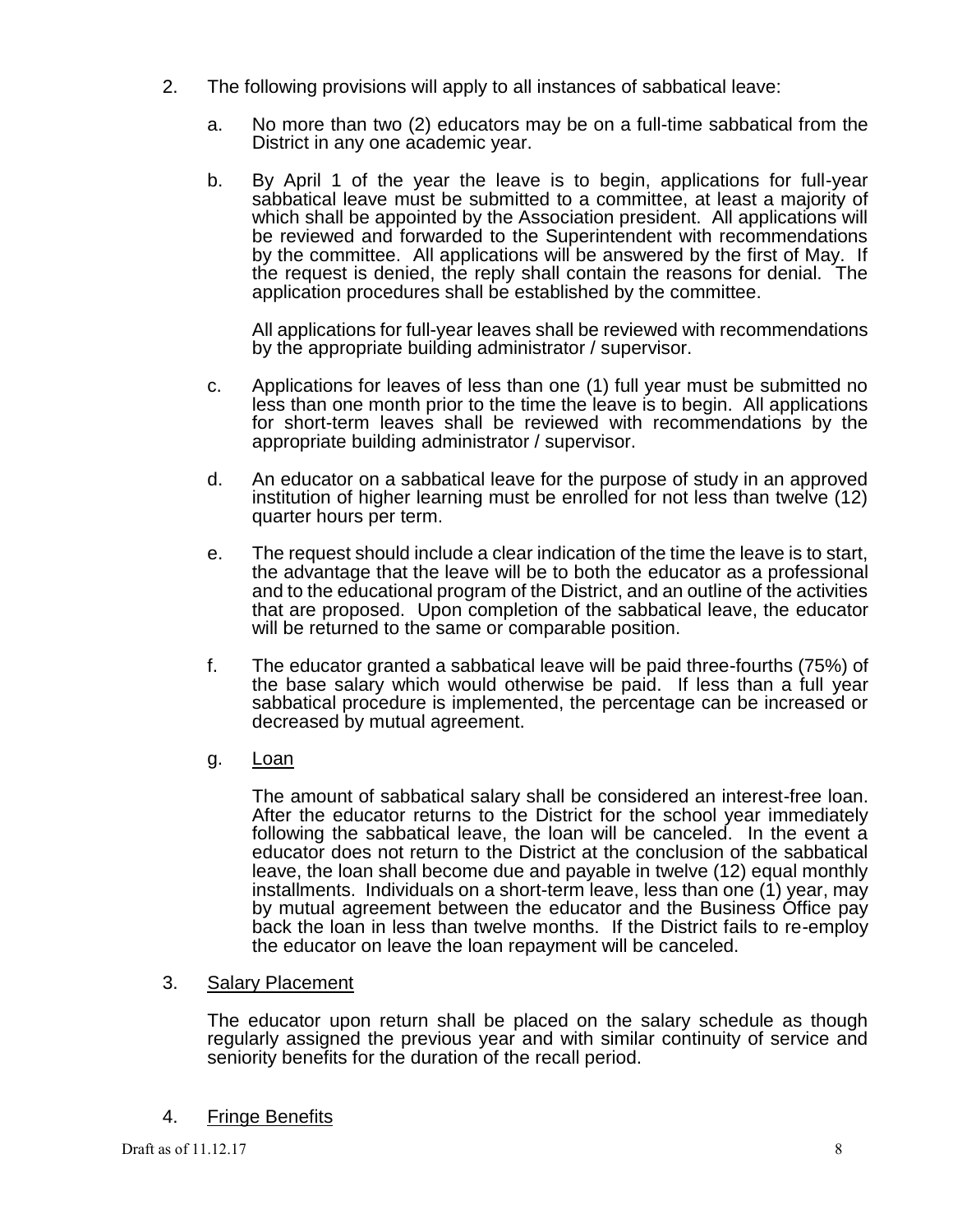For full-time sabbaticals, the District shall allow the educator to purchase any fringe benefits available to active educators as fully as though the educator were on active duty with approval of the insurance carrier. Purchase of fringe benefits shall be paid monthly, in advance, by the  $15<sup>th</sup>$ . For less than full-time sabbaticals, the District shall pay the cost of regular fringe benefits.

- 5. An official transcript indicating satisfactory completion of courses for which the leave was granted shall be given to the District within a reasonable time following termination of leave.
- 6. Tuition reimbursement shall apply for educators on sabbatical leave, subject to the same limitations as stated in this article except that the number of hours shall not be limited.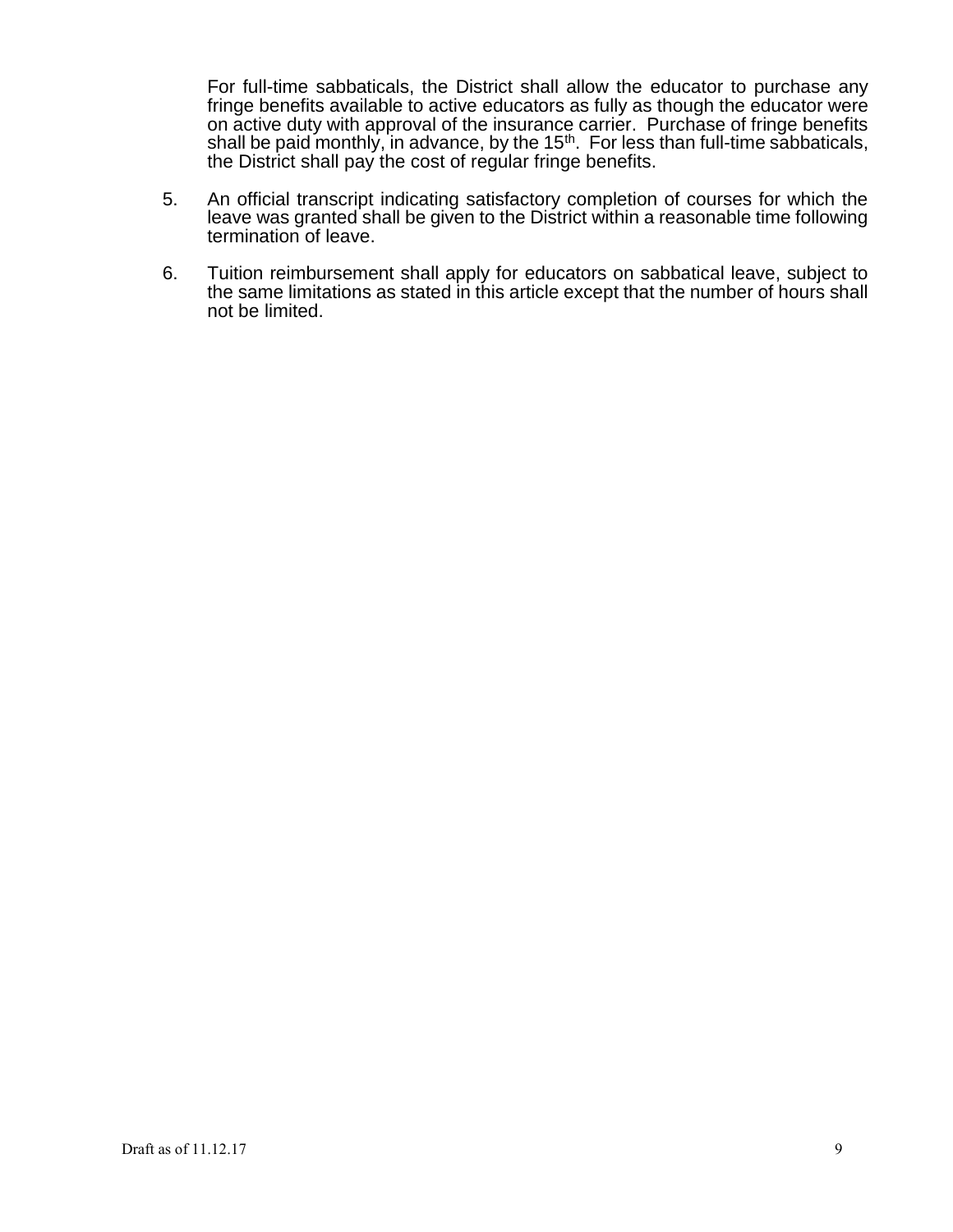Educators shall receive sick leave as follows:

- A. "Sick Leave" means absence from duty because of an educator's illness or injury. Accumulated sick leave may be used annually for absences due to illnesses of the educator's immediate family. "Immediate Family" shall be interpreted to mean spouse, children, parents and spouse's parents. Other persons shall be considered immediate family provided they are living in the house of the educator.
	- 1. Sick leave may be used for family illnesses qualifying under state and/or federal Family Medical Leave Acts. Up to twelve (12) weeks of sick leave may be used in accordance with Article 17. B.1. for newborn childcare or adoption.
	- 2. The Superintendent may approve the use of additional days of accumulated sick leave in special circumstances for absences qualifying under state and/or federal Family Leave Acts.
- B. In accordance with Oregon Law, the District shall allow ten (10) days sick leave at full pay for each school year or one (1) day per month employed, whichever is greater. Completion of one-half or more of the workdays in a calendar month shall constitute a "month employed". Sick leave shall be credited to educators on the first (1<sup>st</sup>) duty day.
- C. Sick leave not taken shall accumulate for an unlimited number of days. The District shall permit an educator new to the District to bring up to seventy-five (75) days sick leave accumulated in other Oregon districts. The accumulation shall not exceed that carried by the most recent employing district. However, the transfer of sick leave from another Oregon district shall not be effective until the educator has completed thirty (30) working days in this District.
- D. For purposes of determining retirement benefits, the District shall permit an educator to transfer an unlimited number of days of unused accumulated sick leave from another Oregon district employer.
- E. The District may require certification of the educator's attending physician or practitioner that illness or injury prevents the educator from working before paying sick leave.
- F. Additional days of absence with pay may be granted when sick leave has been totally used, in accordance with Oregon Law not to exceed ten (10) days each school year, subject to submitting a medical report certifying that the educator is unable to return to work, the pay to be the difference between the educator's regular contract per diem salary and that of the substitute, with the educator subject to the usual deductions on the salary actually received.
- G. Sick leave, to the limit the educator has accumulated, may be used to make up the difference between the educator's regular net, take-home salary and the benefits received under the Oregon Worker's Compensation Law (Oregon Law).An educator's sick leave will be charged for only the prorated portion paid by the District.
- H. Each educator will be given a written accounting of the use and accumulation of sick leave on a monthly basis on the payroll check stub.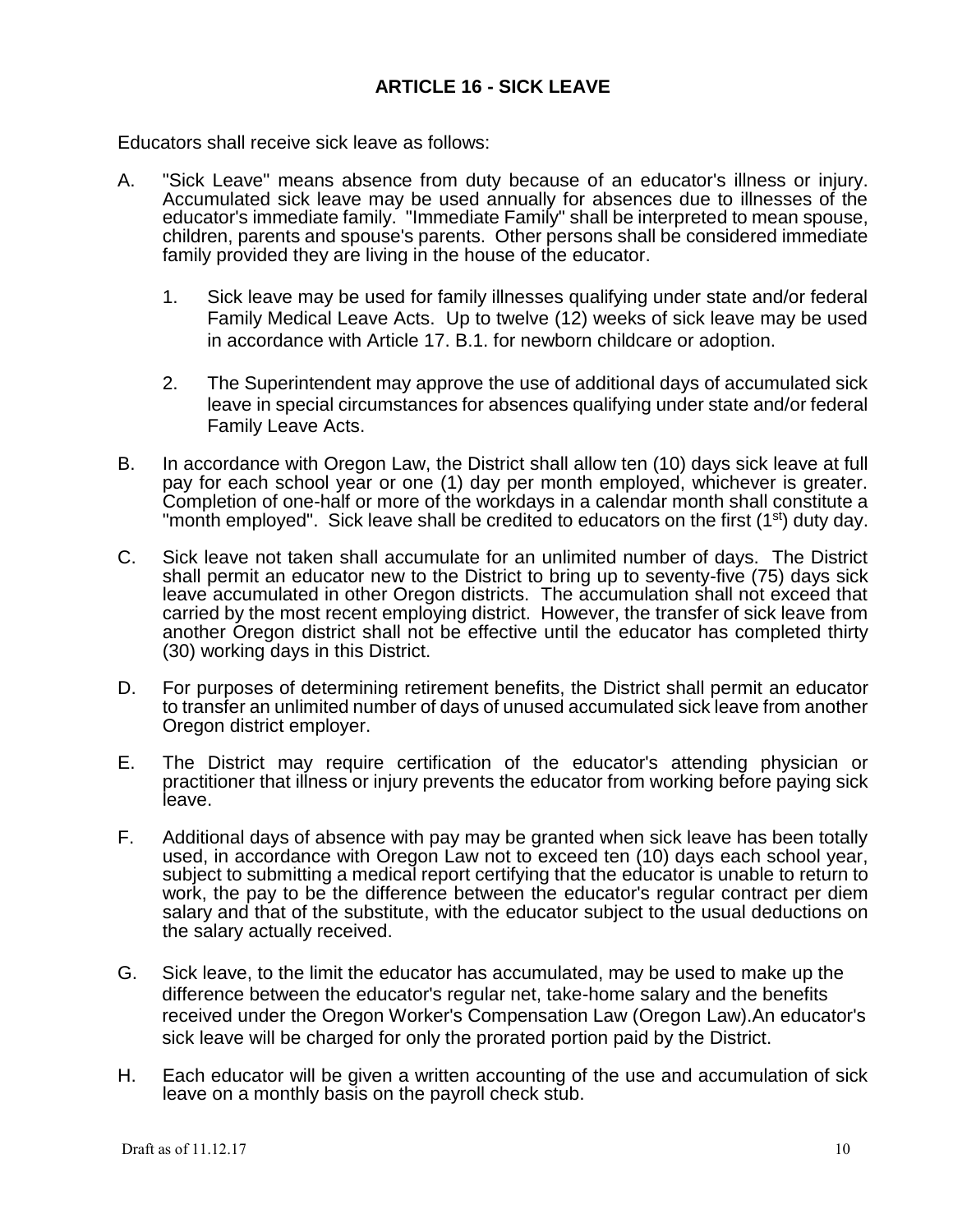I. An educator on extended contract shall be credited one-half (1/2) day of sick leave for each ten (10) of the additional days worked.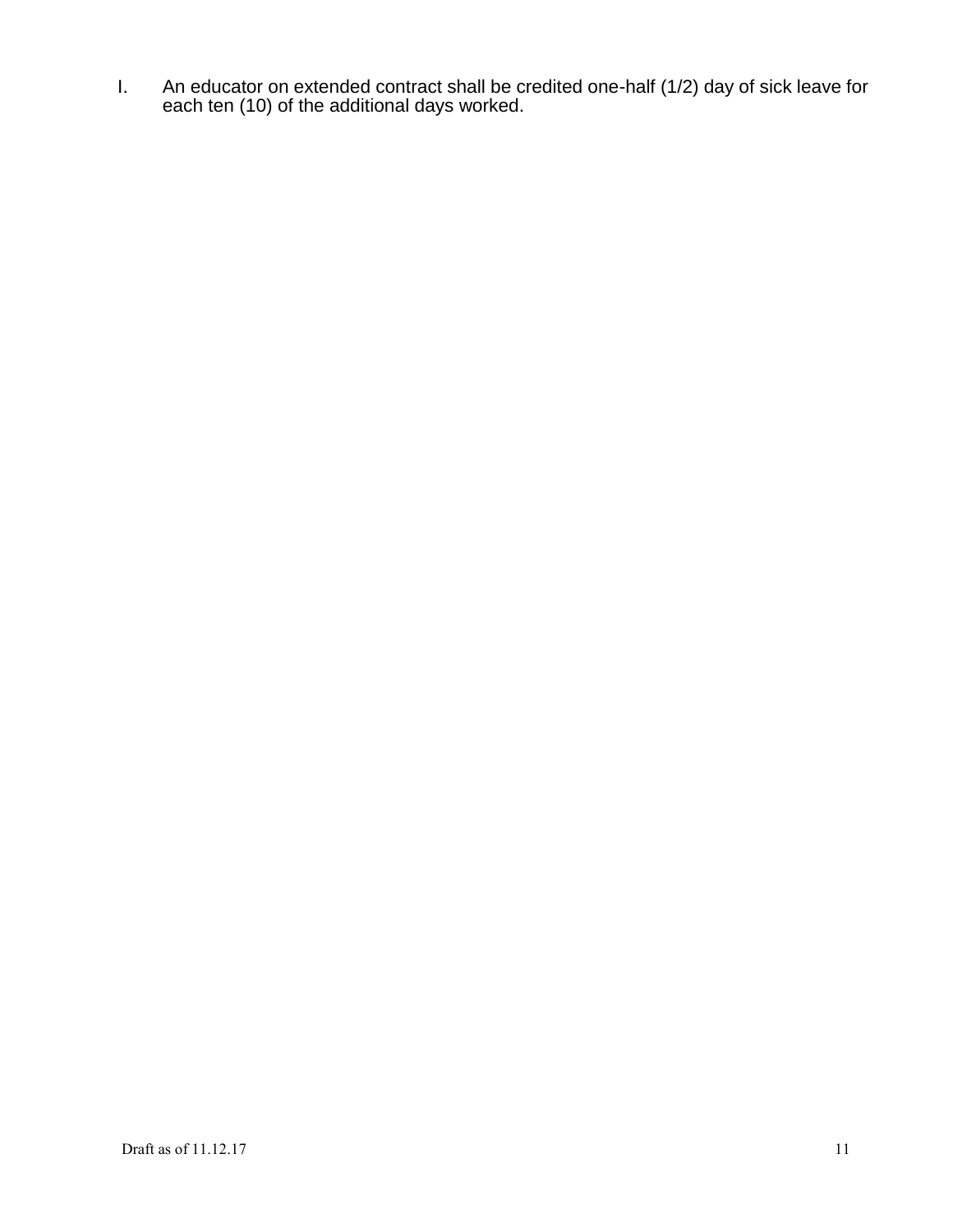# **ARTICLE 17 - PREGNANCY AND CHILD CARE LEAVE**

#### A. Pregnancy Leave

- 1. An educator shall receive time off during a period of absence which is considered by the educator's physician to be medically necessary for safe pre- and postdelivery. In addition, sick leave may be used when necessary to be in compliance with state and federal law.
- 2. A written request shall be submitted to the building principal at least one month prior to the beginning of the leave unless an emergency situation develops, in which case the educator may be immediately excused from duties by the District.
- 3. An educator may be required to begin leave at such time during the pregnancy when, in the opinion of the educator's physician, normal teaching duties cannot be practically performed. If the District is of the opinion that the leave should begin earlier (because of her inability to perform her duties), the District may consult with the educator's physician in order to resolve the matter.
- 4. The leave shall end when the educator's physician certifies capability of performing normal duties for that educator's position.
- 5. During the period of absence which the educator's physician considers medically necessary, sick leave may be payable at the option of the educator.

## B. Child Care Leave

- 1. Up to twelve (12) weeks of accumulated sick leave may be used for parental leave for care of a newborn child or for adoption, in accordance with Oregon Law.2. In addition to, or in substitution for the benefits in B.1 above, unpaid leave may be granted to any educator for the purpose of child care or adoption. Such request and approval shall show the time such leave is to commence and the tentative date for return. The return date shall be honored by the District; however, if circumstances are such that the educator needs additional time, an extension of the leave may be granted under the same terms and provisions as the initial leave.
- 3. During the term of the unpaid leave granted, the District shall allow the educator to purchase any fringe benefits available at the group rate subject to the terms and conditions of the insurance carrier(s). The educator shall pay the premium amount in advance to the Business Office by the payday of the previous month.
- 4. An educator returning to the District after a leave with or without pay will be credited with all benefits to which the educator was entitled at the time the leave commenced, including seniority and unused accumulated sick leave. The reinstatement shall be to the educator's former position or comparable position.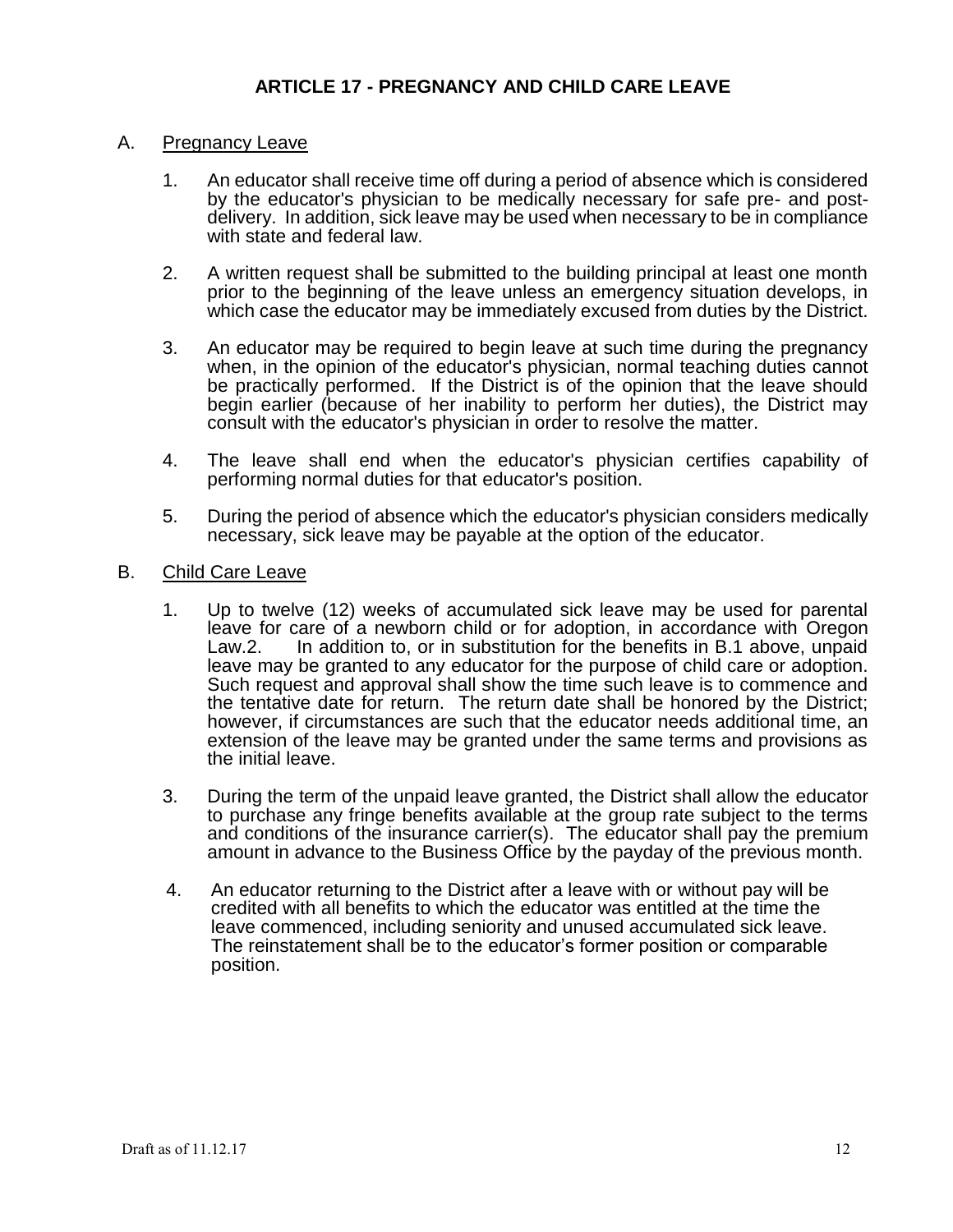## A. General Unpaid Leave Provisions

- 1. A one year leave of absence may be granted as provided below.
- 2. Leaves must be authorized by the District upon recommendation of the Superintendent at least thirty (30) days prior to the beginning of the period for which leave is granted.

#### 3. Return from Leave

All benefits to which an educator was entitled at the time the leave of absence commenced, including seniority and unused accumulated sick leave, shall be restored upon return as fully as if the leave had never been taken. The reinstatement shall be to the educator's former position if the return from leave occurs before the end of the school year the leave commenced. Otherwise, the assignment will be to the former position or one substantially equivalent.

#### 4. Fringe Benefits

During the term of the unpaid leave granted, the educator may purchase any fringe benefits available subject to the pricing, terms, and conditions of the current district insurance plans, including but not limited to COBRA coverage.

#### 5. Extensions and Renewals

All extensions and renewals of leaves shall be applied for in writing by March 1. The District will notify the applicant by April 1 of acceptance or rejection of the request.

- 6. For individuals on child care leave, the length of total leave from all sources (sick, medical, unpaid, etc.) shall not exceed three school years.
- 7. Exceptions to a one year LOA (up to 3 years total) may be granted under special circumstances by the Director of Human Resource or the Superintendent.

#### B. Unpaid Leave Categories

1. Military Leave

Military leave shall be granted for the period of required military service.

#### 2. Participating in a Program

A leave may be granted for the purpose of participation in a program in a field related to the educator's duties, provided the program of study is approved in advance by the District, and provided the educator be required to produce satisfactory evidence of completion of the approved program. A leave for the purpose of professional study shall be considered as time-in-service to the District in determining the rate of pay of the educator.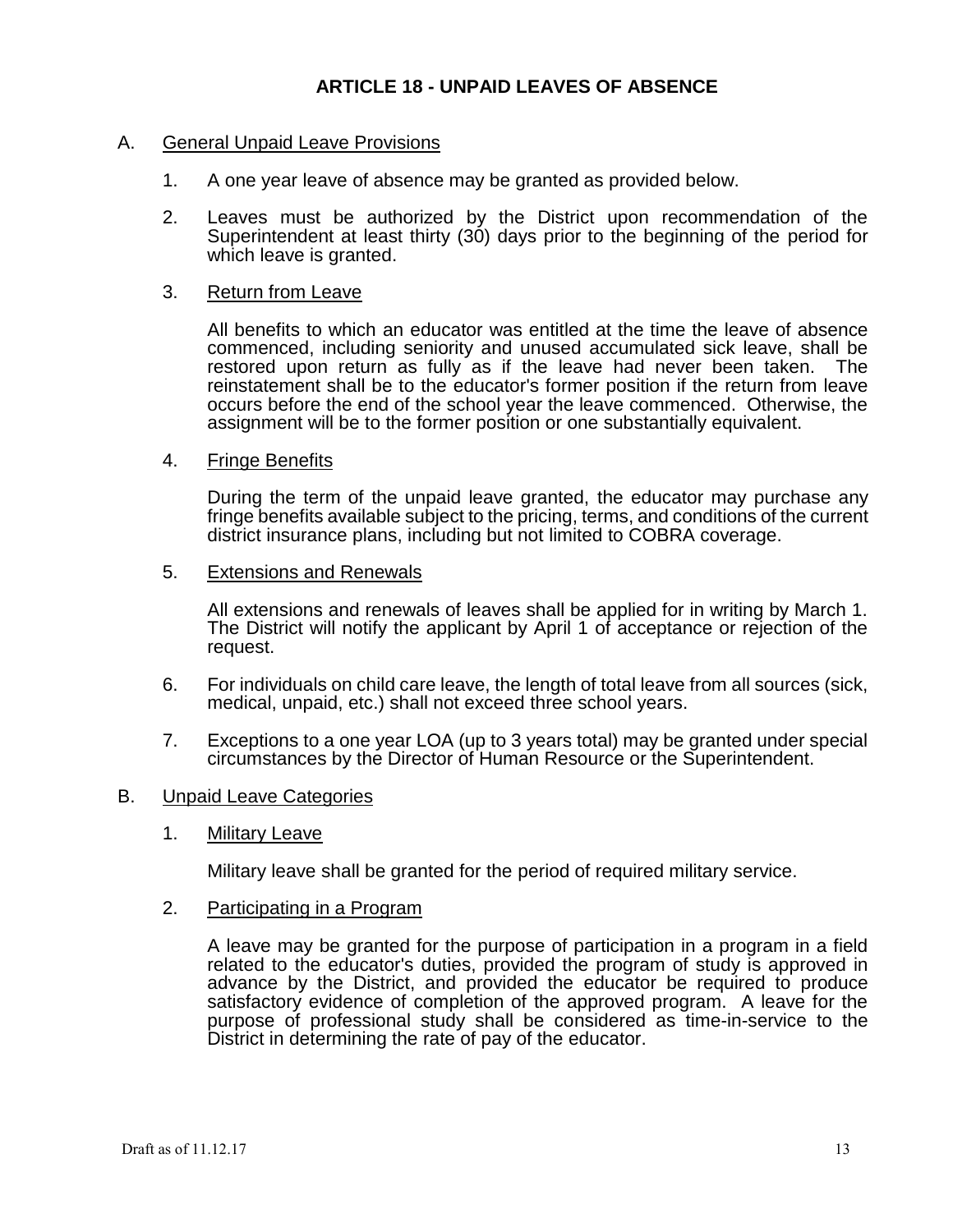## 3. Teaching in a Related Field

A leave may be granted for employment in an institution of higher learning or for teaching abroad, provided the type of employment is approved in advance by the District as being in a field related to the teaching position for which the educator is employed in the District.

## 4. Elected Office

A leave of one (1) or two (2) years may be granted for service as an elected officer of a professional organization, or to campaign for or to serve if elected to a public office.

## 5. Temporary Disability

Temporary Disability Leave may be granted when accumulated leave is expended, upon written request and approval by the Superintendent. Such request and approval shall include the time such leave is to start and the tentative date for return to duty.

#### 6. Health Leave

A leave may be granted for the restoration of health provided that an employee requesting such leave of absence shall submit, with the application for such leave, a statement concerning the educator's health and signed by a physician duly licensed to practice medicine in the state of Oregon.

## 7. Religious Observance

Leaves may be granted for days of religious observance consistent with educator and District rights and obligations under applicable laws regarding discrimination in employment.

## 8. Special Leaves

Special leaves may be granted for situations that may arise.

## 9. Other Leaves

Any employee not qualifying for any of the leave categories above may apply for up to one (1) year leave of absence under this provision.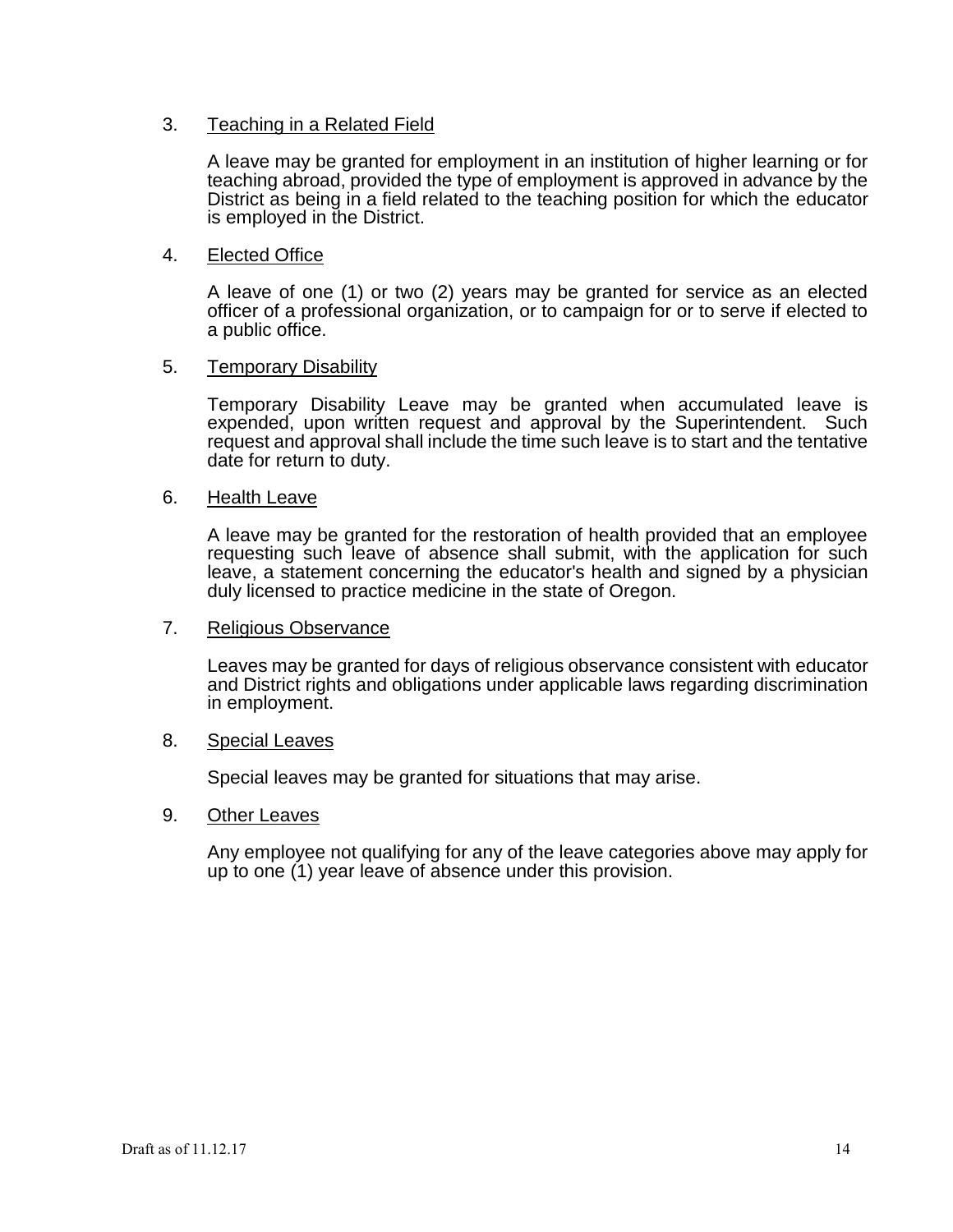# A. Hours

- 1. The District will reimburse educators for tuition paid at the college or university of the educator's choice. The amount of reimbursement will be limited to the tuition rate in effect at Portland State University at the time of attendance or the actual tuition, whichever is less.
- 2. Educators may also request reimbursement for courses which carry graduate credit but which the educator is taking without credit for a lesser fee, as long as the course is part of the educator's approved program for professional growth, is approved by the Director of Human Resources, and the educator presents a certificate of attendance from the instructor or college. Exceptions to the above may be granted at the discretion of the Director of Human Resources.

# B. Approval

- 1. All educators shall have on file an approved program for professional growth. The educator and building administrator must develop the educator's approved program for all classes for reimbursement by the District. A copy of the educator/District approved program must be on file with the building administrator and the Human Resources Department. One copy shall be retained by the educator.
- 2. Normally, the District will not approve more than an equivalent of three (3) hours per term during the fall, winter and spring terms. Exceptions may be granted by the Superintendent or designee.

Normally, the number of credit hours that may be earned during the summer term(s) is limited to an equivalent of twelve (12) quarter hours. Exceptions may be granted by the Superintendent or designee.

## C. Reimbursement

- 1. Educators who work full-time shall receive tuition reimbursement for up to fifteen (15) quarter hours each fiscal year in which the class was completed.
- 2. Educators who work less than full-time shall receive tuition reimbursement as follows:

| a. | Less than one-half time (50%)                   | No reimbursement.                                                            |
|----|-------------------------------------------------|------------------------------------------------------------------------------|
| b. | Half-time (50%) up to and<br>including 99% time | Full reimbursement<br>for the first six (6) hours,<br>half reimbursement for |

nine (9) additional hours.

- 3. Educators on a per diem contract will be eligible for tuition reimbursement under the following conditions:
	- a. The educator will apply for pre-approval of a class or classes following the standard tuition reimbursement guidelines.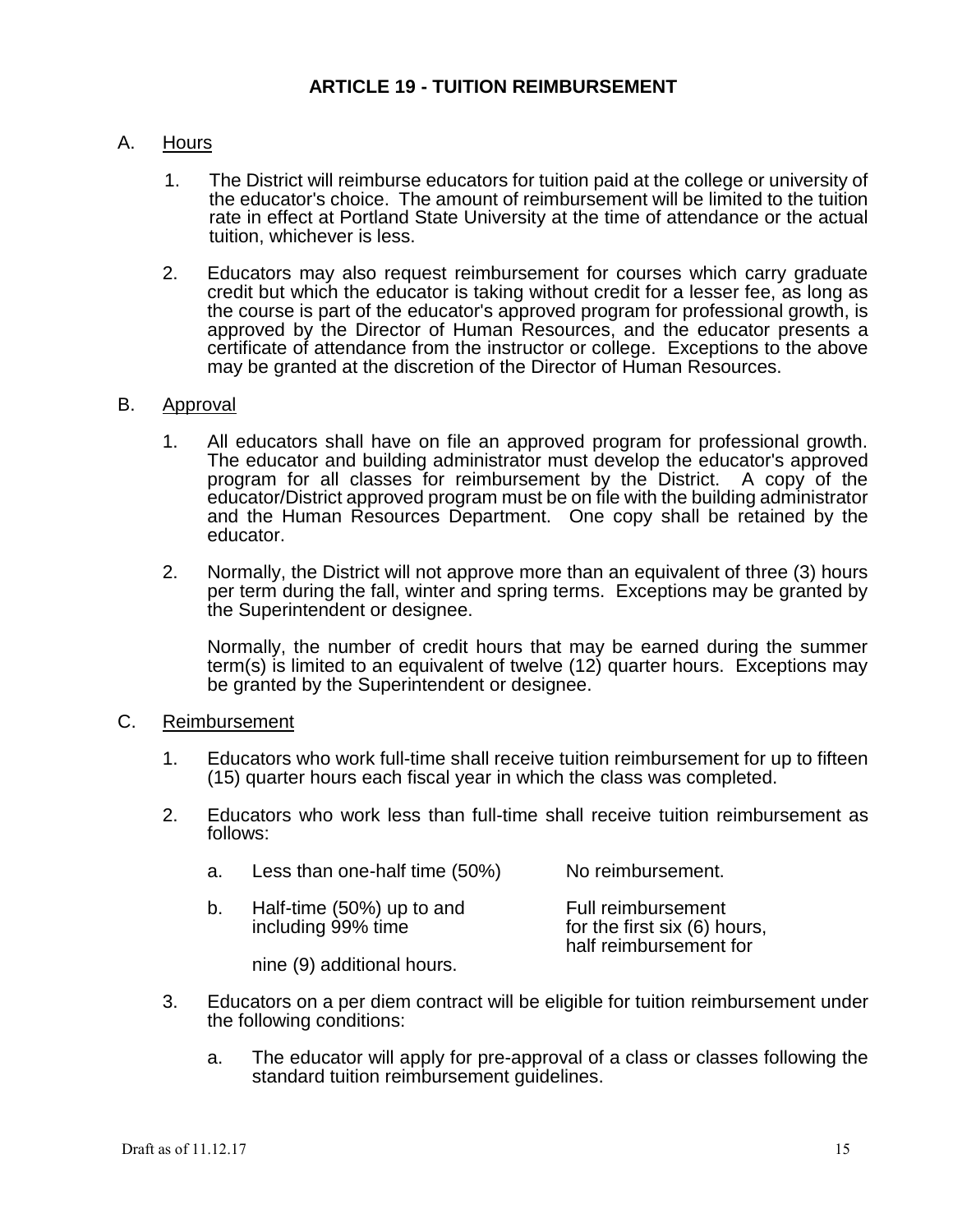- b. If the educator is still employed at the completion of the class or classes, the educator will then submit paperwork for tuition reimbursement of preapproved coursework.
- 4. Reimbursement will be made to the employee upon satisfactory completion of the course and verification by grade slips or transcripts and fee receipt or canceled check from the college or university of course completion.
- 5. Tuition reimbursement funds shall be used to pay for the cost of college credits earned from conferences or workshops. All other costs for such conferences or workshops shall be paid through Professional Development Funds.
- 6. Tuition reimbursement shall apply for educators on sabbatical leave, subject to the same limitations as stated in this article except that the number of hours shall not be limited.
- 7. An educator on unpaid leave of absence may request reimbursement within the guidelines above except that reimbursement shall not occur prior to the educator's return to duty.
- 8. The educator must receive a grade equivalent to a "B" or better in all graded classes. The educator must receive a "P" in the grading of all pass or fail classes.
- 9. The District will not pay for any class taken during spring term for educators who are not returning for the following school year. This includes educators who resign and educators on temporary contract. (If the temporary educator is subsequently rehired for the following year, reimbursement for the spring class will be made upon submission of the appropriate forms.) If prepayment was made, reimbursement shall be withheld from the June (summer) check.
- 10. In areas where educators need to take undergraduate classes to improve their professional knowledge of their instructional area, they may apply to the Superintendent or designated representative for permission to take the undergraduate class. In all cases, permission must be granted prior to taking the undergraduate class for reimbursement.
- D. Prepayment of Tuition
	- 1. Upon request of the educator and completion of appropriate forms, a check will be made payable to the educator for prepayment of tuition. Fourteen (14) days notice shall be required.
	- 2. If, after receiving prepayment of tuition, the educator is unable to provide evidence of successful completion of the course as stipulated in C.4, reimbursement to the District will be in the form of a payroll deduction at the next pay period. The amount of prepayment for spring term tuition shall be withheld from the educator's June (or summer) check until proof of successful completion of the course is furnished to the District.

# E. Exams

The District agrees to pay the cost of praxis exams for bargaining unit members who are taking the exam in lieu of credit hours. Prior approval from the Director of Human Resources is required.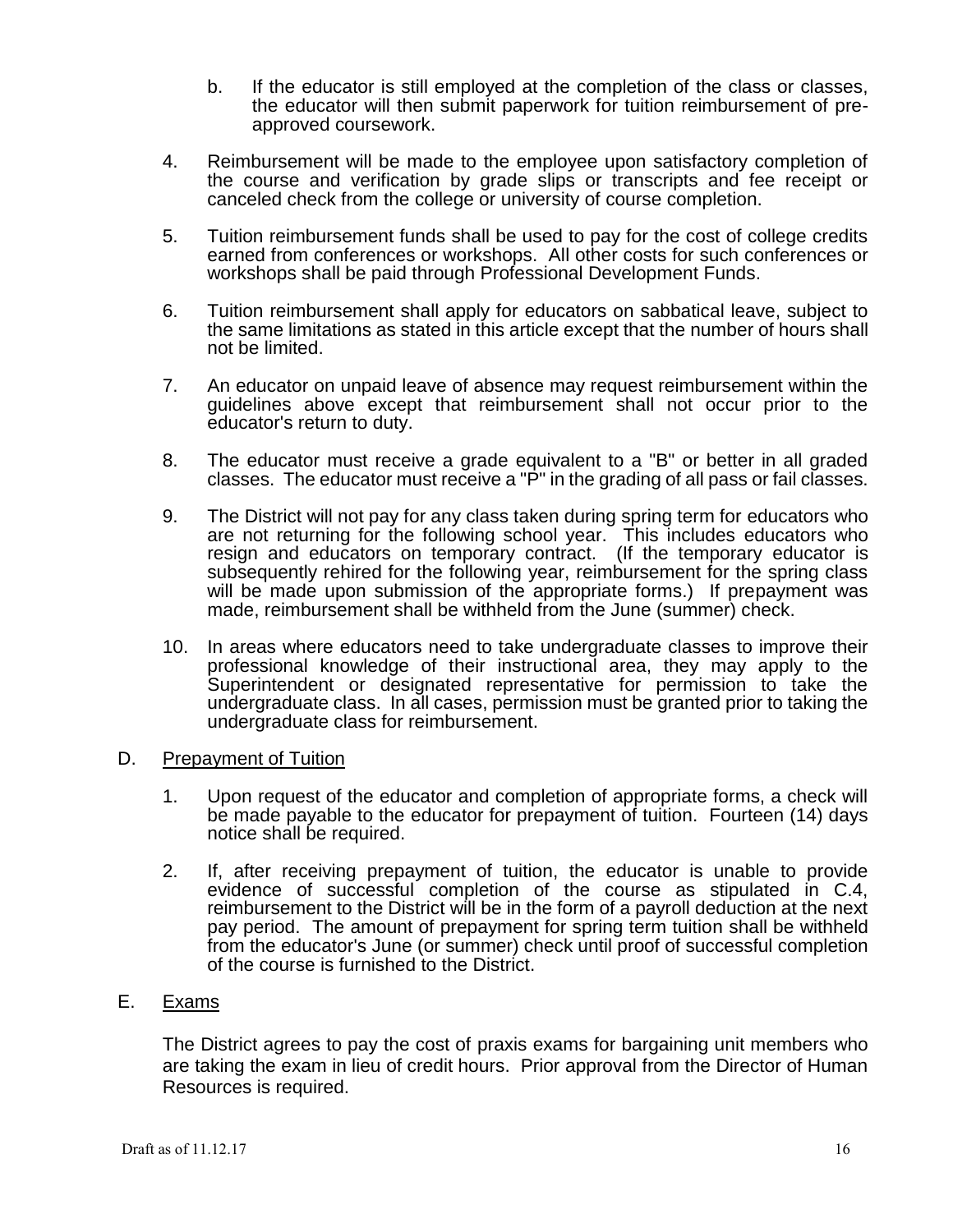# **ARTICLE 20 - PROFESSIONAL DEVELOPMENT PROGRAM**

## A. Professional Development Fund

- 1. Fund Objective: The objective of this fund is to provide a district-wide pool of money to enable members to attend workshops, conferences, seminars, and other programs that do not carry and/or require college credit.
- 2. Fund Establishment: The District shall establish a separate Professional Development Fund equal to the dollar amount listed in the cell of the MA+45 column, step 1 of each year's salary schedule.
- 3. Fund Administration: There shall be a committee established to oversee the expenditure of monies from this fund. The committee shall have six (6) members—three (3) appointed by the Association and three (3) appointed by the District. In addition, the District shall provide secretarial support to the committee. The committee shall establish procedures to obtain and act on expenditure requests.

## B. District-Initiated Attendance At Conferences

- 1. Whenever the District requires that an educator attend a conference, convention, seminar or workshop, total costs (defined as actual expenses, mileage and substitute's salary) shall be paid by the District separate from the Professional Development Fund.
- 2. Any funds for professional development or training derived from grants or other special funding sources shall be administered separately from the district-wide Professional Development Fund.

## C. Professional Learning Communities Activities

General Statement: The District and the Association agree that development and implementation of Professional learning Communities can be a major step toward achieving educational excellence in our district.

Considerations: The parties agree to the following joint considerations in our joint effort in this area:

- 1. All Professional Learning Community (PLC) work and activities will be conducted during regular work hours.
- 2. The school calendar and/or building schedules will provide dedicated time for PLC teams to meet.
- 3. Adequate resources will be provided to support the approved goals, norms or outcomes of each PLC team.
- 4. PLC meeting time or activities will not interfere or interrupt prep time or lunch time.
- 5. Employees will be assigned to a maximum of one contact or grade level PLC at a time. All PLC team assignments will be appropriate to the teaching duties or work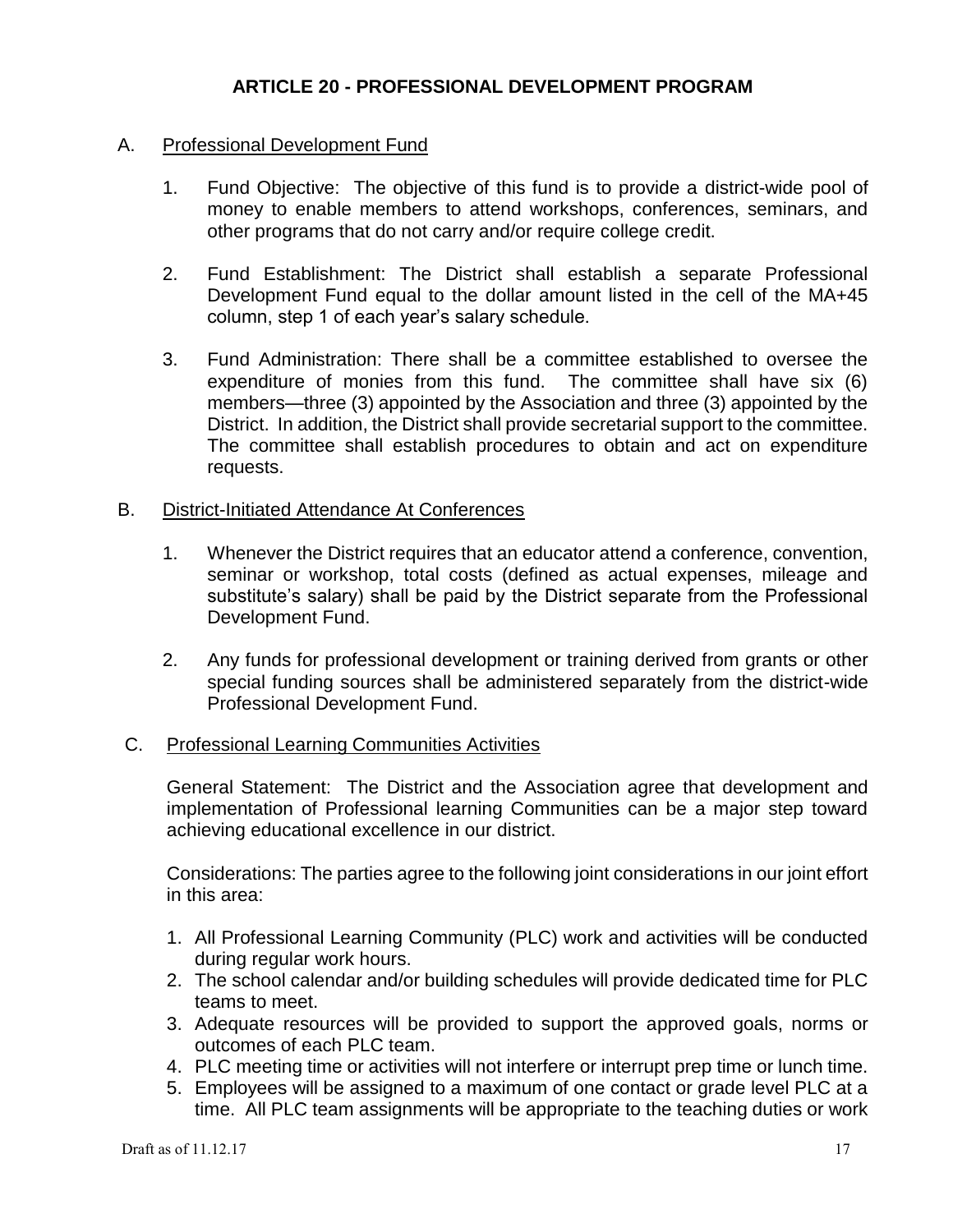assignments of the employee. An employee may request to be moved from one team to another for good cause.

- 6. All PLLC goals may be separate from and independent of an employee's personal professional growth goal.
- 7. PLC goals and/or student achievement levels will not be required as part of an employee's evaluation process.
- 8. Professional development programs provided by the District shall support PLC work.
- 9. Where appropriate, the parties may negotiate a stipend of other compensation for employees who serve as PLC team leaders or who take on PLC work that must be completed outside of regular work hours.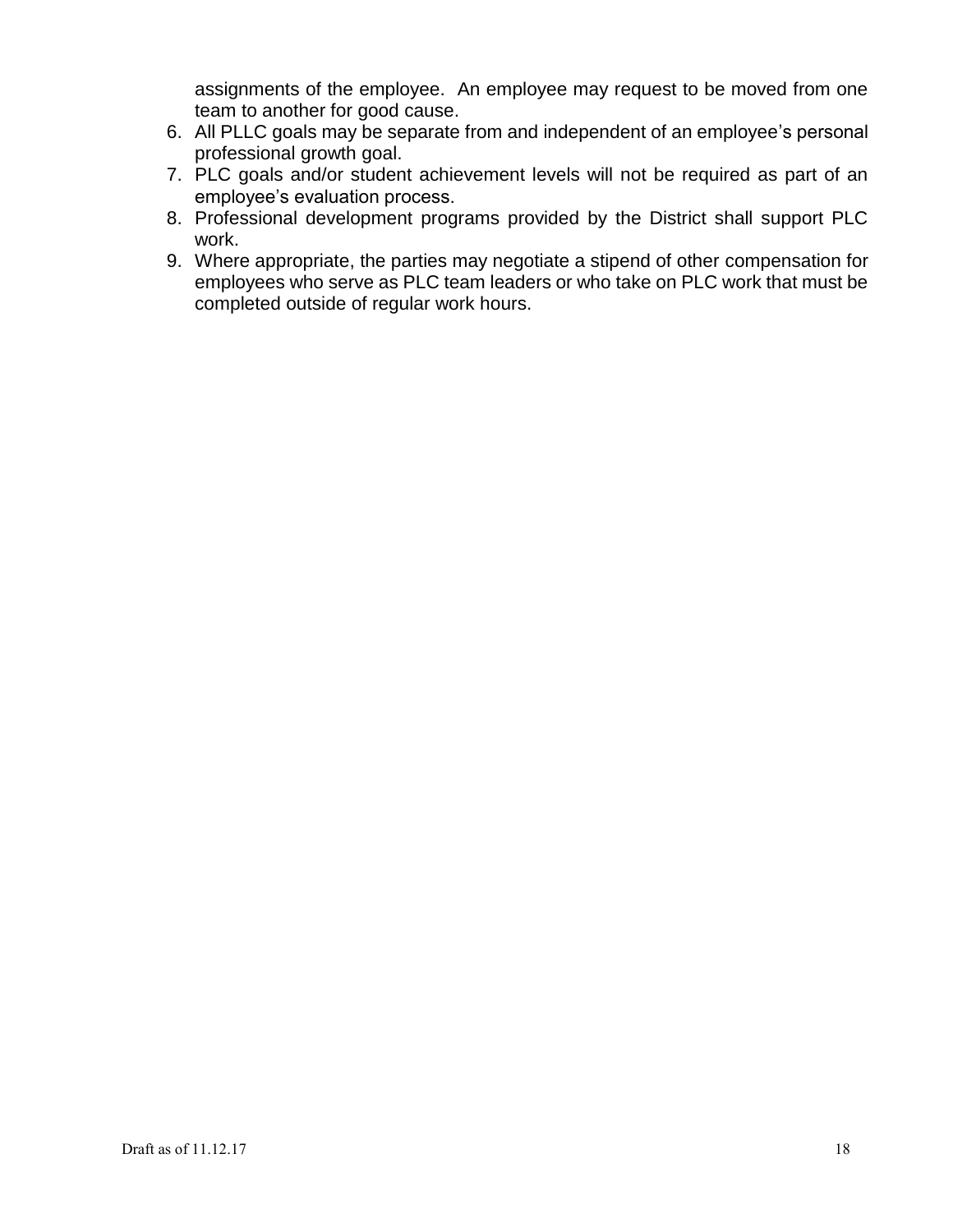- A. Salaries and Schedules
	- 1. For 2017-2018, the salaries for bargaining unit members shall be increased by two percent (2%) effective March 1, 2018. The 2017-2018 salary schedule is attached in Appendix A-1.
- B. Salary Placement and Advancement
	- 1. All educators will be placed on the salary schedule appropriate to their degree(s)/credit hours earned. Any educator, regardless of FTE, employed for a minimum of 87 contract days during the school year shall be eligible for a full experience step on the salary schedule.
	- 2. Educators new to the District shall be given credit for prior full-time teaching experience up to seven (7) years. The Superintendent and/or designee shall have the discretion to exceed this seven-year limit. Full time is defined as 135 contracted, full-time, teaching days within any school year. The following exceptions shall also apply:
		- a. Prior experience in private or parochial schools, colleges, or universities, interim periods away from teaching, and other relevant factors shall be evaluated by the Superintendent on their own merit and credit granted as deemed appropriate.
		- b. Evidence of professional growth may be required as verification that previously-earned hours of credit remain relevant.
		- c. The District shall notify the Association President when the above salary placement exceptions are made.
	- 3. Educators qualifying for educational advancement on the salary schedule must submit verification by the tenth (10th) calendar day of the month for salary to be modified that month. Any such modification shall be retroactive to the first day of the month in which approved.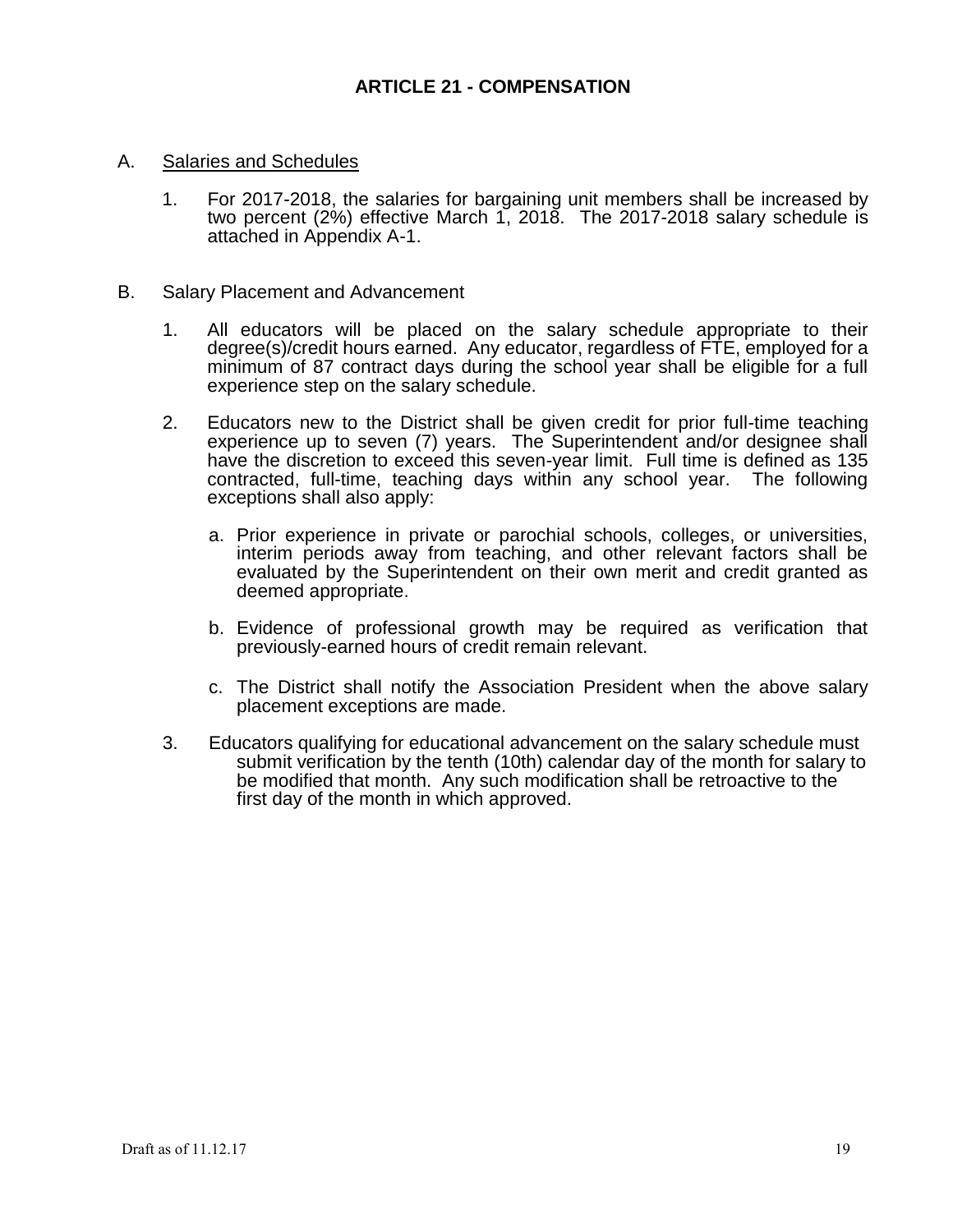- a. For educators hired prior to the 1999-2000 school year, college hours submitted for educational advancement must have been earned subsequent to or concurrently with the education degree or certification to teach, and, except for lower division hours approved as a part of an education improvement plan, must be upper division or graduate level hours. All such hours must be reasonably related to the educator's instructional assignment or to a field of study normally included in the public school curriculum.
- b. For educators hired for the 1999-2000 school year and following years, college hours submitted for educational advancement must be upper division or graduate hours (300 or higher) and have been earned subsequently to a bachelor's degree. All such hours must be reasonably related to the educator's instructional assignment or to a field of study normally included in the public school curriculum.

## C. Method of Payment/Pay Day

- 1. Each educator shall select one (1) of the following options for receipt of salary:
	- a. Twelve (12) equal monthly installments (September August).
	- b. Twelve (12) equal monthly installments with the final three (3) payments made on the June payday.
	- c. Ten (10) equal monthly installments with the final check on the June payday.
- 2. The date of payment shall be the twenty-fifth  $(25<sup>th</sup>)$  day of each month except when that date falls on a non-working day, in which case the date of payment shall be the preceding workday.

## D. Hourly Rate of Pay

Individual hourly rates of pay shall be determined by dividing the 191 day annual contract salary by 1,528 hours.

## E. Mileage

- 1. Mileage payments for use of a private vehicle on authorized District business will be at the IRS rate per mile.
- 2. The District shall provide auto liability insurance to a maximum of \$300,000. Educators using their own auto for school business shall be required to carry auto liability insurance coverage of a minimum of \$100,000 which shall be the primary insurance.
- 3. The District will not reimburse for travel for conferences or workshops within a twenty-five (25) mile radius of Oregon City.

## F. PERS Employee Contribution

The District will allow each eligible employee through payroll deduction to make his/her employee contribution to PERS with pre-tax dollars subject to state and federal law and tax codes.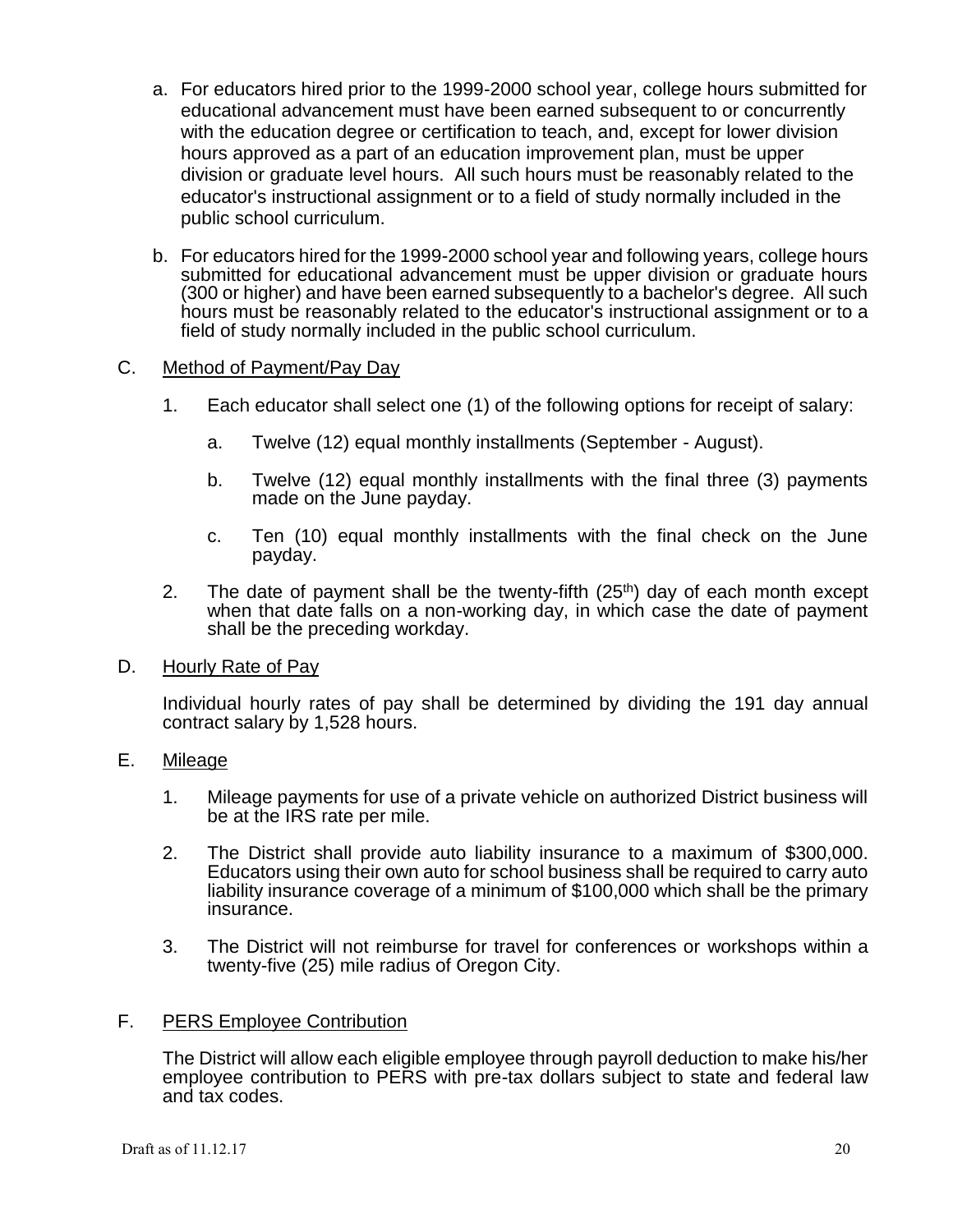## G. Career Stipend

Educators that do not receive an increment (educational or experience) step and are at the maximum pay schedule for columns 4, 5, and 6 shall receive an annual career stipend amount in a separate payment in the December payroll. Stipend amounts shall be as follows:

Column 4 (MA, BA/60) - \$721.00 Column 5 (MA/24, BA/84) - \$874.00 Column 6 (MA/45, BA/105) - \$927.00

## H. Direct Deposit

The District shall offer the option of direct deposit to the financial institution of the employee's choice, subject to the capabilities of the payroll system.

## l. Medical Billing By Specialists

Appropriately licensed staff who provide school-based medical services to students are eligible for the following benefits:

- 1. The district will reimburse the specialist for the cost of licensure or certification requirements beyond those required for legal employment with the district, and necessary to submit third-party billing.
- 2. Staff who bill will be assigned an extra duty stipend according to Appendix B. Initial placement on the extra duty schedule in the 2013 – 14 school year. The third-party billing fund shall supplement, not supplant, the district's allocation of any resources to any department or area.

## J. Professional Practice Stipends:

The District shall pay an annual stipend of \$3,000.00 to any bargaining unit member who has met any of the following criteria:

- 1. Earned a Ph.D degree; or
- 2. Earned National Board Certification for Professional Teaching Standards; or
- 3. Earned an advanced license from a recognized professional organization that is equivalent to national board certification (District and Association must both agree to this equivalency requirement).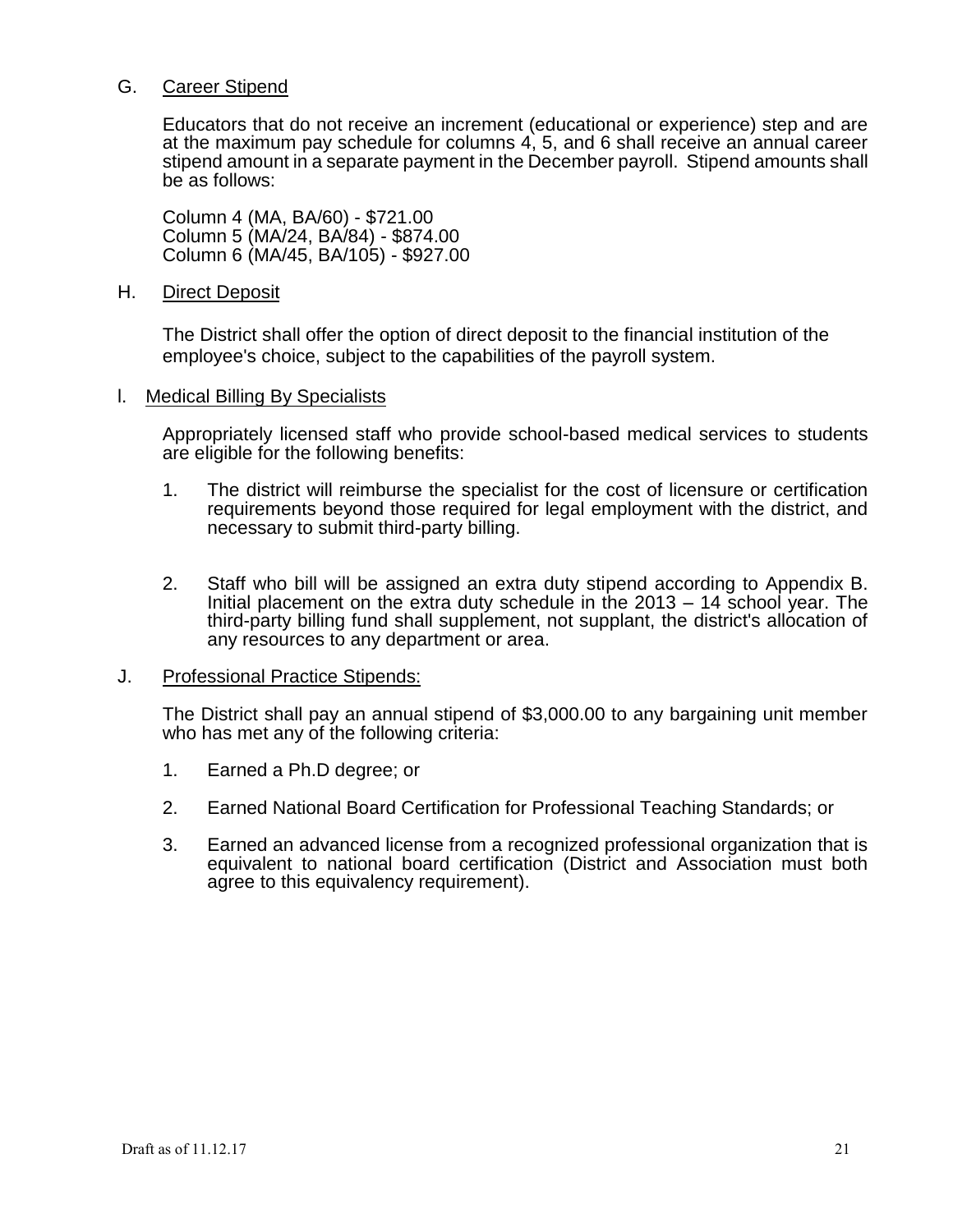# **ARTICLE 22 - EXTRA DUTY/ACTIVITY PAY**

A. Schedule

Refer to Appendixes A and B.

- B. Compensation
	- 1. Compensation for all contract extra duty shall be determined by the extra duty salary schedule in Appendix A and B. All numbers reflect a percentage of the current base salary.
	- 2. All activity pay positions shall be categorized and paid in accordance with Appendix C.

## C. Payment

- 1. Payment shall be based on time and duration of responsibility. Payment for similar responsibilities and experience shall be consistent throughout the District.
- 2. Each contract duty person shall have the right to choose to be paid in one of the following ways:
	- a. Twelve (12) equal monthly payments if the responsibilities are year-long, or
	- b. In one (1) lump sum following the end of the extra duty responsibility, or
	- c. In equal monthly payments beginning with the extra duty responsibilities through the end of their elected educator contract schedule of payments, or
	- d. Three equal payments during the season as follows:

| Fall   | $\sim$         | September through November |
|--------|----------------|----------------------------|
| Winter | $\blacksquare$ | December through February  |
| Spring | $\blacksquare$ | March through May          |

## D. Criteria for Placement

- 1. Credit for previous in-district experience for extended responsibilities in each area will be granted year-for-year so that 0-2 years places the individual in Step A, 3- 5 years places the individual in Step B, 6-8 years in Step C, and 9 or more years in Step D on the extra duty schedule.
- 2. Credit for previous out-of-district experience for extended responsibilities will be given on a year-for-year basis for all positions in categories A and B on the extra duty salary schedule.
- 3. Persons previously serving in the District in the same extra duty capacity will be placed in the appropriate column for years of experience.
- 4. The District will inform all Association members of any vacant extra duty positions using the same procedure as for regular teaching positions.
- 5. The District may use non-bargaining unit personnel to fill these positions, but only if there are no qualified bargaining unit members willing to accept the assignment.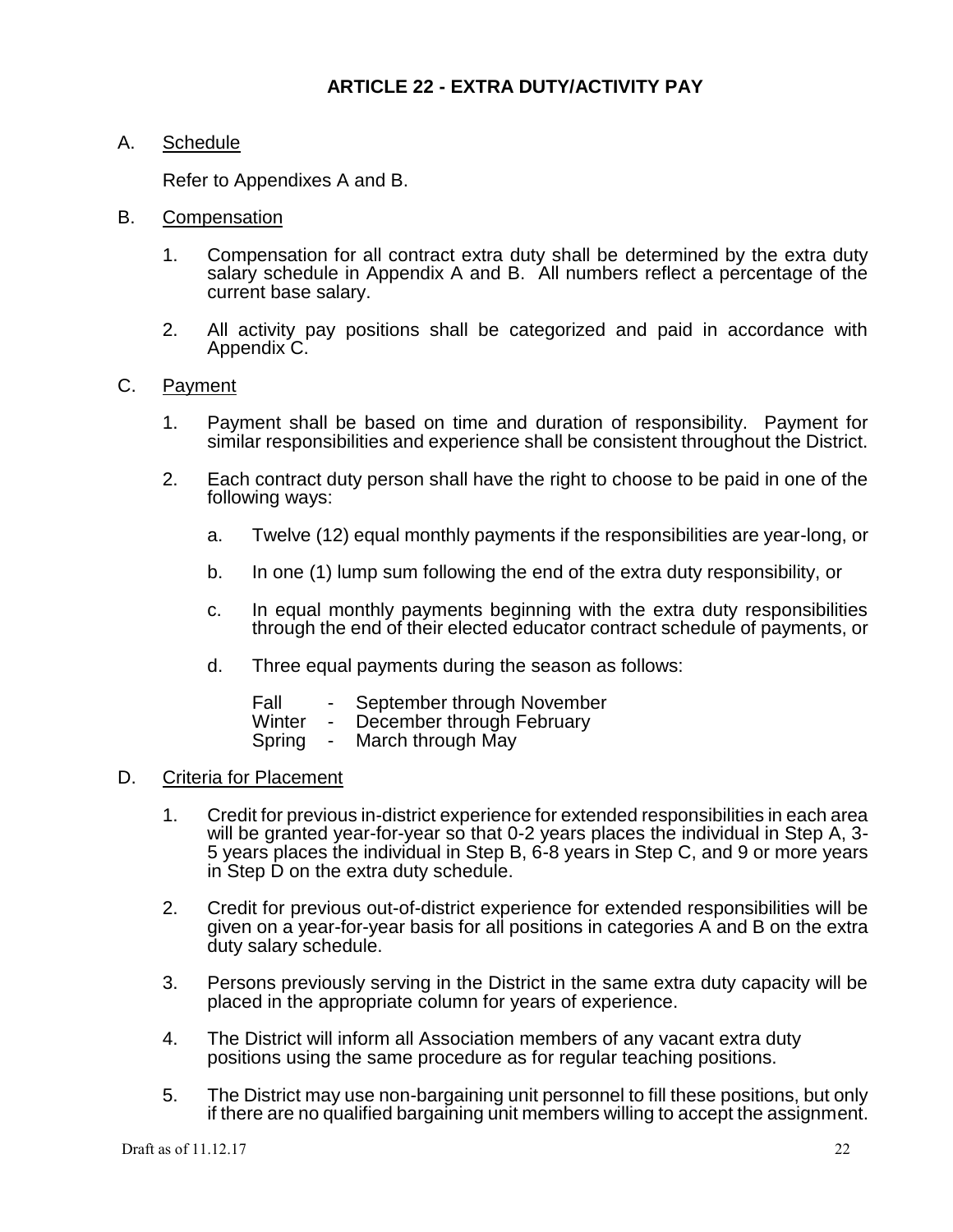#### E. Extended Season

1. Coaches listed in Appendix B who are involved in Oregon School Activities Association (OSAA) or other recognized state competition beyond the regularly scheduled district-level competition shall receive the following extended compensation:

Coaches will be paid an additional stipend for OSAA-sponsored state competition at the rate of 10 percent (10%) of the coach's extra duty pay per week when the entire team participates and 7 percent (7%) when individuals of the team participate.

- 2. Coaches in consultation with the athletic director will determine the number of assistant coaches and advisors to be compensated for their involvement, subject to approval of the Superintendent.
- F. Curriculum Development Work

Hourly rate for approved curriculum development work shall be determined by multiplying the base salary by .0009 (educators placed on step 0-2 on the salary schedule), .0010 (educators placed on step 3-5 on the salary schedule), or .0011 (educators placed on step 6+ on the salary schedule), rounded to the nearest ten cents.

G. Occupational Versatility

Occupational Versatility educators, with prior approval from central administration, shall be compensated at the curriculum rate of pay for repair of equipment.

- H. Elementary Music Educators
	- 1. Pay for elementary music educators who have approval to take student(s) to perform at the OMEA District II Solo and Ensemble Festival and for educators participating in the District Vocal and Instrumental Festivals will be the approved curriculum rate.
	- 2. Elementary music educators who serve one building will not be reimbursed for the two expected programs per school year held outside of the regular school hours.
	- 3. Elementary music educators who serve more than one building and are expected to prepare two programs per school year in each building will be paid for the second school's two programs at the approved curriculum rate.
	- 4. Elementary music educators participating in the spring choral and band festivals will be compensated at the approved curriculum rate for a maximum of three (3) hours for the choral and three (3) hours for the band festival.
	- 5. Half-time elementary music educators will not be compensated for the first program, but shall be paid their individual hourly rate for the second music program per school.
- I. Activity Pay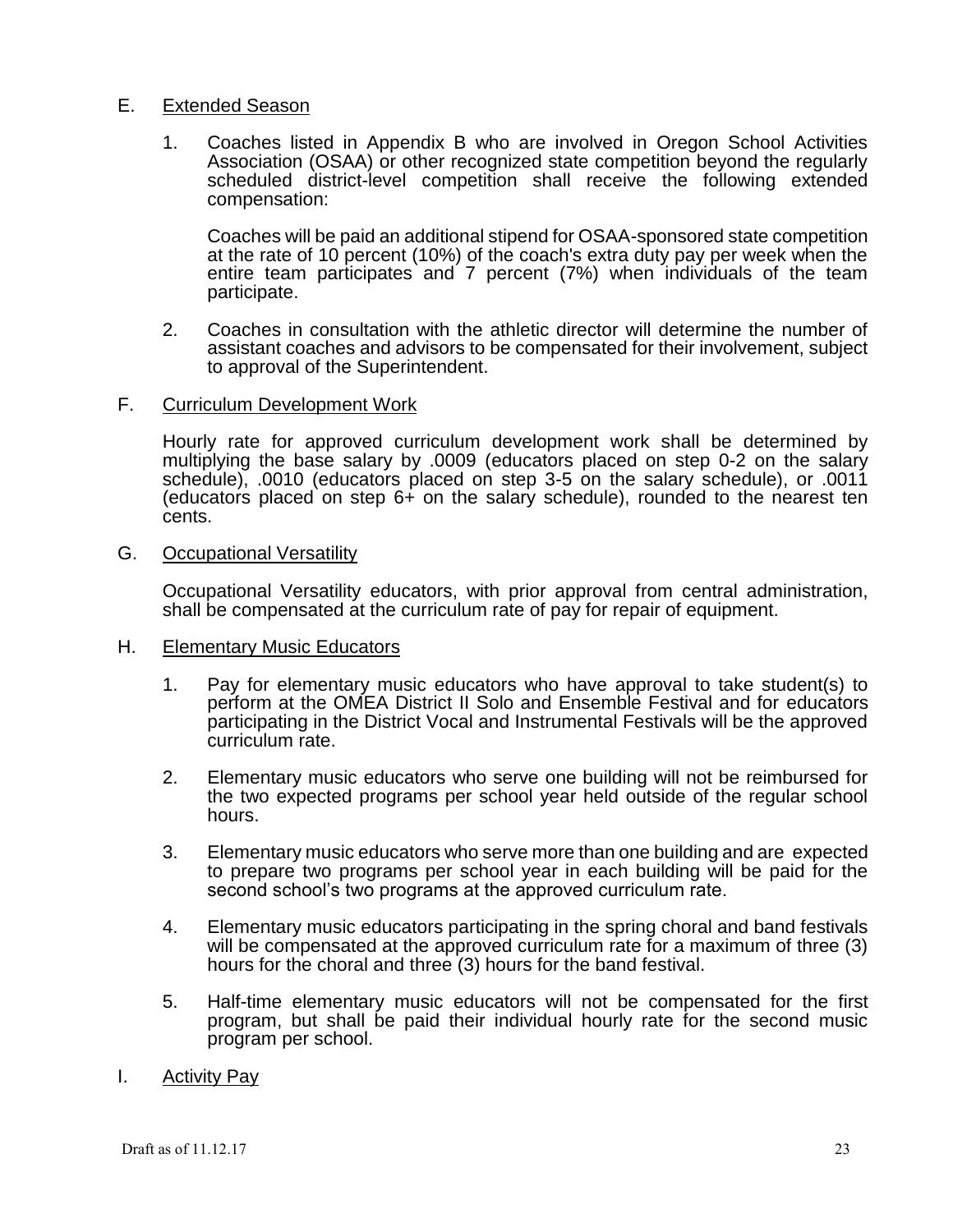- 1. Educators who perform non-teaching activity assignments shall be paid in accordance with Appendix C.
- 2. Activity assignments are non-teaching assignments requested by the administration that occur outside the normal workday. Such assignments include, but are not limited to, chaperone duties (dance, bus, fun night, etc.) and athletic event duties (timers, scorers, ticket sellers, crowd supervisors, starters, judges, public address, etc.) and eight (8) week middle school activities.
- 3. Participation in these assignments shall be strictly voluntary.
- 4. The District may use non-bargaining unit personnel to perform these assignments.

#### J. Outdoor School

Educators participating in outdoor school shall be compensated through the extra duty schedule.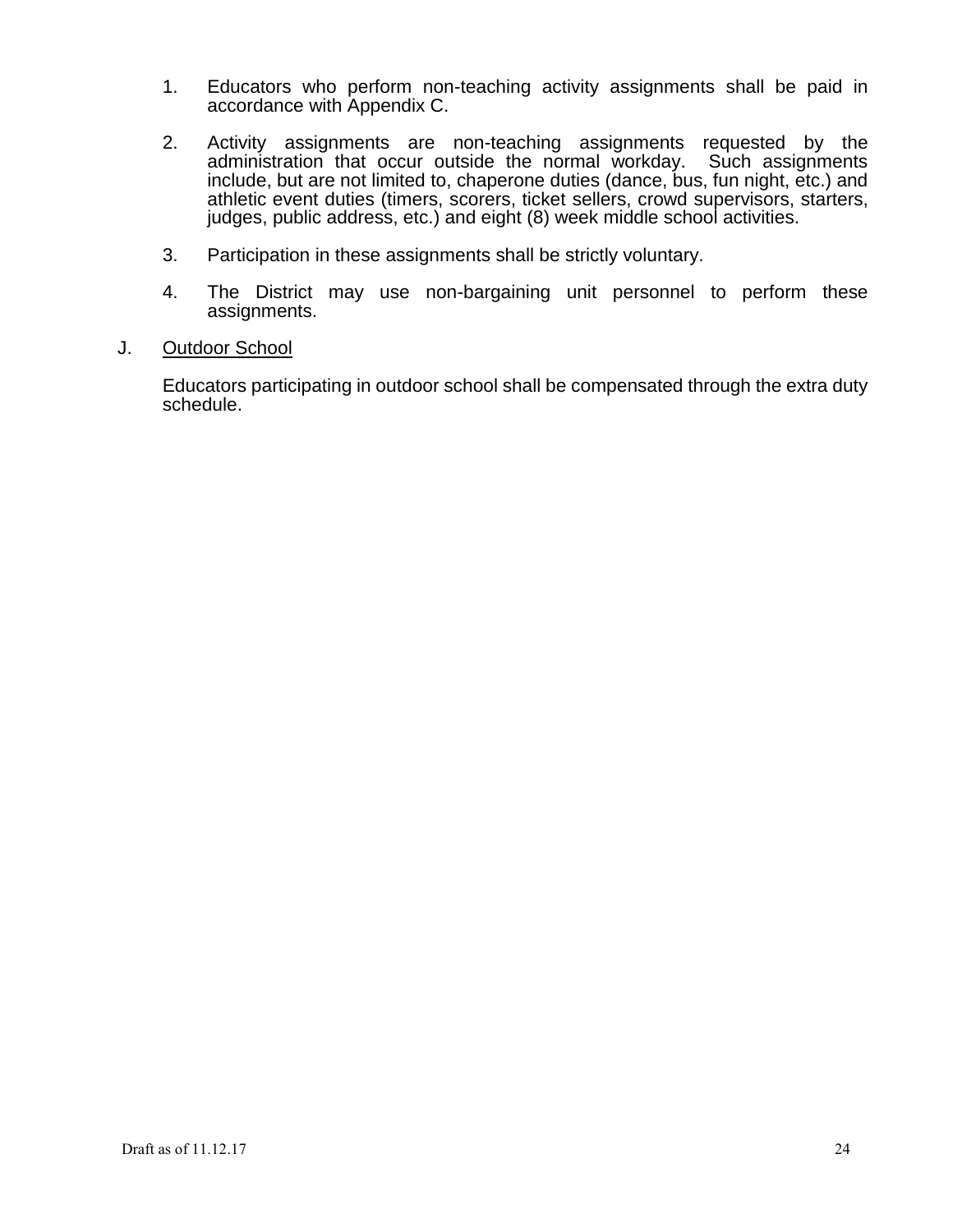# **ARTICLE 23 - INSURANCE**

#### A. Insurance Program

The District will provide bargaining unit members with the following insurance program:

- 1. Full family hospital/medical<br>2. Full family dental with ortho
- 2. Full family dental with orthodontia<br>3. Full family vision
- 3. Full family vision<br>4. Emplovee long-te
- 4. Employee long-term disability<br>5. Life insurance coverage of at l
- Life insurance coverage of at least \$50,000 per educator

#### B. District Contribution

- 1. For 2017-2018, the insurance cap per FTE shall be \$1,343.34.
- 2. Contributions for less than full-time educators will be prorated, based upon FTE.
- C. Insurance Pool
- 1. Insurance money shall be pooled. The Association shall control the pool and shall select provider benefit plans to be offered each benefit year to bargaining unit members.
- 2. Separate pools shall be calculated for full-time educators, part-time educators and educators who participate in the HSA. Each pool's excess money after calculating premiums per quarter shall remain in the originating pool (i.e. full-time, part-time, HSA).
- 3. The insurance pools shall be calculated quarterly, with copies to the Association. Adjustments in any needed deductions shall be made to account for changes in the pools.
- 4. Bargaining unit members who qualify and choose to participate in a high deductible health plan who have no other health coverage (except as permitted by the Internal Revenue Code), are not enrolled in Medicare and are not a dependent of another, may divert unused insurance cap monies as described in Paragraph B and C:2 above into a HSA. Contributions by the District cannot exceed the calendar year family contribution limits imposed under the Internal Revenue Code in effect at the time of deduction.

Bargaining unit members may also choose to divert salary into their HSA on a pre-tax basis through a salary reduction agreement. Salary diversion is also subject to calendar year contribution limits by the Internal Revenue Code in effect at the time of the deduction. Employees are responsible for making sure they do not exceed the annual IRS limits on the amount of contributions and are also responsible for taxes and penalties due on excess contribution to their HSA.

Any surplus insurance cap monies that a participating bargaining unit member cannot contribute towards an established HSA account shall be pooled and offered to other members who are participating in the HSA compliant High Deductible Health Plan.

D. Educators shall participate in the District insurance program, except where duplicate coverage is provided through the spouse. The employee may waive coverage, subject to the terms and conditions of the insurance carrier.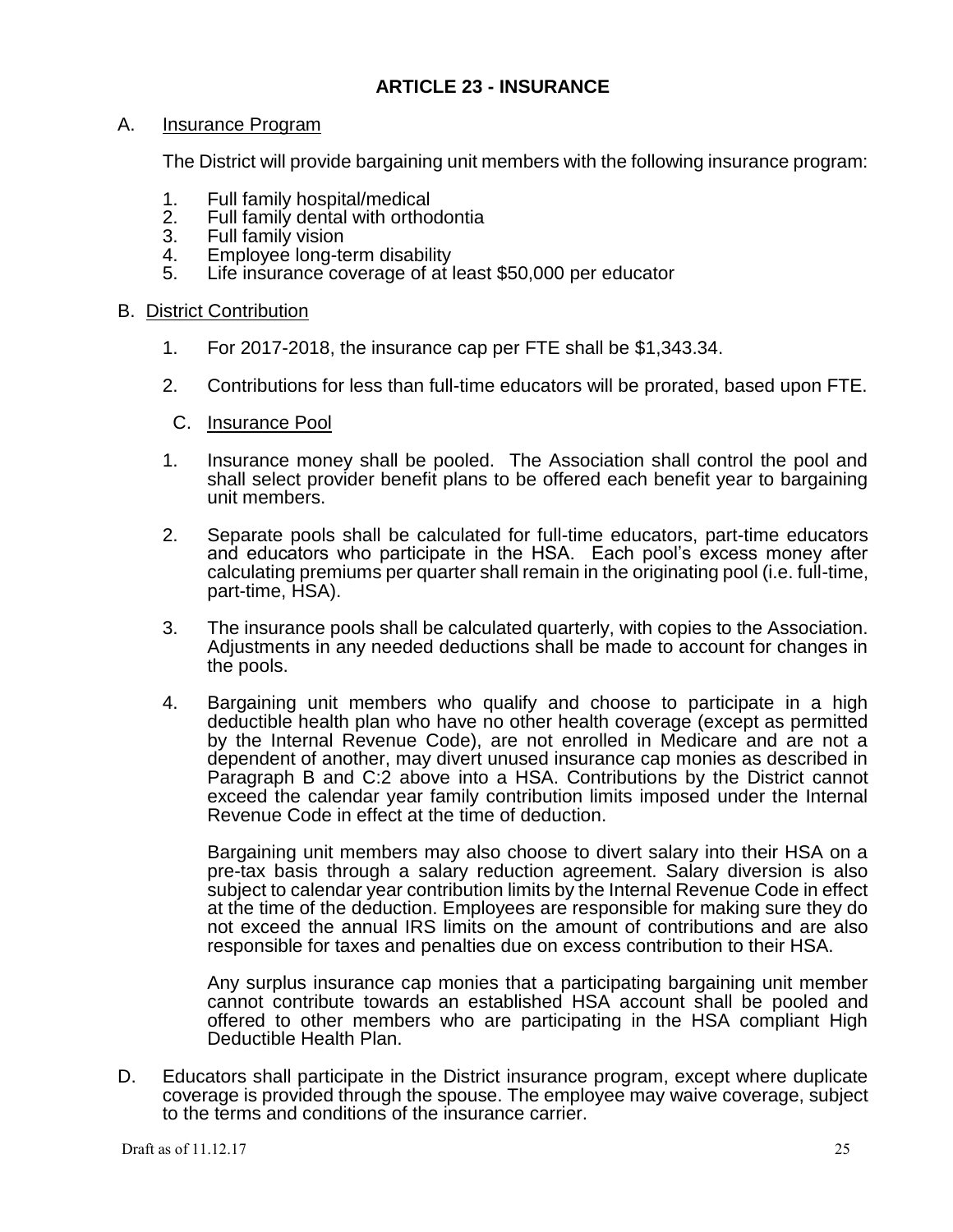- E. Less-than-full-time educators may choose to apply their prorata benefits to any of the individual plans, subject to the terms and conditions of the insurance carrier.
- F. For educators new to the District, the insurance program shall go into effect October 1. For educators hired after the start of the school year, insurance benefits shall become effective the first of the month following the date of hire.
- G. Insurance benefits shall be provided for twelve (12) consecutive months. For employees who terminate employment during the school year, benefits shall continue until the end of the month in which termination occurred. For employees who complete the full school year and who terminate employment at the end of the school year, benefits shall continue through September 30, unless coverage is obtained from another employer prior to that date.
- H. The District and the Association agree to continue the Joint Insurance Committee composed of four (4) educators appointed by the Association and three (3) individuals appointed by the District. Any changes in benefit levels and/or carriers must first be approved by this committee and shall be by mutual, written agreement of the parties.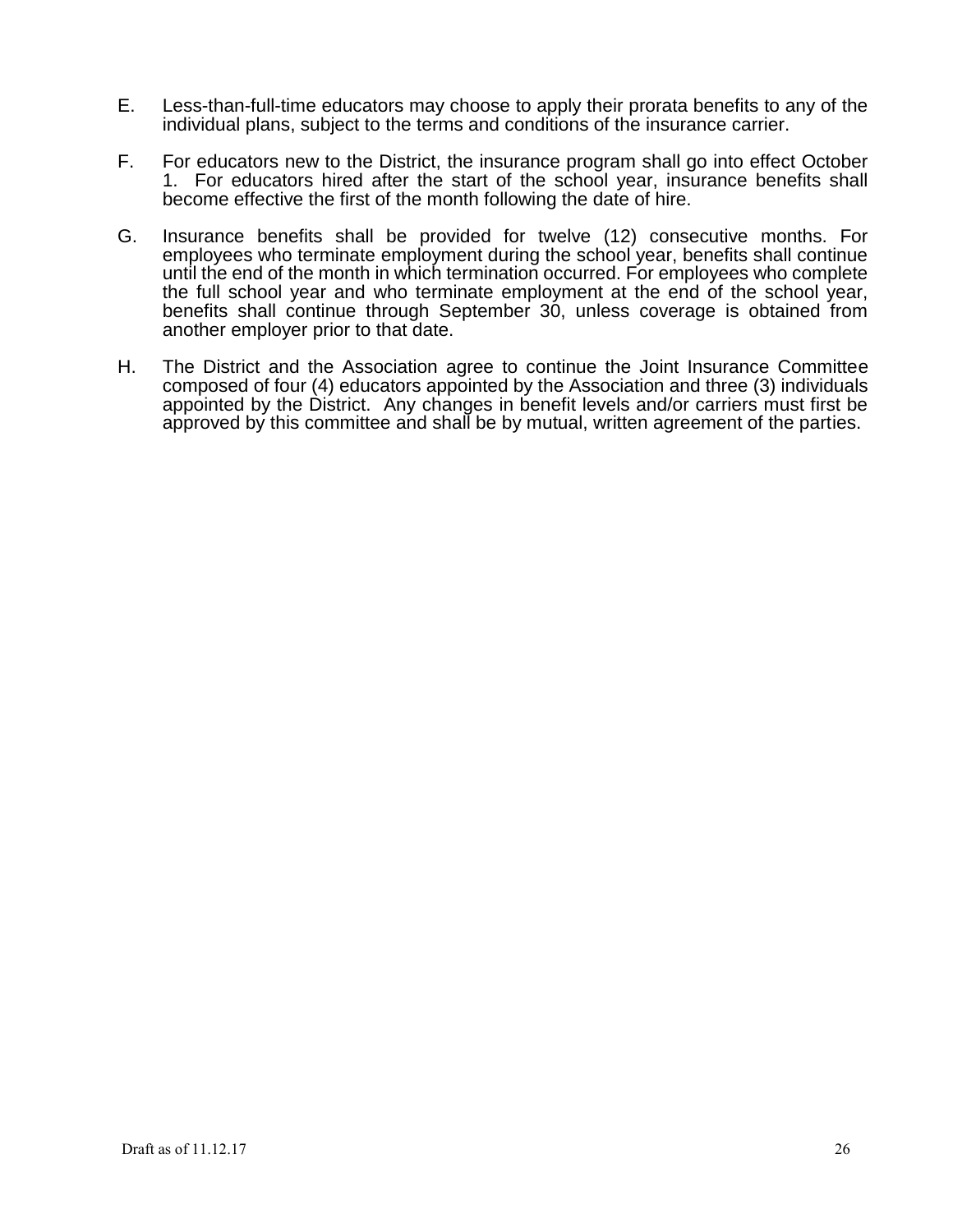## A. Types of Deduction

Subject to normal accounting procedures, educators may authorize the school clerk to modify the payment of their contracted salary to include deductions for (1) tax sheltered annuities, as authorized by the Internal Revenue Service; (2) insurance premiums; (3) membership dues in OCEA and its affiliates; (4) On Point Community Credit Union and Clackamas Federal Credit Union; (5) United Way; (6) political contributions; and (7) payment-in-lieu-of-dues.

## B. Authorization

- 1. Membership and payroll deductions for Association dues are continuous from year-to-year unless revoked in writing by the employee.
- 2. If a change in the educator's deductions is desired, the authorization of the change should be submitted to the District not later than the "cut-off-date" of any month to be effective for the following month.

## C. Association Dues

- 1. Total Association dues shall be deducted equally from the first two paychecks. Dues for OEA/NEA shall be deducted in eight (8) consecutive, equal payments commencing with the third paycheck.
- 2. If an educator commences employment after the start of the school year, total prorated Association dues shall be deducted from the first paycheck and prorated OEA/NEA dues shall begin the following month.

# D. Fair Share

- 1. The educator will be given an opportunity by the Association to join the Association and its affiliates. If the educator elects not to join the Association, the District shall deduct "payment-in-lieu-of-dues" from the monthly salary payment of non-members.
- 2. The dollar amount paid in-lieu-of-dues to defray the costs of services by the Association and its affiliate organizations in negotiations and contract administration shall be the total periodic dues required of Association members.
- 3. As provided by ORS 243.666 (1) rights of non-association employees based on bona fide religious tenets or teachings of a church or religious body of which such employee is a member shall be safeguarded. Such employee shall pay an amount equivalent to the payment-in-lieu-of-dues to a non-religious charity or to another charitable organization mutually agreed upon by the employee affected and the representative of the Association and shall provide written proof that this has been done.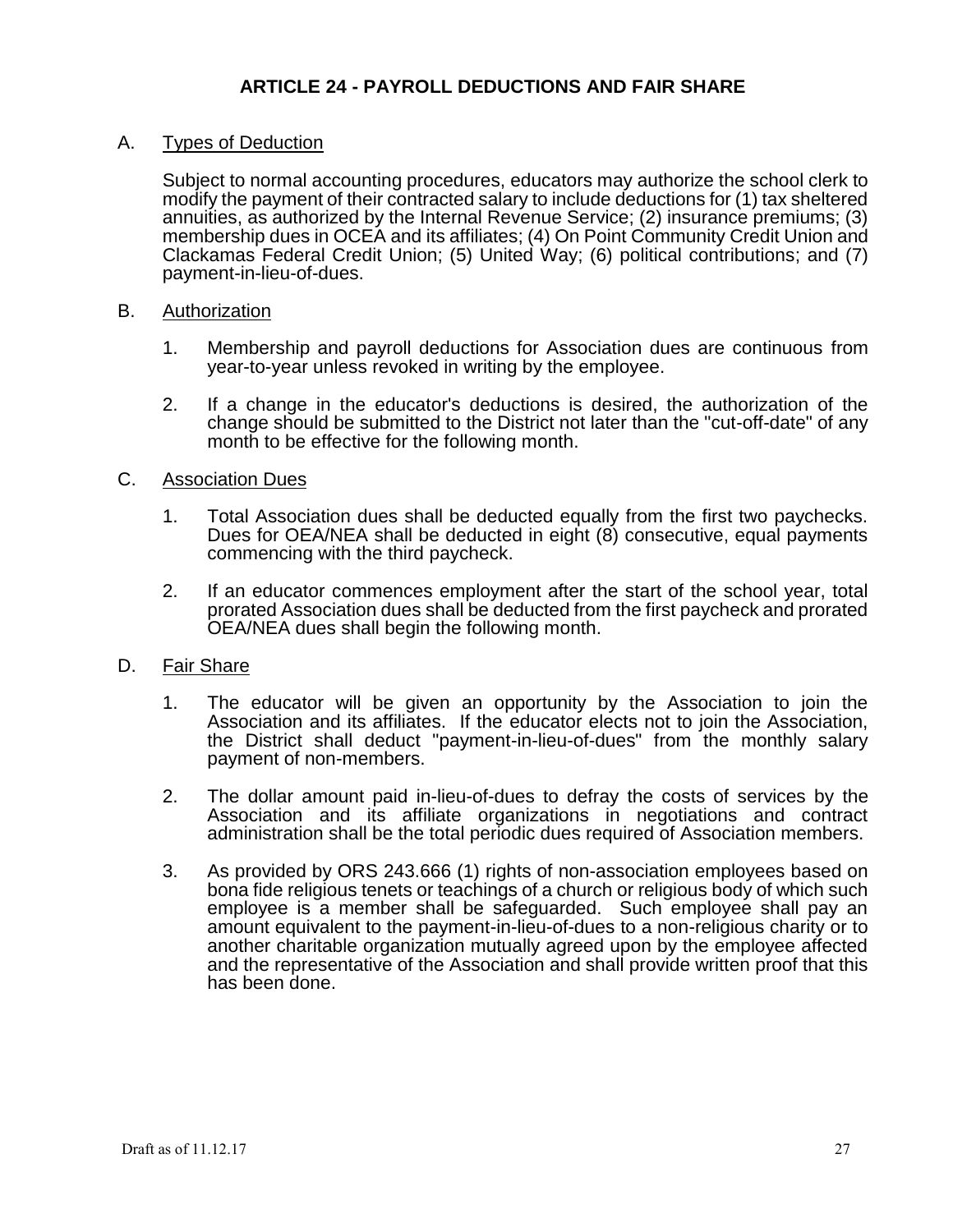- 4. The Association agrees to hold the District harmless from any claims of an objecting non-member that the Association has made an illegal expenditure of fair share fees, or that the extent of the payroll deduction is unlawful. This hold harmless agreement is void unless the District: (1) gives the Association prompt notice of any claim; (2) tenders the defense of the claim to the Association; and (3) cooperates with the Association and its designated counsel in defending the claim.
- E. List

The District will supply the Association with a list of all educators after the September payroll has been completed.

## F. Errors

When major errors in payroll and/or deductions are first discovered, the employee and the Association shall be notified immediately. If an action(s) is necessary to remedy the error(s), such action(s) shall be mutually agreed upon among the District, the individual, and the Association.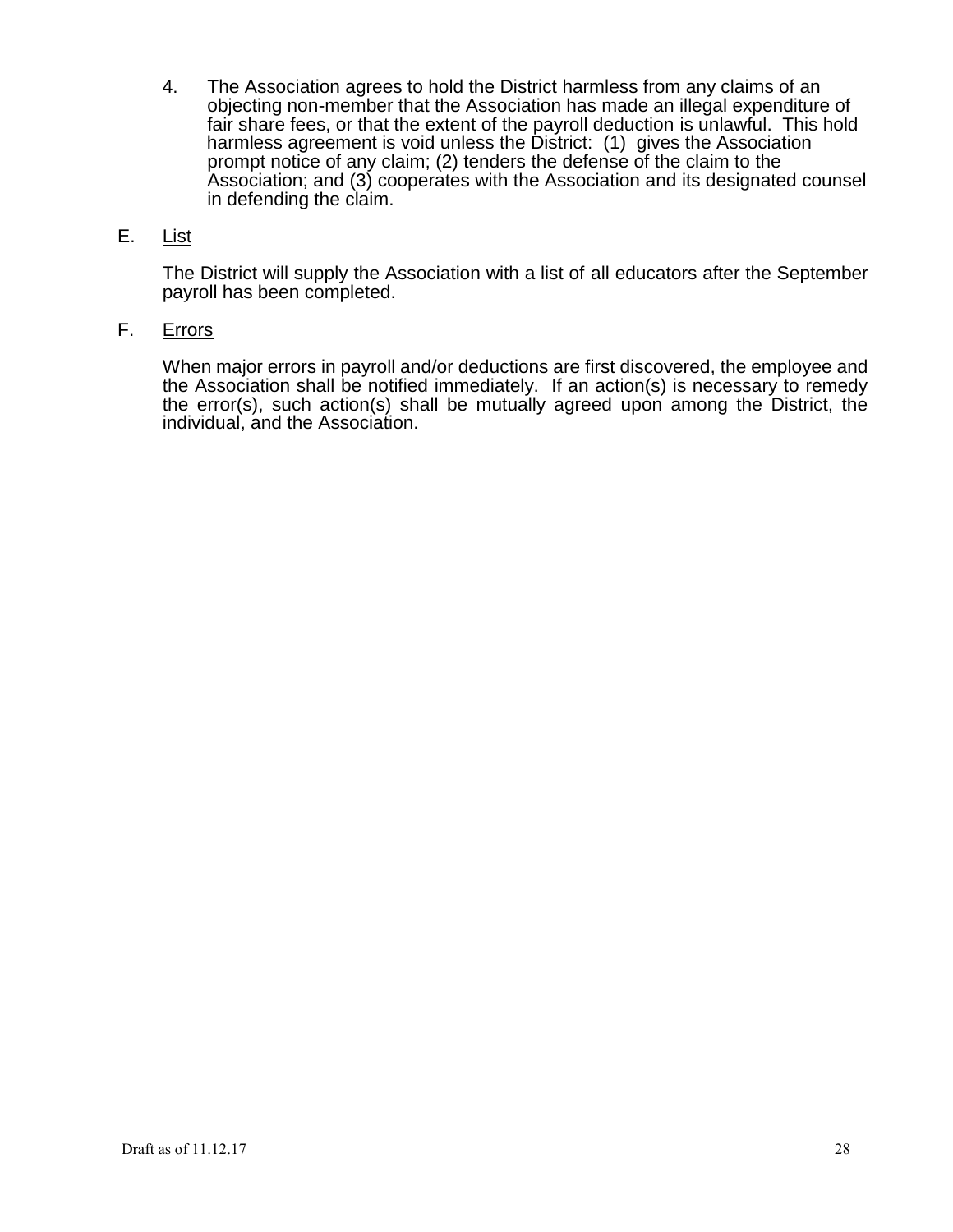#### A. Early Retirement

- 1. Educators who have completed at least fifteen (15) total years with the District and who qualify for retirement under the Public Employees Retirement System may retire early. ("Total years" shall mean all years served in the District, not necessarily consecutive. This definition of "Total years" is for this section, Article 26 A only.)
- 2. The District will pay a monthly stipend according to the formula listed below until the earlier of death, full-time reemployment with the District, or age sixty-two (62). The total payout benefit shall be the stipend amount in effect at the time multiplied by 48. The minimum payout period shall be 48 months beginning no later than the retiree's 58<sup>th</sup> birthday month; however, the retiree may arrange a payout period in excess of 48 months. The early retirement stipend shall be as indicated in the chart below.

#### *Formula*

| <b>Years (Full) of Service</b><br>to District | <b>Stipend Amounts</b><br>2008-09 |
|-----------------------------------------------|-----------------------------------|
| 15                                            | \$511                             |
| 20                                            | \$597                             |
| 25                                            | \$684                             |

3. For employees with any year(s) of part time service, the higher of the following two (2) calculation methods shall be used.

Method 1:

| 1) Define the following:                                                                                                                                               | Example:                                                                           |
|------------------------------------------------------------------------------------------------------------------------------------------------------------------------|------------------------------------------------------------------------------------|
| A= Total of years of full time service<br>B= Total years of part time service<br>$C = \text{Total years of all service}$<br>D= Stipend for total years of service from | $A = 17$ years full time<br>$B = 3$ years part time<br>$C = 20$ years              |
| the table in Section 2 above                                                                                                                                           | $D = $597$                                                                         |
| 2) Apply the following formulas:                                                                                                                                       |                                                                                    |
| Full time service: A/C x (FTE) $\times$ D = E $_1$<br>Part time service: B/C x (FTE) x $D = E_2$                                                                       | 17/20 x 1.0 FTE x \$597=\$507.45<br>$3/20 \times 0.5$ FTE $\times$ \$597 = \$44.78 |
| $E_1 + E_2 =$ Stipend amount                                                                                                                                           | $$507.45 + $44.78 = $552.23$                                                       |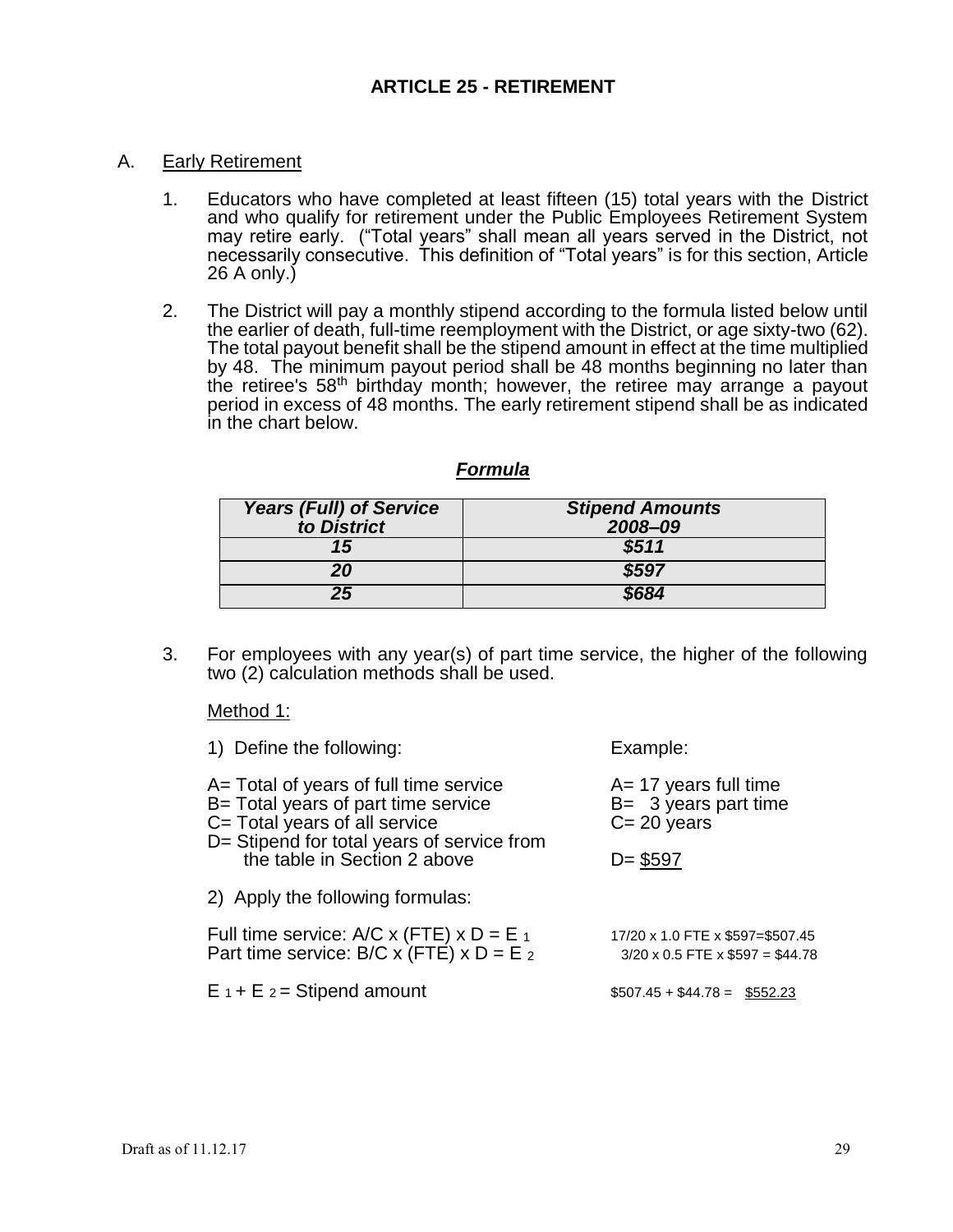Method 2:

| 1) Define the following:                                                                                           | Example:                                                                          |  |  |  |
|--------------------------------------------------------------------------------------------------------------------|-----------------------------------------------------------------------------------|--|--|--|
| A= Total years of full time service<br>B= Total years of part time service<br>C= Calculated total years of service | $A = 20$ years full time<br>$B = 10$ years part time<br>$C = 25$ years of service |  |  |  |
| 2) Apply the following formula:                                                                                    |                                                                                   |  |  |  |
| $(A \times 1.0$ FTE) + (B x part time FTE) = C                                                                     | $(20 \times 1.0$ FTE) + $(10 \times 0.5$ FTE) = 25 years                          |  |  |  |
| 3) Apply calculated years of service to<br>the table in Section 2 above.                                           | 25 years = $$684$                                                                 |  |  |  |

- 4. The stipend amounts above shall increase by one-half (1/2) of the percentage increase in the base teaching salary each year. This section is suspended for the duration of this contract.
- 5. Every month the employee continues to be employed by the District after his/her 58<sup>th</sup> birthday will reduce the stipend total by 1/48<sup>th</sup>.
- 6. An educator exercising this option must give notice thereof to the Human Resources Department no later than sixty (60) days prior to the retirement date.
- 7. Early retirement pay will begin on the first day of the month following retirement.
- 8. Educators selecting early retirement shall be allowed to continue group medical and dental insurance coverage for the retiree and spouse at the educator's expense.
- 9. Under the Retirement/Re-Employment Option, such retirements will not be deemed to have created a vacancy in a bargaining unit position until the retired/rehired employee completes the temporary contract period at the end of the school year.
- B. Retirement/Re-employment Option
	- 1. With the approval of the building principal and the District, educators who retire between September 30 and the end of their contract will be allowed to continue teaching in the same assignment until the end of the school year under the conditions described in sections 2, 3, and 4 below.
	- 2. The salary for the remainder of the school year will be calculated at a step on their current column placement that is half-way between the step at the time of retirement and the beginning step (rounding upward) but no greater than Step 8.
	- 3. The District will continue to pay insurance benefits through the end of August of that retirement year, at the level carried prior to retirement.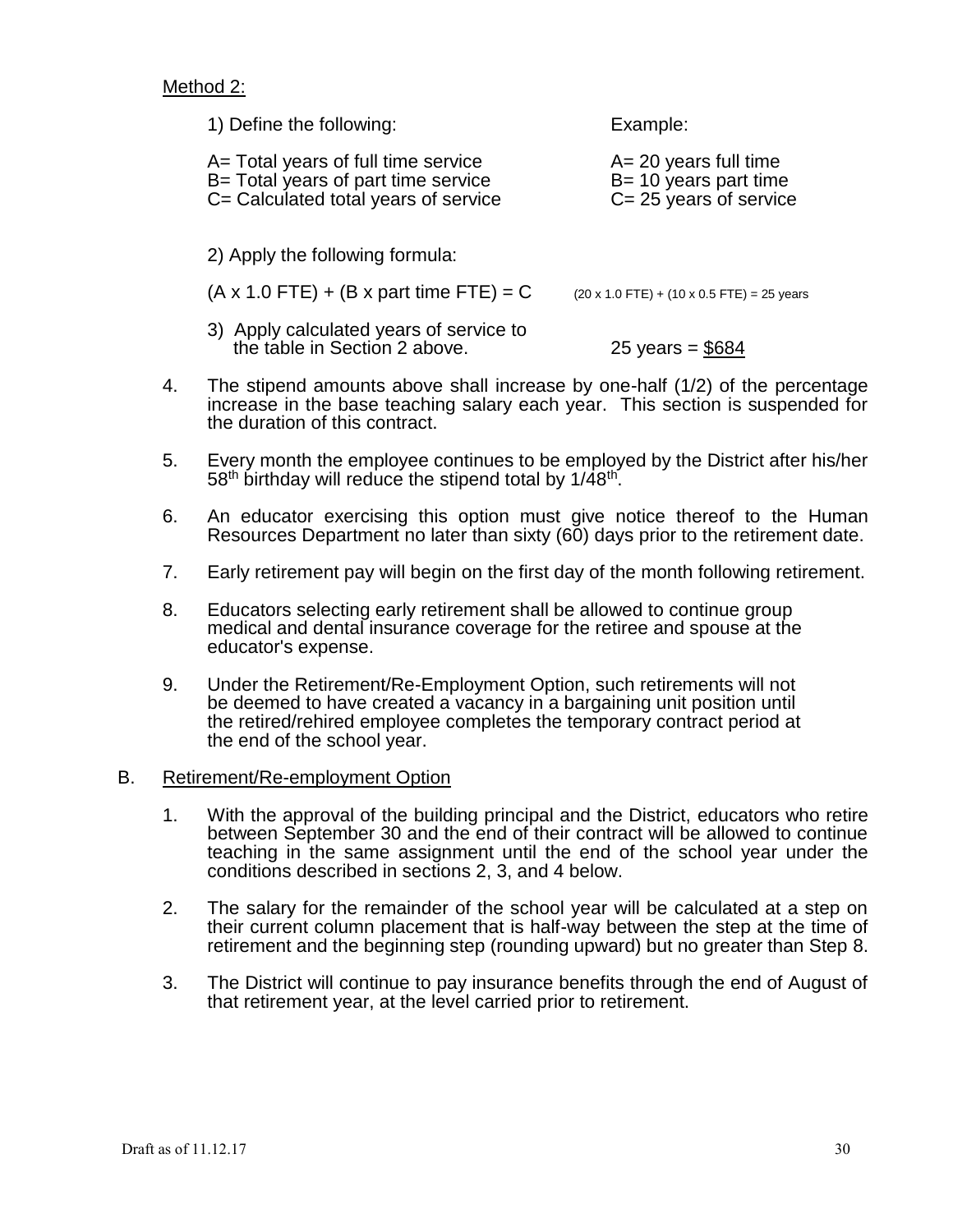- 4. The educator will continue to pay Association dues for the remainder of the school year. Educators will have all of the rights of the bargaining unit except for the following:
	- Sick leave will be reported to PERS through the date of retirement and shall not be available for use. From the retirement date to the end of that school year, sick leave will accrue one (1) day per month worked.
	- Personal leave: If they have at least one (1) day of personal leave remaining at retirement, one (1) day may be used.
	- Professional Development Fund and tuition benefits will not be given.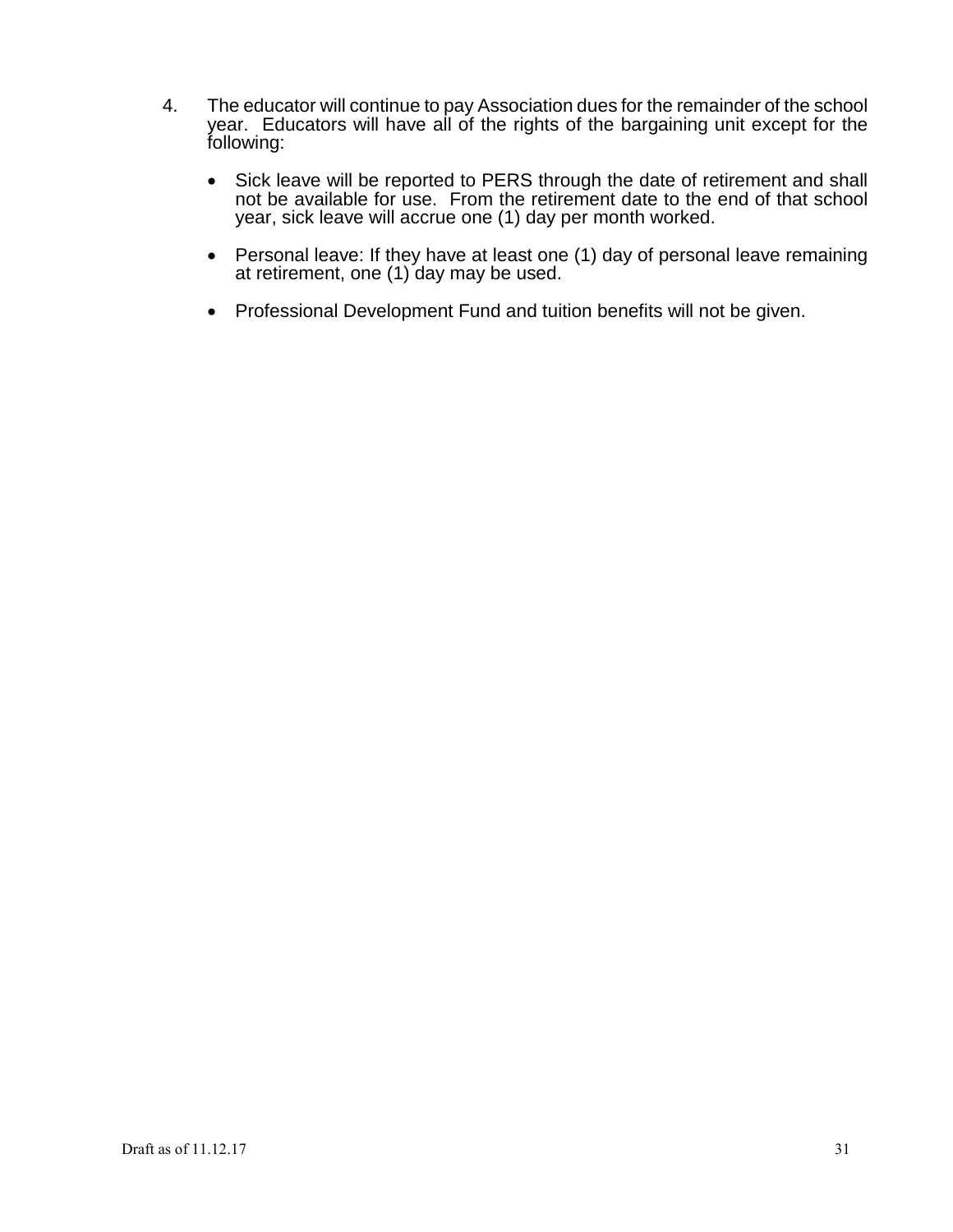# A. Definitions

- 1. Part-time educators are those employed less than full-time.
- 2. Job-share educators are two (2) part-time educators sharing one (1) full-time position serving the same students.

## B. Part-time Educators

- 1. Part-time educators who are requested to participate in an all day in-service shall receive additional pay for hours worked beyond their contracts. They shall participate in scheduled workdays according to their contractual requirements.
- 2. All part-time educators shall be appropriately placed on the salary schedule, receiving prorated salaries and benefits and one-step increment for each year of service.
- 3. Part-time educators shall advance on the salary schedule in accordance with Article 22.B.
- 4. If a full-time educator, who is on part-time leave, wishes to return to full-time status, the educator may do so by notifying the District in writing by March 1 of the year previous to the year of return to full-time teaching. If the total length of leave from all sources (sick, medical, unpaid, etc.) exceeds five (5) semesters past the beginning of the initial leave, then the educator's full-time status is lost.
- 5. Each part-time educator shall receive written notice from the District indicating the percentage of full-time equivalency for which that individual is contracted. The employee will sign such notice verifying receipt and a copy shall be placed in the personnel file. Employees will be notified by the Payroll Department concerning benefit options, and prorated salary will be determined upon receipt of verification of education and experience.

## C. Job-Share Educators

In addition to the provisions of section B, numbers 2-6 above, the following provisions also apply to job-share educators:

- 1. Two (2) educators requesting to share one (1) full-time position shall present a proposal to the building administrator. Such proposals shall be submitted to the Administration Office for approval or disapproval.
- 2. Job-share educators shall receive their individual hourly rates when substituting for each other.
- 3. Both educators shall attend, at no cost to the District, regularly scheduled parent conferences when their parents are scheduled to attend and back-to-school night and required in-services.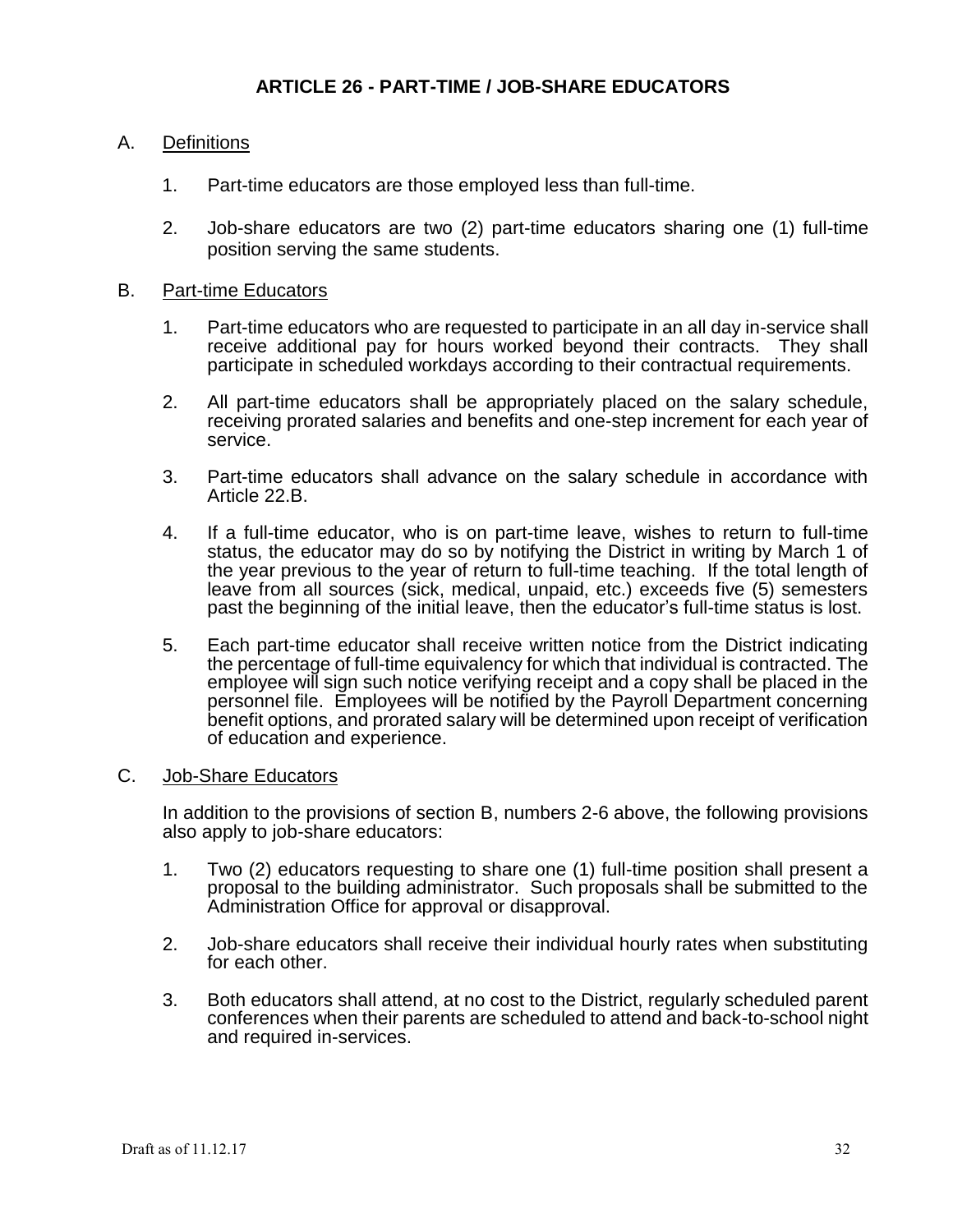4. If a full-time educator, who is on part-time leave and in a job-share, wishes to return to full-time status, the educator may do so by notifying the District in writing by March 1 of the year previous to the year of return to full-time teaching. Such educators who choose to job-share for more than three (3) consecutive years forfeit full-time status**.**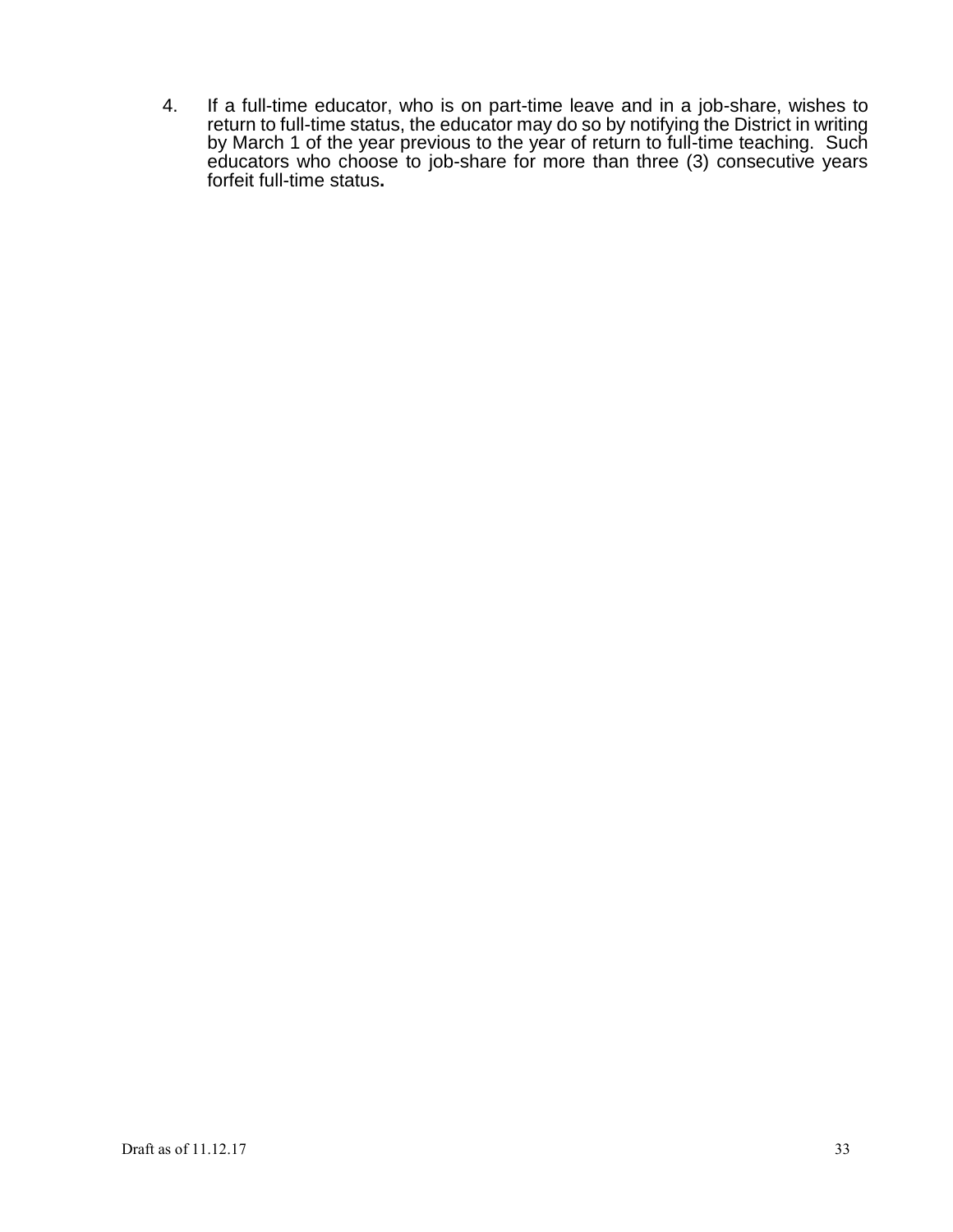## **ARTICLE 27 - STRIKES AND LOCKOUTS**

- A. During the term of this Agreement, the Association agrees not to participate in or sanction any strike, work slow-down, walkout, refusal to report to work, or any other interruptions of work or illegal picketing.
- B. The District will not, as a result of a dispute with the Association/Council, lockout members of the bargaining unit during the term of this Agreement.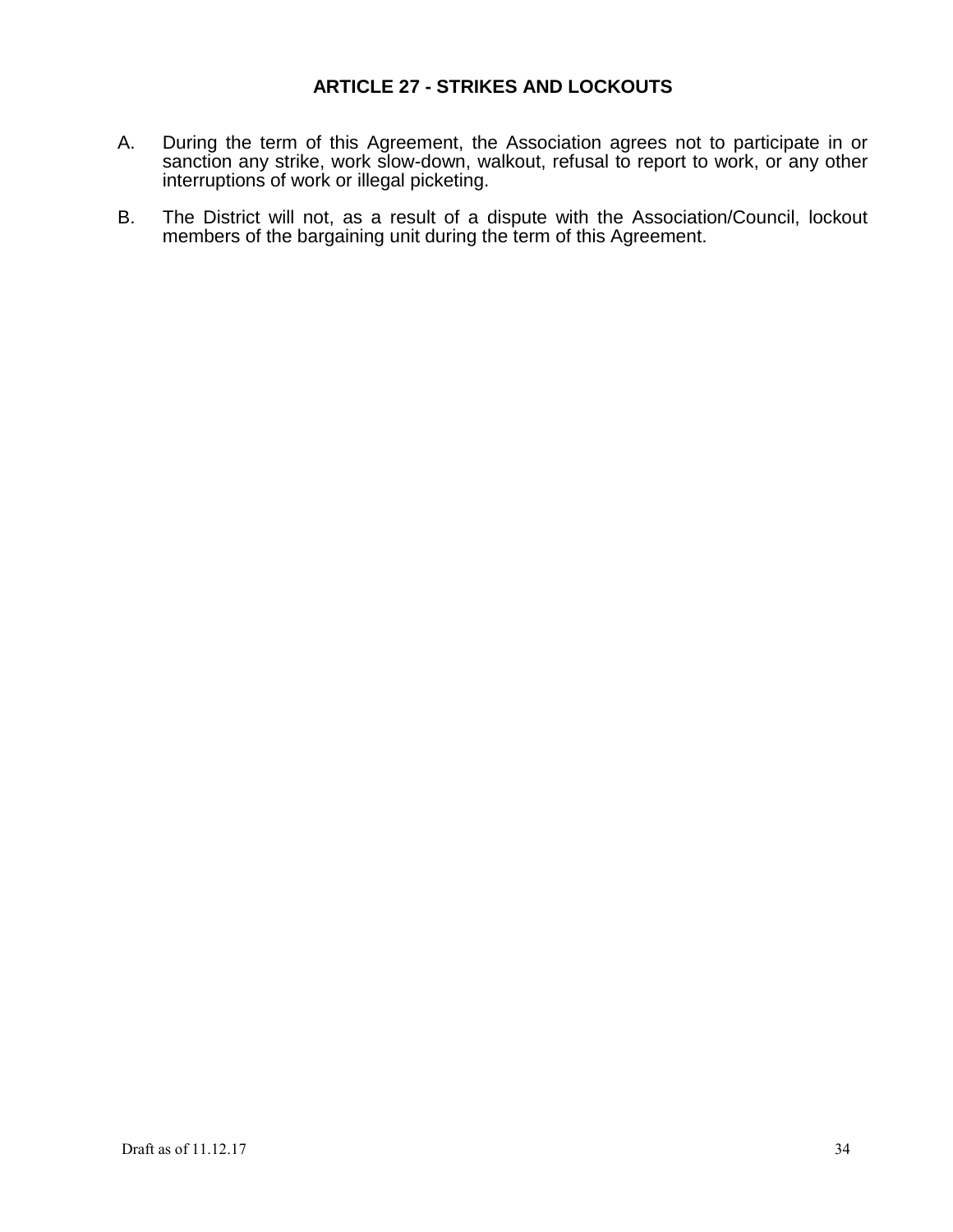# **ARTICLE 28 - COMPLIANCE**

This Agreement shall supersede any individual educator contract.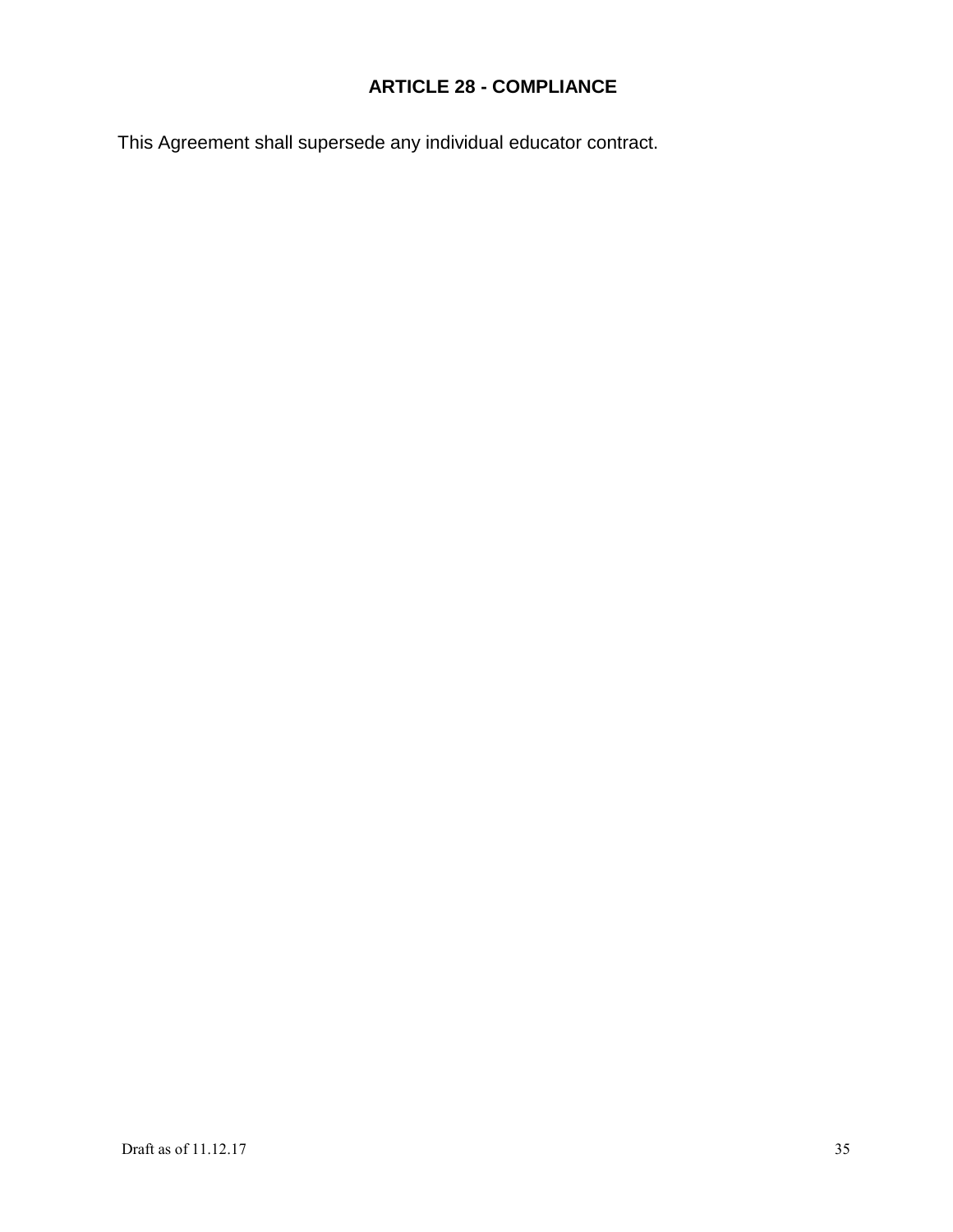# **ARTICLE 29 - SEVERABILITY**

Should any provision of this Agreement be declared by proper legislative, administrative, or judicial authority to be unlawful or unenforceable, all other provisions of this Agreement shall remain in full force and effect for the duration of this Agreement. The parties shall enter into negotiations for the purposes of attempting to arrive at a mutually satisfactory replacement for a provision declared unlawful.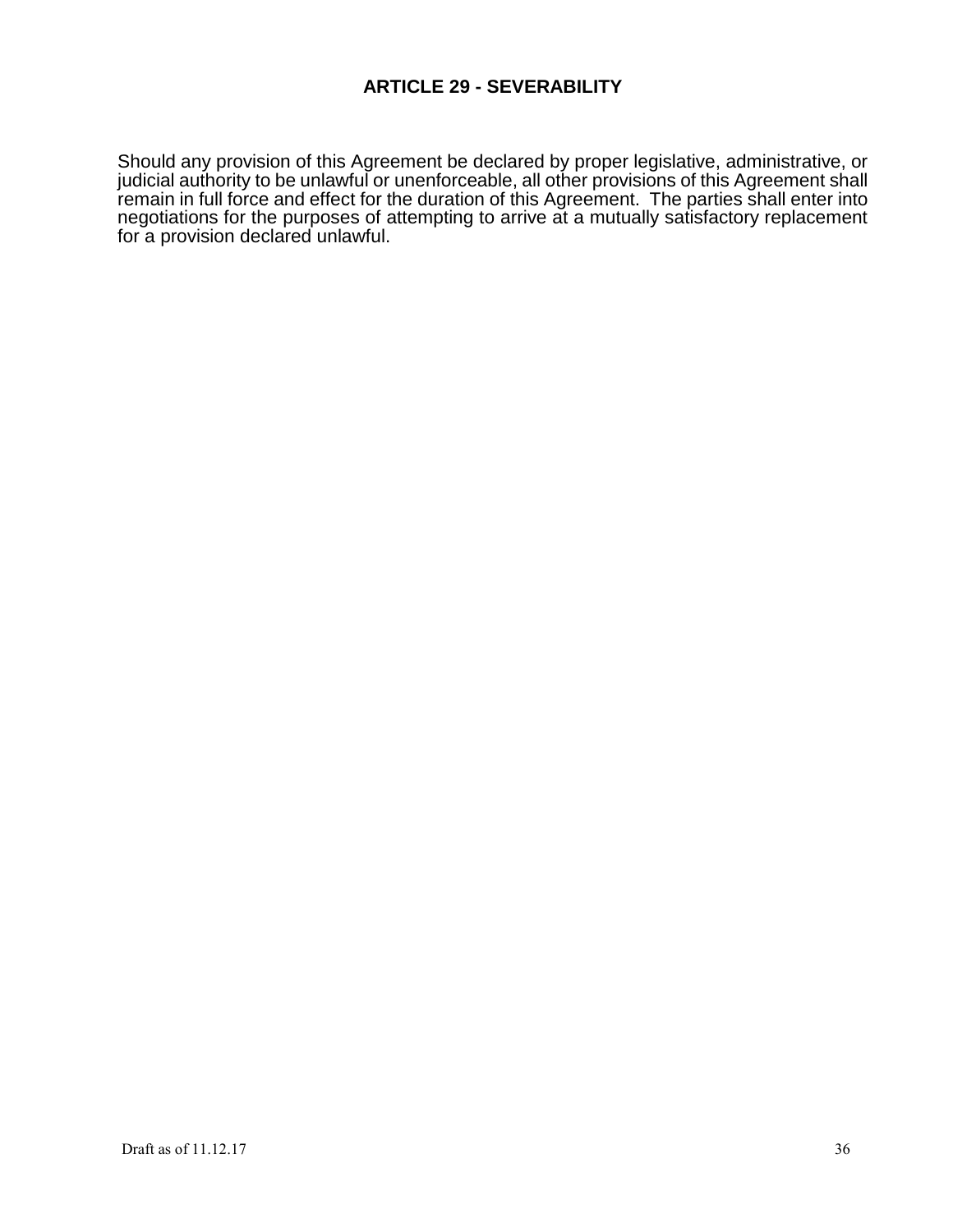# **ARTICLE 30 - EDUCATOR FACILITIES AND SUPPLIES**

## A. Facilities

The District shall provide an area in each school as a faculty room and/or resource facility. The room(s) shall contain mutually agreed upon collections of texts, workbooks and professional volumes, typing and duplicating equipment, and other items which will allow for the effective use of the facility(ies). Mutually agreeable vending machines and other items may be installed in educators' facilities at the expense of the educators, with use of revenue to be determined by those educators.

## B. Teaching Materials

A committee of educators shall be jointly appointed by the District and the Association to make recommendations to the administration on the purchase of textbooks and adoptions. The District undertakes to implement all joint decisions.

#### C. Key Check-Out Procedure

Building principals will provide a key check-out procedure to allow overnight or weekend access to school buildings for instructional preparation.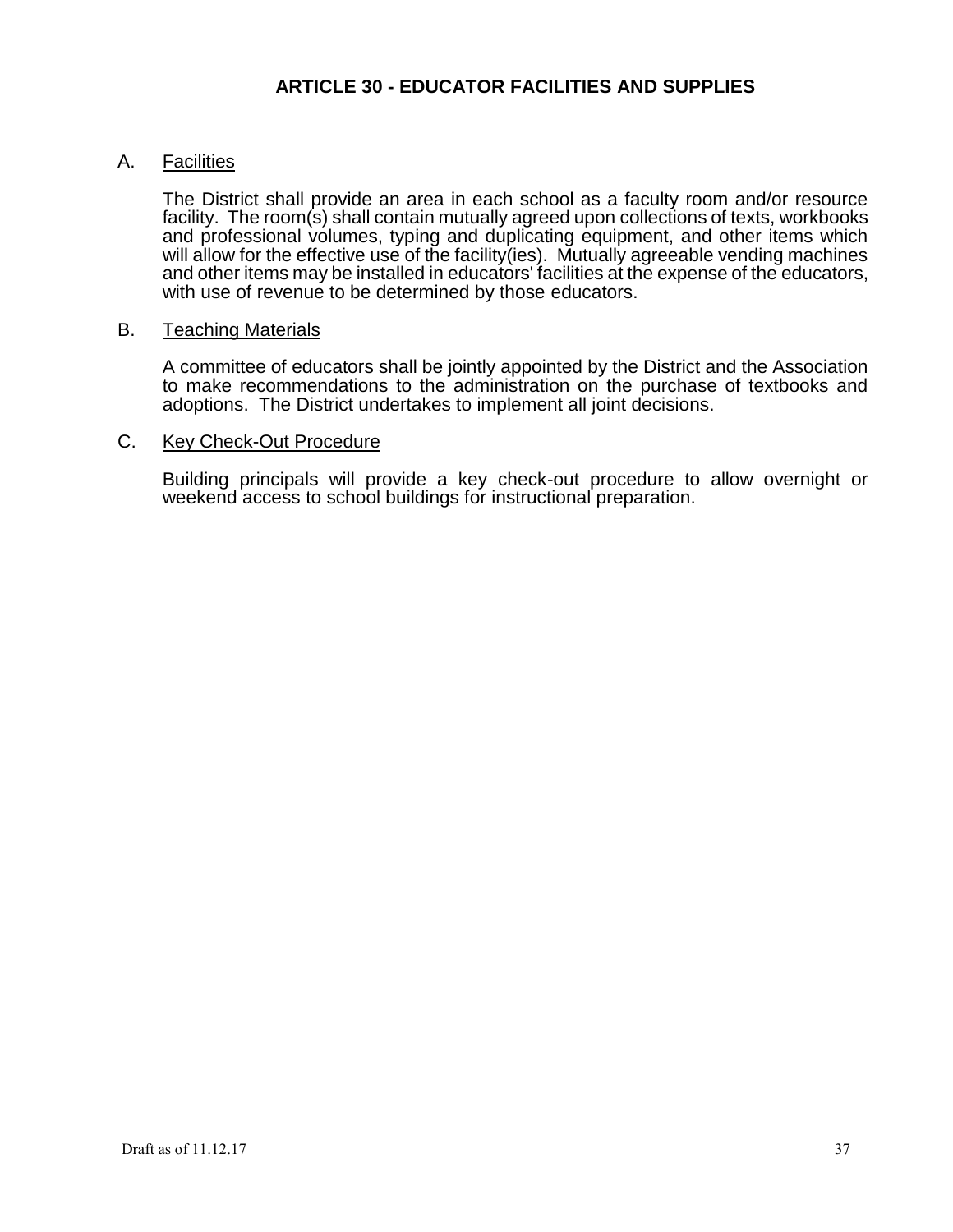If the Board determines that resources will not meet the expenditure requirements, then all provisions of this Agreement shall be subject to renegotiation between the parties upon written request for renegotiation being made by the District to the Association.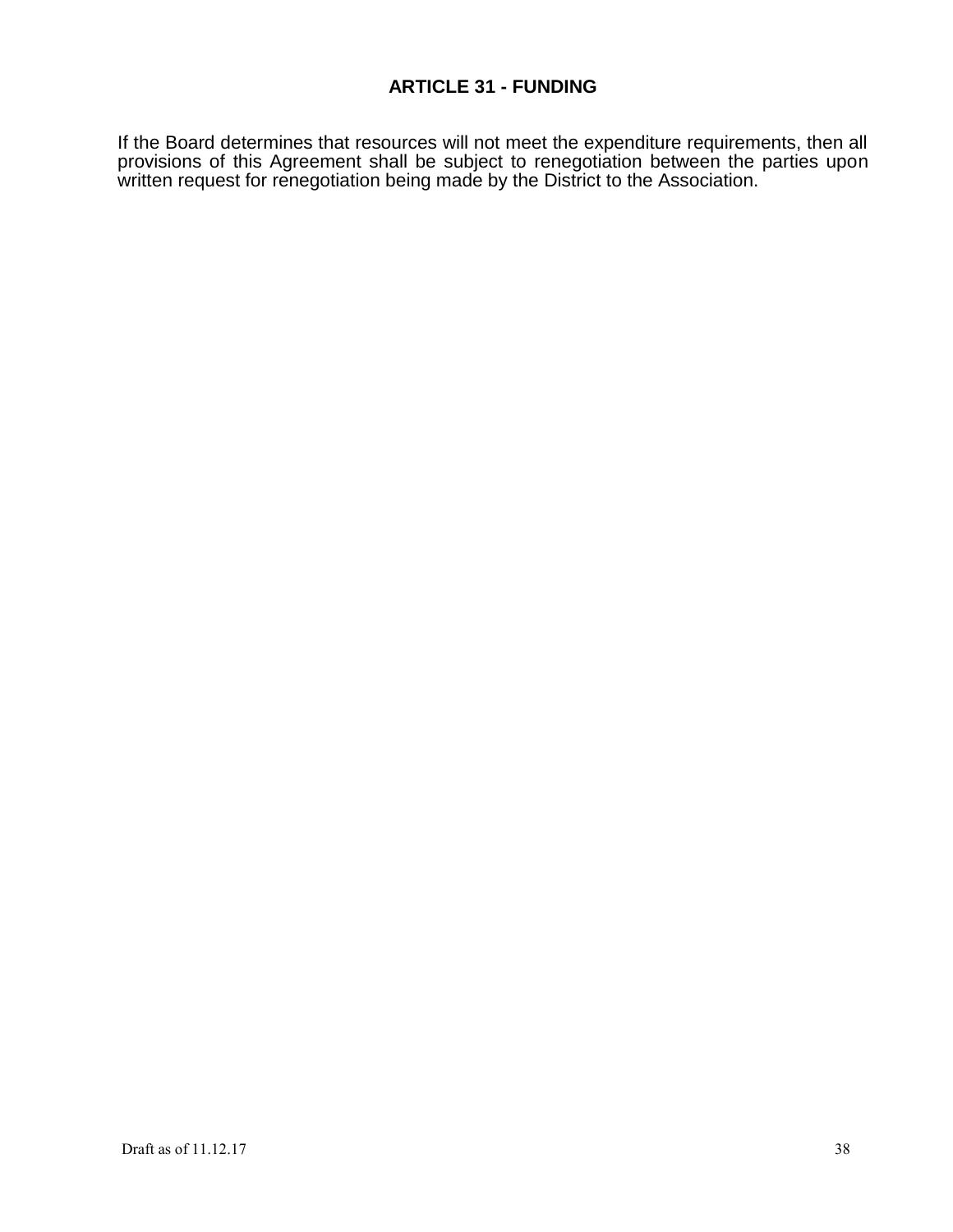# **ARTICLE 32- STATE AND FEDERAL MANDATES**

Mandates resulting from state and federal legislation that alter this contract, that introduce issues contrary to this contract, or which need to be added to this contract shall be addressed through Memorandums of Understanding between the Association and the District.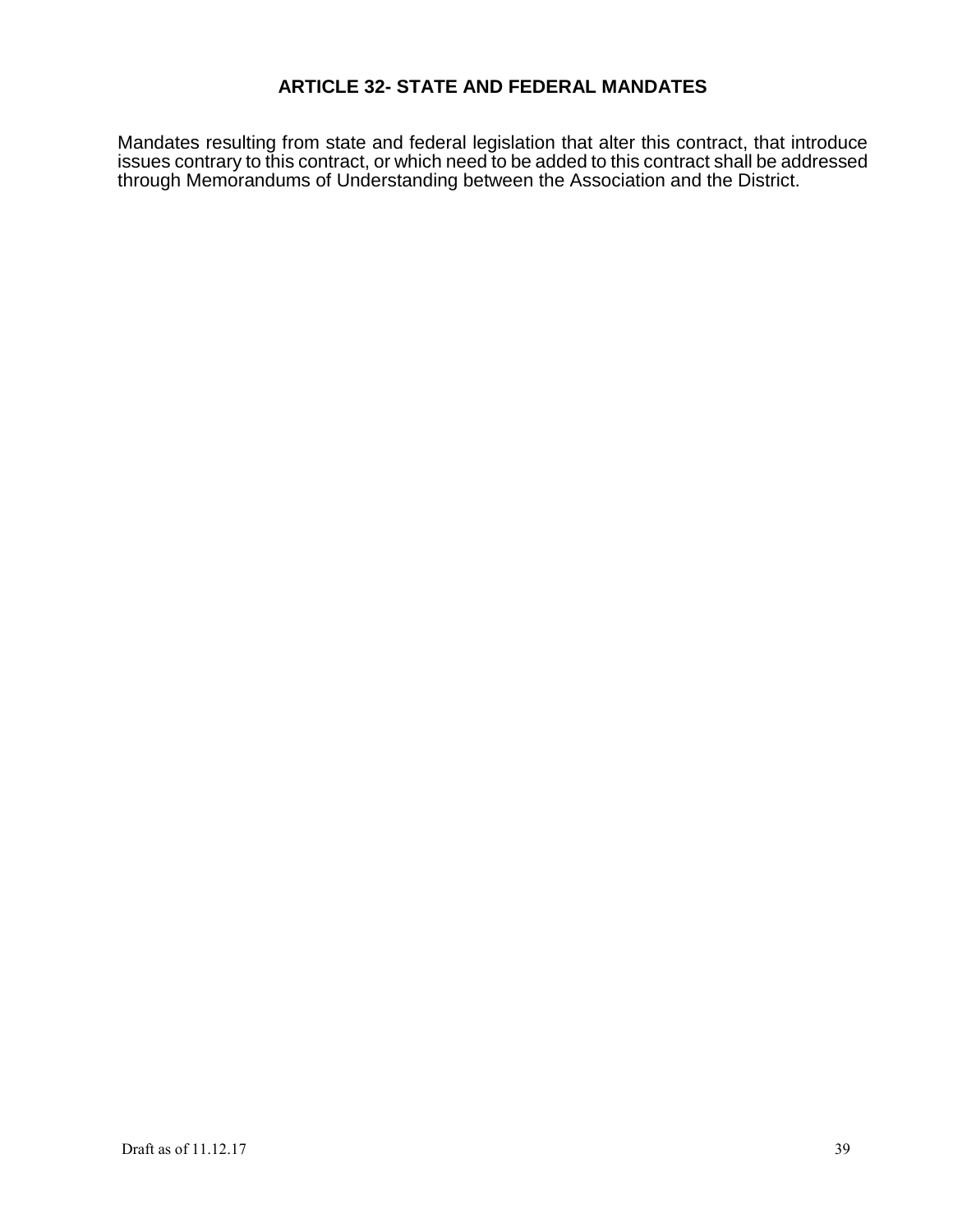#### **ARTICLE 33 - DURATION OF AGREEMENT**

#### **Effective Date**

- A. This Agreement shall be effective as of July 1, 2017 and shall continue in effect until June 30, 2018, subject to the provisions of Article 31- Funding
- B. This agreement shall expire on June 30, 2018. Notification shall be given no later January 15, 2018 of the intent to negotiate a successor agreement.
- C. This Agreement may be added to, deleted from, or modified only through the voluntary mutual consent of the parties, and any agreement reached shall be in writing and signed by the parties as an amendment of the Agreement.

| Signed and dated this $\qquad$ $\qquad$ day of $\qquad$ |                              |
|---------------------------------------------------------|------------------------------|
| FOR THE ASSOCIATION                                     | FOR THE DISTRICT             |
| President, OCEA                                         | Chairman, Board of Education |
| <b>Negotiations Chair</b>                               | Superintendent               |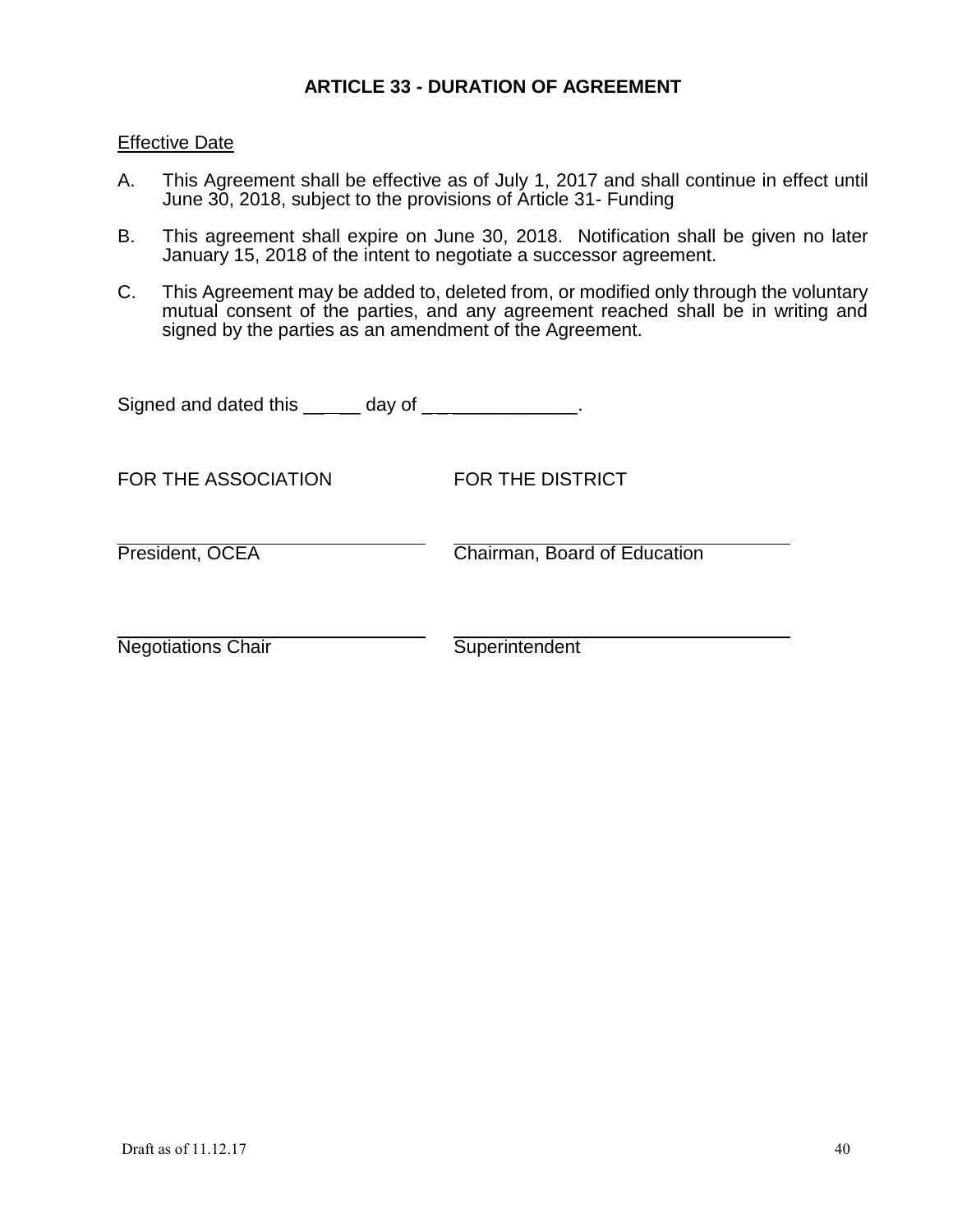#### **APPENDIX A-1 2008-2009**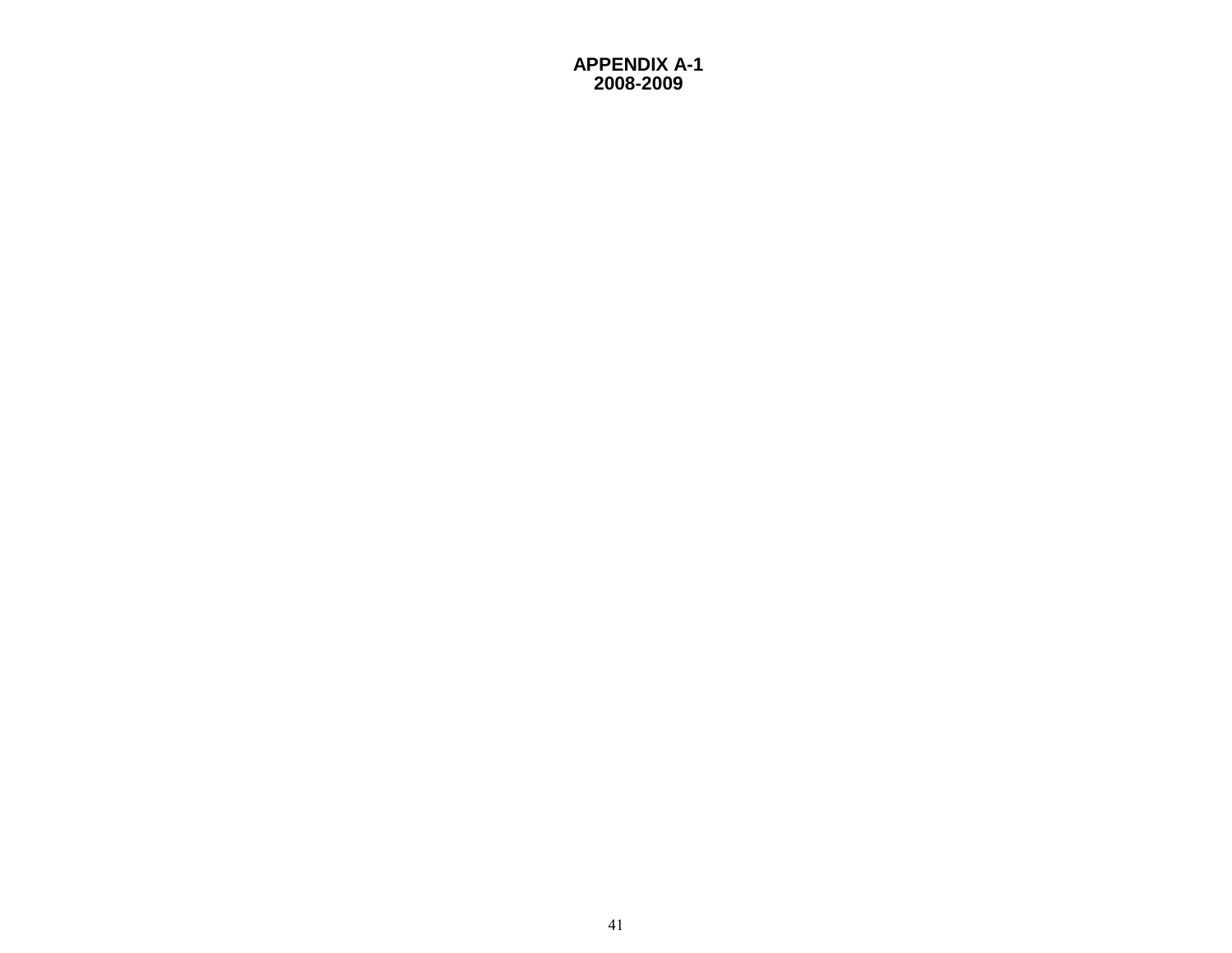## **APPENDIX A – 2**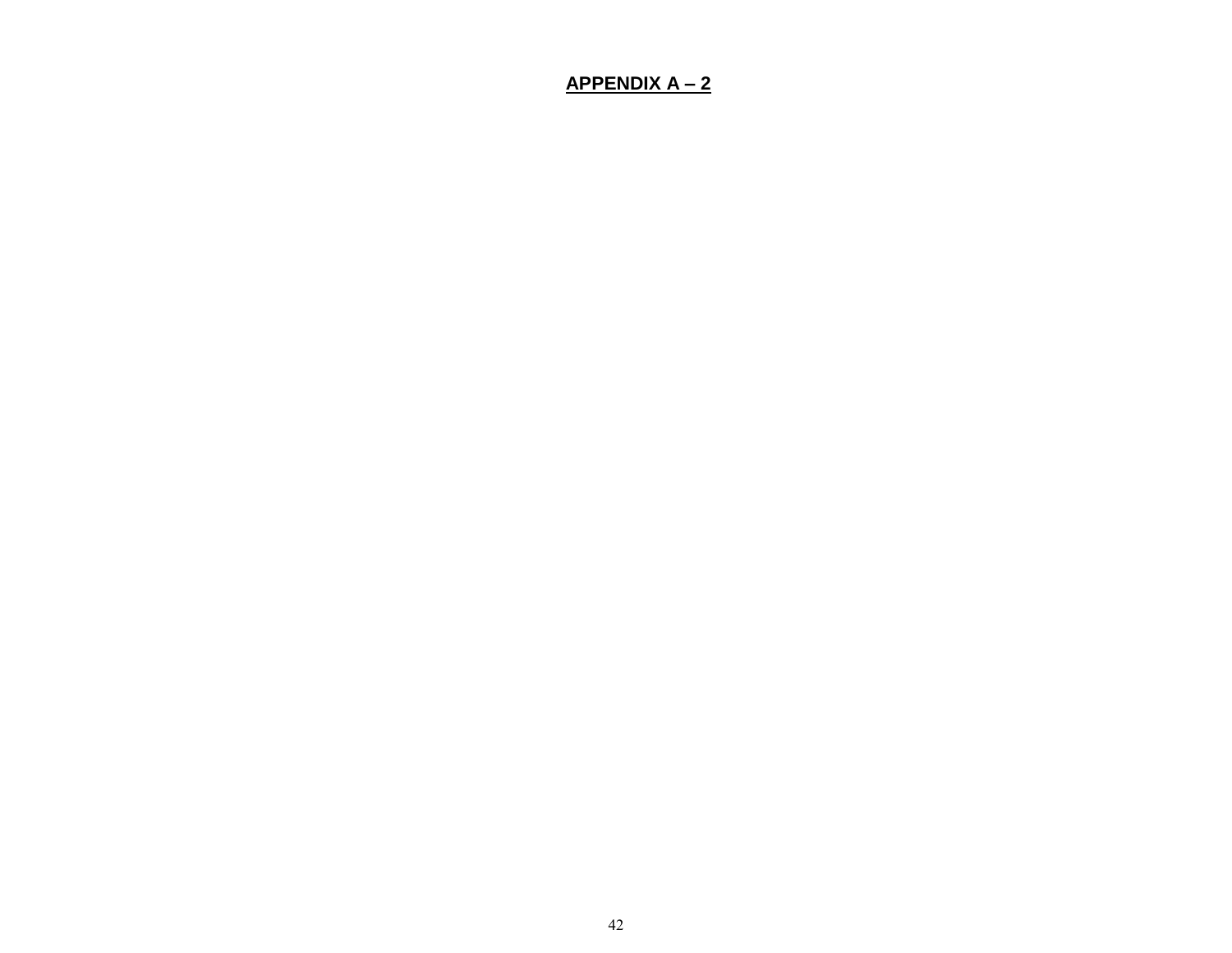## **APPENDIX A-3**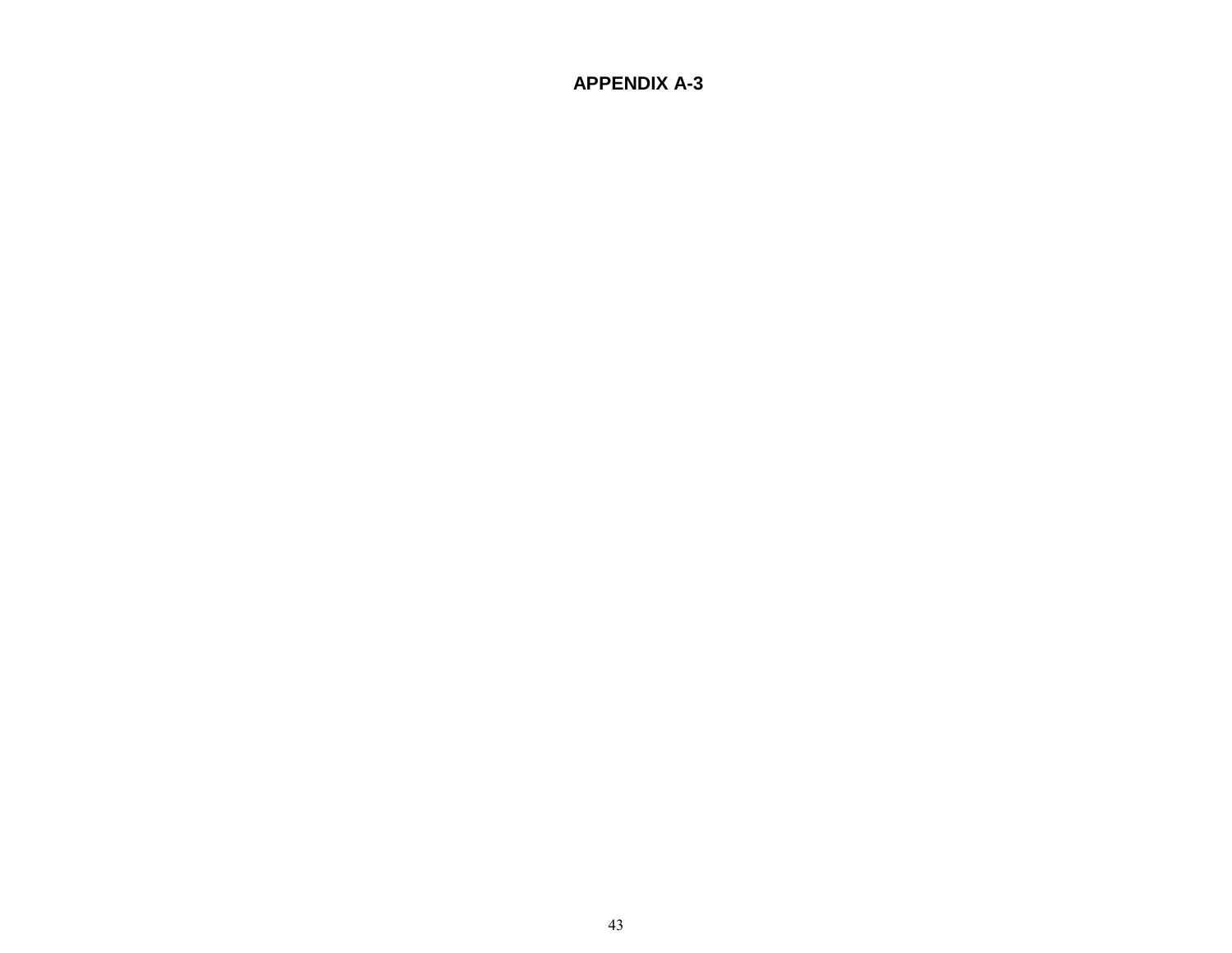#### **APPENDIX A-4 SALARY SCHEDULE 2011-12**

**To be calculated when CPI data is available using Index Schedule of Appendix A-5.**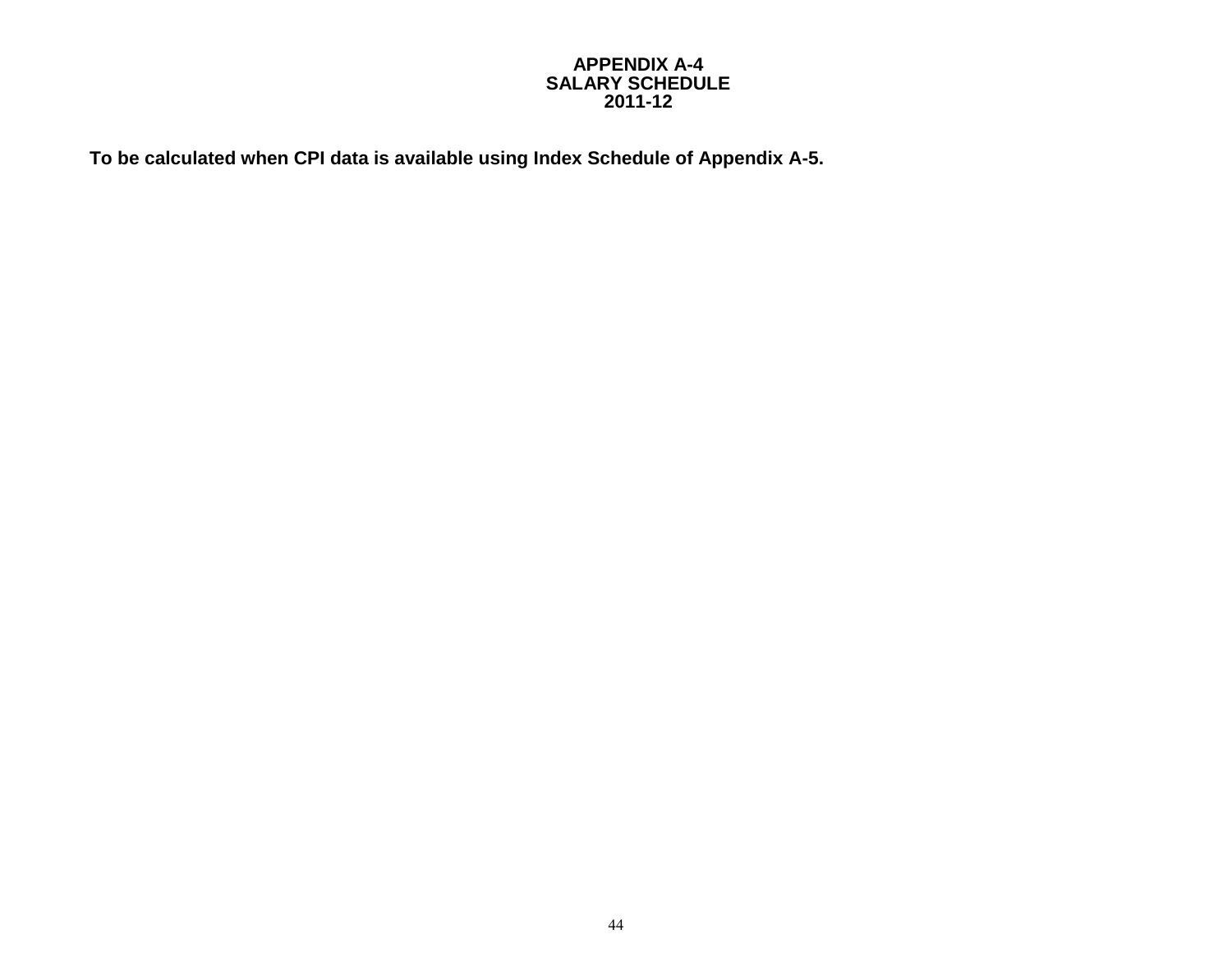#### **APPENDIX A-5**

## **SALARY INDEX For use in 2008-09 and 2011-12**

| <b>OLD</b>               | <b>NEW</b>  |      |              |              | <b>MA</b>    | <b>MA/24</b> | <b>MA/45</b>  |
|--------------------------|-------------|------|--------------|--------------|--------------|--------------|---------------|
| <b>STEP</b>              | <b>STEP</b> | BA   | <b>BA/24</b> | <b>BA/45</b> | <b>BA/60</b> | <b>BA/84</b> | <b>BA/105</b> |
| $\overline{2}$           | 4           | 1.00 | 1.04         | 1.08         | 1.12         | 1.16         | 1.20          |
| 3                        | 2           | 1.05 | 1.09         | 1.13         | 1.17         | 1.21         | 1.25          |
| $\overline{\mathcal{A}}$ | 3           | 1.10 | 1.14         | 1.18         | 1.22         | 1.26         | 1.30          |
| 5                        | 4           | 1.15 | 1.19         | 1.23         | 1.27         | 1.31         | 1.35          |
| $\,6\,$                  | 5           | 1.20 | 1.24         | 1.28         | 1.32         | 1.36         | 1.40          |
| 7                        | 6           | 1.25 | 1.29         | 1.33         | 1.37         | 1.41         | 1.45          |
| 8                        | 7           | 1.30 | 1.34         | 1.38         | 1.42         | 1.46         | 1.50          |
| $\boldsymbol{9}$         | 8           | 1.35 | 1.39         | 1.43         | 1.47         | 1.51         | 1.55          |
| 10                       | $9\,$       | 1.40 | 1.44         | 1.48         | 1.52         | 1.56         | 1.60          |
| 11                       | 10          | 1.45 | 1.49         | 1.53         | 1.57         | 1.61         | 1.65          |
| 12                       | 11          | 1.50 | 1.54         | 1.58         | 1.62         | 1.66         | 1.70          |
| 13                       | 12          | 1.55 | 1.59         | 1.63         | 1.67         | 1.71         | 1.75          |
| 14                       | 13          |      | 1.64         | 1.68         | 1.72         | 1.76         | 1.80          |
| 15                       | 14          |      |              | 1.73         | 1.77         | 1.81         | 1.85          |
| 16                       | 15          |      |              |              | 1.82         | 1.86         | 1.90          |
| 17                       | 16          |      |              |              | 1.87         | 1.91         | 1.95          |
| 18                       | 17          |      |              |              |              |              | 2.00          |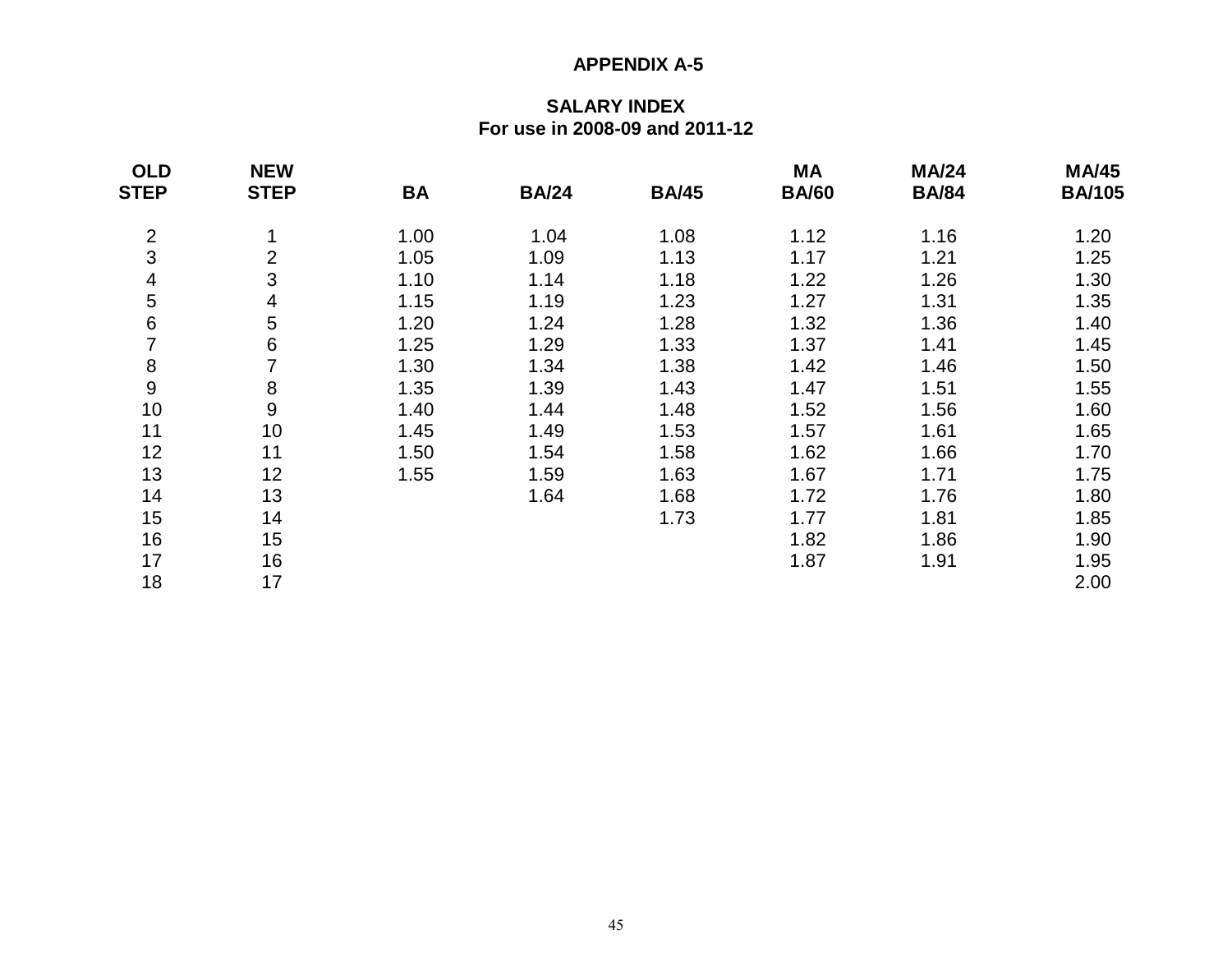## **APPENDIX B - EXTRA DUTY CATEGORIES**

### **2008 - 2012 School Years**

|              | <b>CATEGORY</b><br><b>DISTRICT</b>                                                                                                                                                                                              | <b>HIGH SCHOOL</b>                                                                                                                                                                                                                                                                                              | <b>MIDDLE SCHOOL</b>                    | <b>ELEMENTARY</b> |  |
|--------------|---------------------------------------------------------------------------------------------------------------------------------------------------------------------------------------------------------------------------------|-----------------------------------------------------------------------------------------------------------------------------------------------------------------------------------------------------------------------------------------------------------------------------------------------------------------|-----------------------------------------|-------------------|--|
| A            |                                                                                                                                                                                                                                 | Football, Head<br>Boys Basketball, Head<br>Girls Basketball, Head                                                                                                                                                                                                                                               |                                         |                   |  |
| B            |                                                                                                                                                                                                                                 | Volleyball, Head<br>Wrestling, Head<br>Boys Soccer, Head<br>Girls Soccer, Head<br>Boys Track, Head<br>Girls Track, Head<br>Baseball, Head<br>Softball, Head<br>Jets, Héad<br>Jets Choreographer                                                                                                                 |                                         |                   |  |
| $\mathsf{C}$ |                                                                                                                                                                                                                                 | FB Varsity Offen. Coord.<br>FB Varsity Defen. Coord.<br>Drama<br><b>Instrumental Music</b>                                                                                                                                                                                                                      | <b>Athletic/Activities Director</b>     |                   |  |
| D            | Coord. of the Psychological<br>Assessment Program<br>Coordinator of the Behavioral/<br><b>Emotional Disturbed Program</b><br><b>IMC Coordinator</b><br>Technology Education Coord.<br>Coord. of Special Education<br>Classrooms | Cross Country, Head<br>(Grades 9-12)<br>Boys Golf, Head<br>Girls Golf, Head<br>Boys Tennis, Head<br>Girls Tennis, Head<br>Swimming, Head<br>Football, Asst.<br>Basketball, Asst.<br>Baseball, Asst.<br>Track, Asst.<br>Wrestling, Asst.<br>Softball, Asst.<br>Soccer, Asst.<br>Volleyball, Asst.<br>Jets, Asst. | <b>Athletic Trainer</b><br>(per season) |                   |  |
| E            | Special Projects Coord.<br><b>Student Refention Coord.</b>                                                                                                                                                                      | Newspaper<br>Rally Advisor<br>Areá Coordinator<br>Vocal Music<br>Yearbook<br><b>Forensics</b><br><b>Counseling Director</b><br><b>BEST Team Chair</b>                                                                                                                                                           |                                         |                   |  |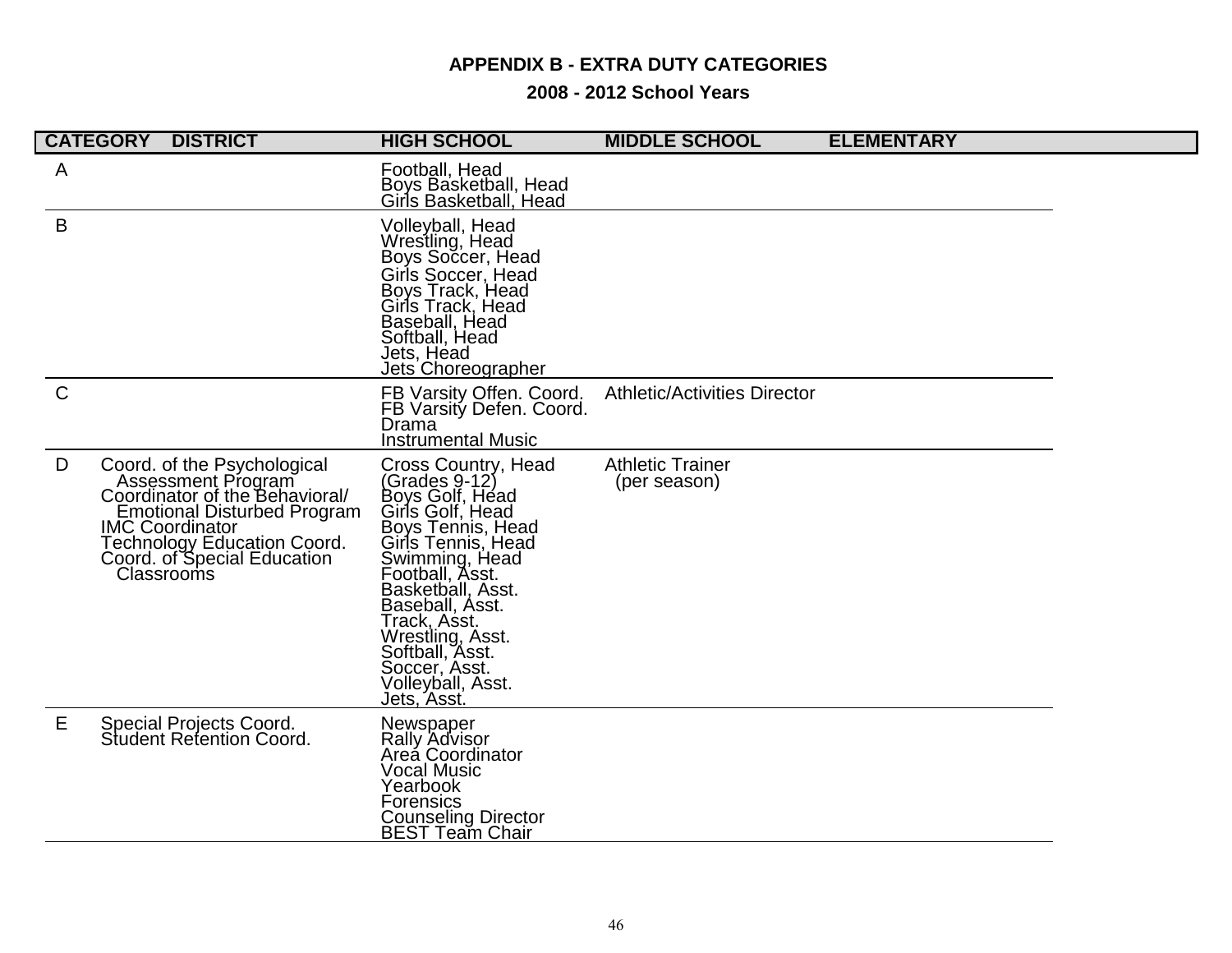| <b>CATEGORY</b> | <b>DISTRICT</b>                                                                                     | <b>HIGH SCHOOL</b>                                                                                                                                                                                                                       | <b>MIDDLE SCHOOL</b>                                                                                                                                                                                                                                                            | <b>ELEMENTARY</b>                                                                                  |
|-----------------|-----------------------------------------------------------------------------------------------------|------------------------------------------------------------------------------------------------------------------------------------------------------------------------------------------------------------------------------------------|---------------------------------------------------------------------------------------------------------------------------------------------------------------------------------------------------------------------------------------------------------------------------------|----------------------------------------------------------------------------------------------------|
| F               | <b>Title I Coordinator</b><br>Intern Educator Support                                               |                                                                                                                                                                                                                                          | Football, 8th<br>Football, 7th<br>Wrestling, 7th-8th<br>Boys Basketball, 7th<br>Boys Basketball, 8th<br>Girls Basketball, 7th<br>Girls Basketball, 8th<br>Volleyball, 7th<br>Volleyball, 8th<br>Track, 7th-8th<br>Cross Country, 7th-8th<br>Competitive Dance<br>Team Leaders * |                                                                                                    |
| G               |                                                                                                     | Cross Country, Asst.<br>(Grades 9-12)                                                                                                                                                                                                    | <b>Student Manager</b>                                                                                                                                                                                                                                                          | <b>Key Educator</b><br>(19+ educators/bldg.)                                                       |
| H               | 21 <sup>st</sup> Century Liaison<br>Speech/Lang Stipend                                             | Staff Development<br>TAG Advisor<br>Strings (Grades 5-12)<br><b>School Store</b>                                                                                                                                                         | Intramurals<br><b>Activities</b><br>(11-18 ed.)<br>Student Store, etc.)<br>SST Team Chair/BEST Team Chair<br>SST Team Chair/BEST Team Chair<br><b>TAG Advisor</b>                                                                                                               | <b>BEST Team Chairman</b><br>Key Educator<br>(11-18 educators/bldg.)<br>SST Team Chair!            |
|                 |                                                                                                     | <b>Technology Coordinator</b><br>Chess Club<br><b>DECA</b><br><b>VICA</b><br><b>Student Council Advisor</b>                                                                                                                              | Drama<br>Yearbook<br><b>Instrumental Music</b><br>Vocal Music<br><sup>1</sup> PBS Team Chair<br><b>Technology Coordinator</b>                                                                                                                                                   | <b>TAG Advisor</b><br>Testing Coordinator<br>Technology Coordinator<br><sup>9</sup> PBS Team Chair |
| J               | Peer Program Coord.                                                                                 | <b>Senior Class Advisor</b><br><b>Junior Class Advisor</b><br><b>Musical Production Drama</b>                                                                                                                                            |                                                                                                                                                                                                                                                                                 | Coach                                                                                              |
| K               |                                                                                                     | Freshman Class Advisor<br>Sophomore Class Advisor Suspension/Detention<br>International Club Advisor<br>Honor Society Advisor<br>Model U.N.<br>Stagecraft<br>Musical Production Vocal/Instrumental<br>AFS<br><b>Girls League Advisor</b> | <b>Room Supervisor</b>                                                                                                                                                                                                                                                          |                                                                                                    |
|                 |                                                                                                     | Peer Program Advisor **                                                                                                                                                                                                                  | Peer Program Advisor **                                                                                                                                                                                                                                                         |                                                                                                    |
|                 | Additional adjustment of \$180 grandfathered from 1991.<br>Such as Natural Helper, Link, WEB, OSSUM |                                                                                                                                                                                                                                          |                                                                                                                                                                                                                                                                                 |                                                                                                    |

٩ These positions will be funded beginning in 2008-2009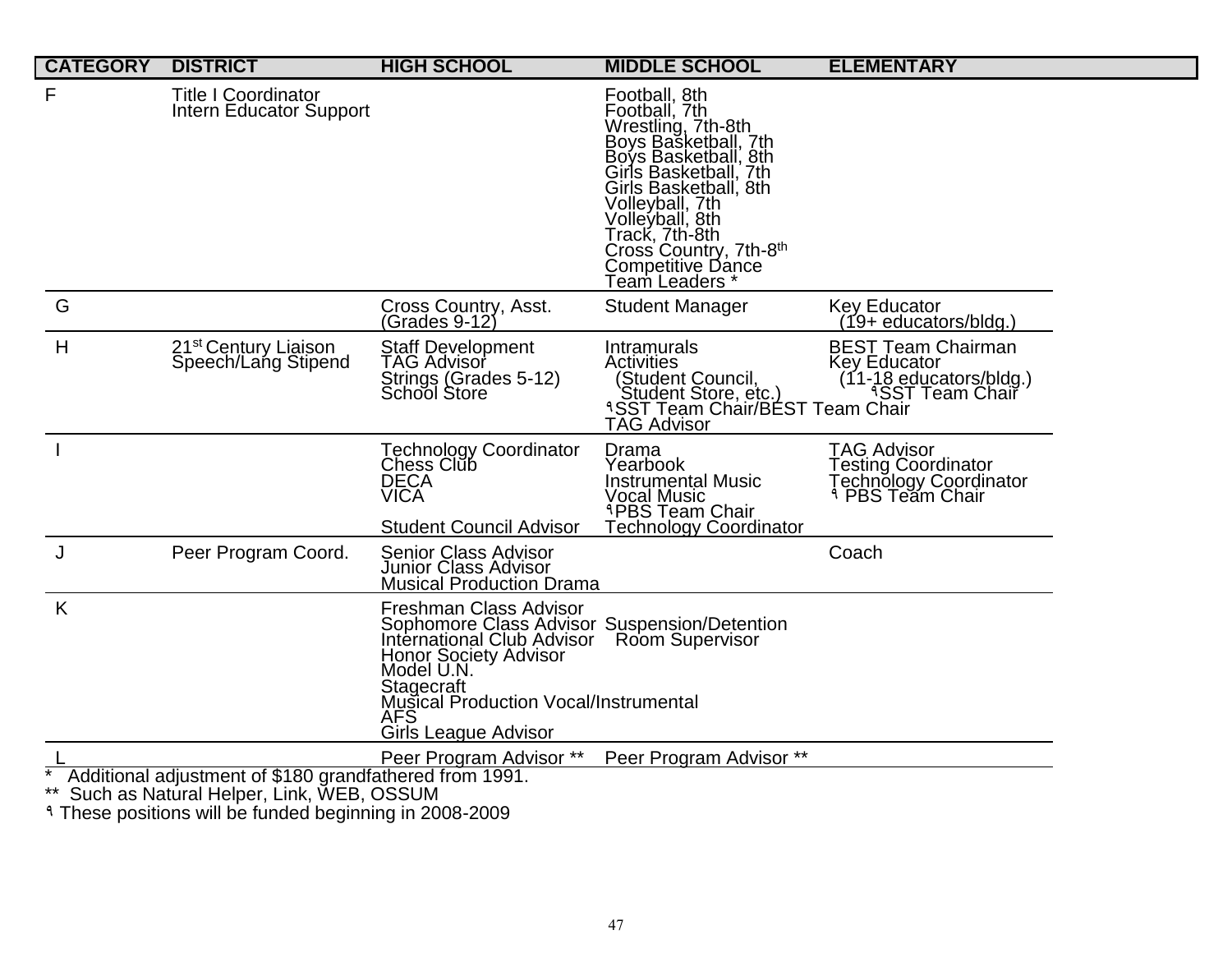## **APPENDIX C-1**

# **2008-2009 OREGON CITY ACTIVITY PAY SCHEDULE**

|                                                                                                                                                                                                                                                    | RESPONSIBILITY <b>AND A RESPONSIBILITY</b>                                         | <b>PAYMENT*</b>                                                                                      |  |  |
|----------------------------------------------------------------------------------------------------------------------------------------------------------------------------------------------------------------------------------------------------|------------------------------------------------------------------------------------|------------------------------------------------------------------------------------------------------|--|--|
|                                                                                                                                                                                                                                                    |                                                                                    |                                                                                                      |  |  |
|                                                                                                                                                                                                                                                    |                                                                                    |                                                                                                      |  |  |
|                                                                                                                                                                                                                                                    |                                                                                    |                                                                                                      |  |  |
|                                                                                                                                                                                                                                                    |                                                                                    |                                                                                                      |  |  |
|                                                                                                                                                                                                                                                    |                                                                                    |                                                                                                      |  |  |
|                                                                                                                                                                                                                                                    |                                                                                    |                                                                                                      |  |  |
|                                                                                                                                                                                                                                                    |                                                                                    |                                                                                                      |  |  |
|                                                                                                                                                                                                                                                    |                                                                                    |                                                                                                      |  |  |
| Chaperoning:                                                                                                                                                                                                                                       |                                                                                    | Substitute Chaperone for Rally, Home Game\$40.00<br>Substitute Chaperone for Rally, Away Game\$40.00 |  |  |
|                                                                                                                                                                                                                                                    |                                                                                    |                                                                                                      |  |  |
| $\cdot$ Based on 2 hours each day, 2 days a week for 8 weeks of activity.<br>Includes activities such as homework clubs.<br>Program configuration by length and days per week to be determined at the<br>building level using the following chart: |                                                                                    |                                                                                                      |  |  |
|                                                                                                                                                                                                                                                    | Weekly stipend calculations<br>2 days \$66.28<br>3 days \$99.56<br>4 days \$132.75 |                                                                                                      |  |  |
| · Requires individualized planning, curriculum development and direct instruction.                                                                                                                                                                 |                                                                                    |                                                                                                      |  |  |
| Elementary Evening Events (after two required, non-paid events)\$40.00                                                                                                                                                                             |                                                                                    |                                                                                                      |  |  |

\* Payments are per game or event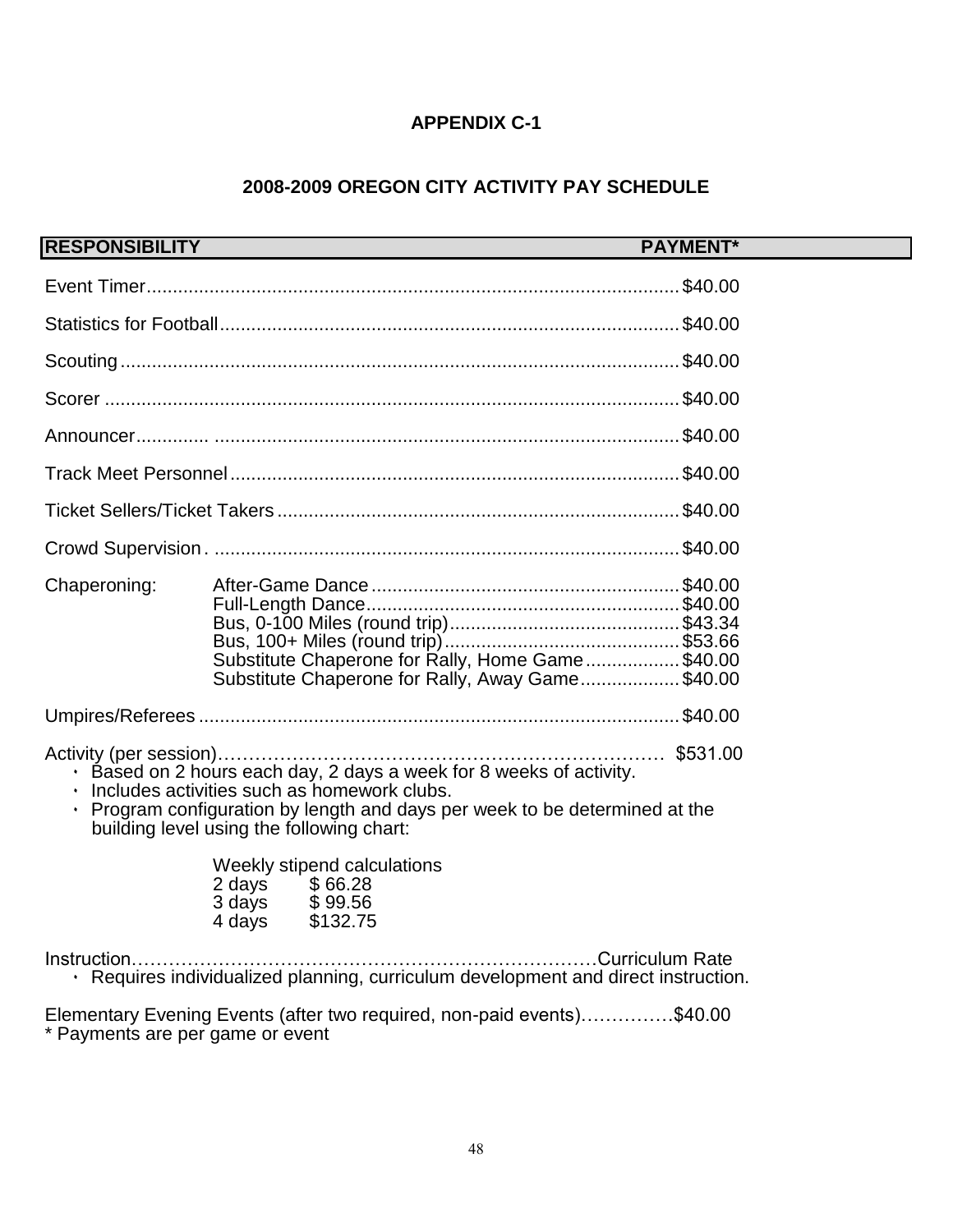## **APPENDIX C-2**

# **2009-2010 OREGON CITY ACTIVITY PAY SCHEDULE**

| <b>RESPONSIBILITY</b>                                                                                                                                                                                                                                |                                                                                                       | <b>PAYMENT*</b> |  |  |
|------------------------------------------------------------------------------------------------------------------------------------------------------------------------------------------------------------------------------------------------------|-------------------------------------------------------------------------------------------------------|-----------------|--|--|
|                                                                                                                                                                                                                                                      |                                                                                                       |                 |  |  |
|                                                                                                                                                                                                                                                      |                                                                                                       |                 |  |  |
|                                                                                                                                                                                                                                                      |                                                                                                       |                 |  |  |
|                                                                                                                                                                                                                                                      |                                                                                                       |                 |  |  |
|                                                                                                                                                                                                                                                      |                                                                                                       |                 |  |  |
|                                                                                                                                                                                                                                                      |                                                                                                       |                 |  |  |
|                                                                                                                                                                                                                                                      |                                                                                                       |                 |  |  |
|                                                                                                                                                                                                                                                      |                                                                                                       |                 |  |  |
| Chaperoning:                                                                                                                                                                                                                                         | Substitute Chaperone for Rally, Home Game\$55.00<br>Substitute Chaperone for Rally, Away Game \$55.00 |                 |  |  |
|                                                                                                                                                                                                                                                      |                                                                                                       |                 |  |  |
| $\cdot$ Based on 2 hours each day, 2 days a week for 8 weeks of activity.<br>Includes activities such as homework clubs.<br>• Program configuration by length and days per week to be determined at the<br>building level using the following chart: |                                                                                                       |                 |  |  |
|                                                                                                                                                                                                                                                      | Weekly stipend calculations<br>2 days \$68.88<br>3 days \$103.31<br>4 days \$137.75                   |                 |  |  |
| · Requires individualized planning, curriculum development and direct instruction.                                                                                                                                                                   |                                                                                                       |                 |  |  |

Elementary Evening Events (after two required, non-paid events)……………\$55.00 \* Payments are per game or event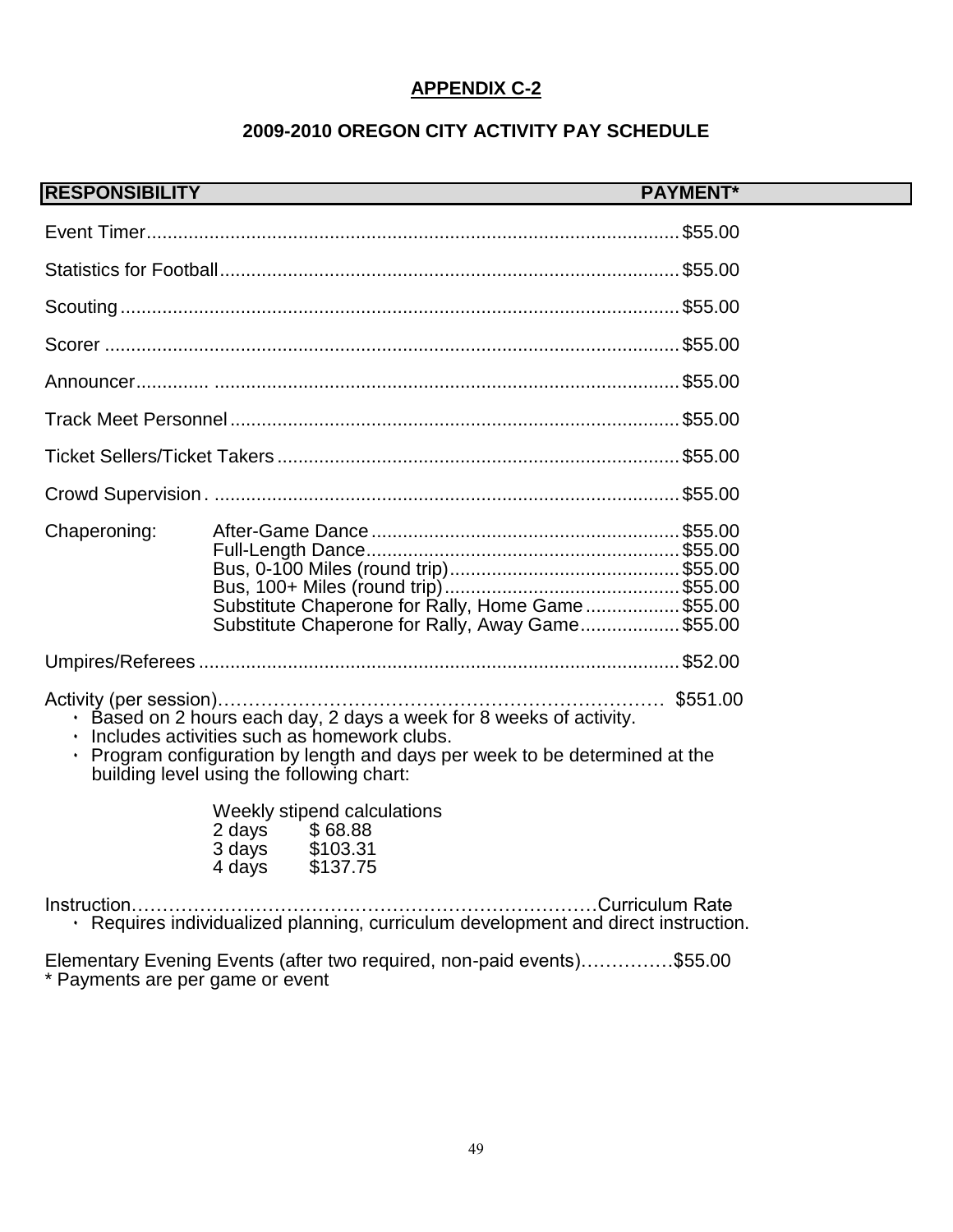## **APPENDIX C-3/C-4**

# **2010-2012 OREGON CITY SD ACTIVITY PAY SCHEDULE**

- 1. For 2010-2011, Activity Pay shall be increased by the same percentage as the increase in the base teaching salary (3.75%).
- 2. For 2011-2012, Activity Pay shall be increased by the same percentage as the increase in the base educator's salary.